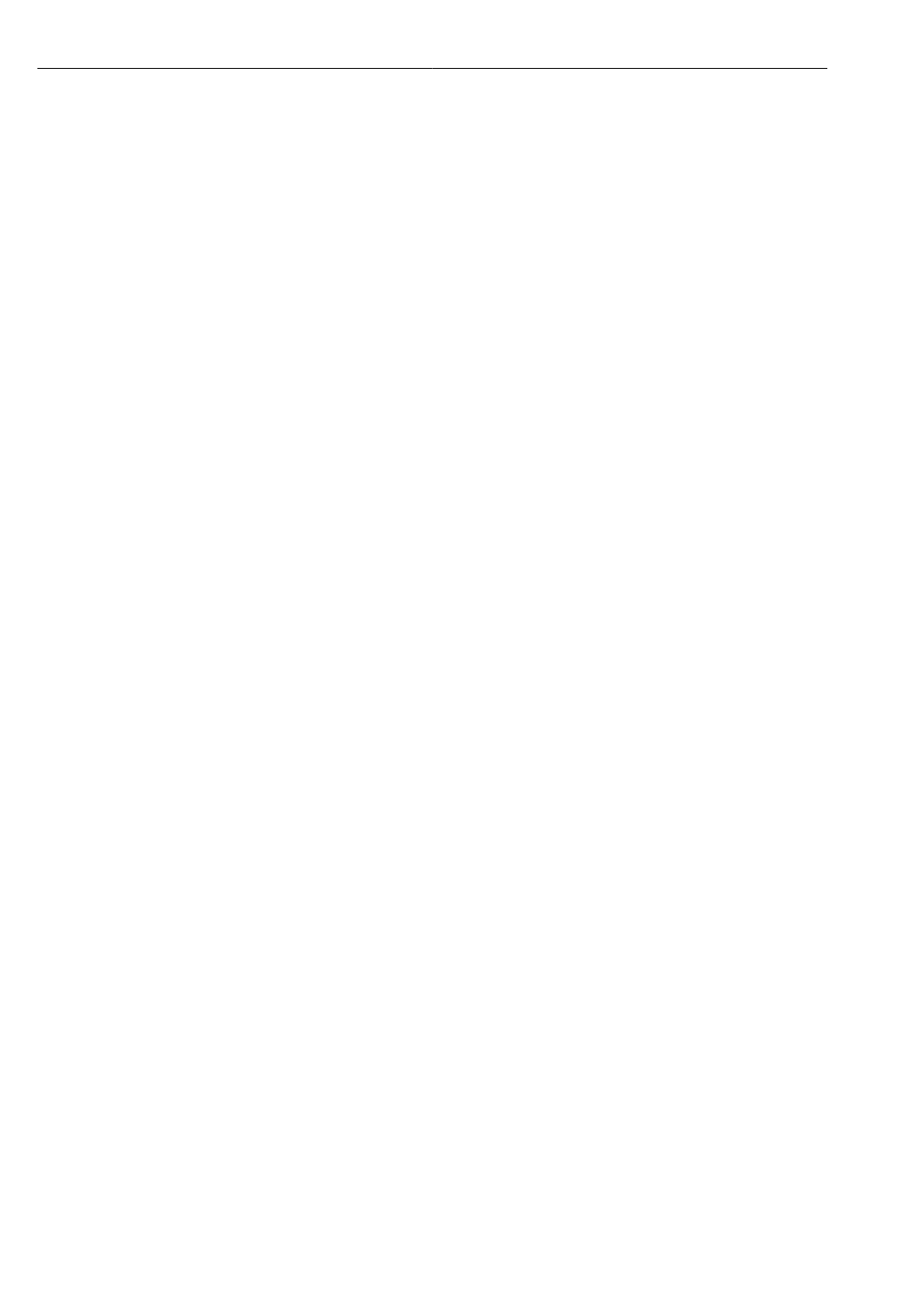## <span id="page-2-0"></span>Installation of ground disks

Promag, 10, 23, 50, 51, 53, 55, 100, 200, 300, 500, 800, 400 Index C

### Table of contents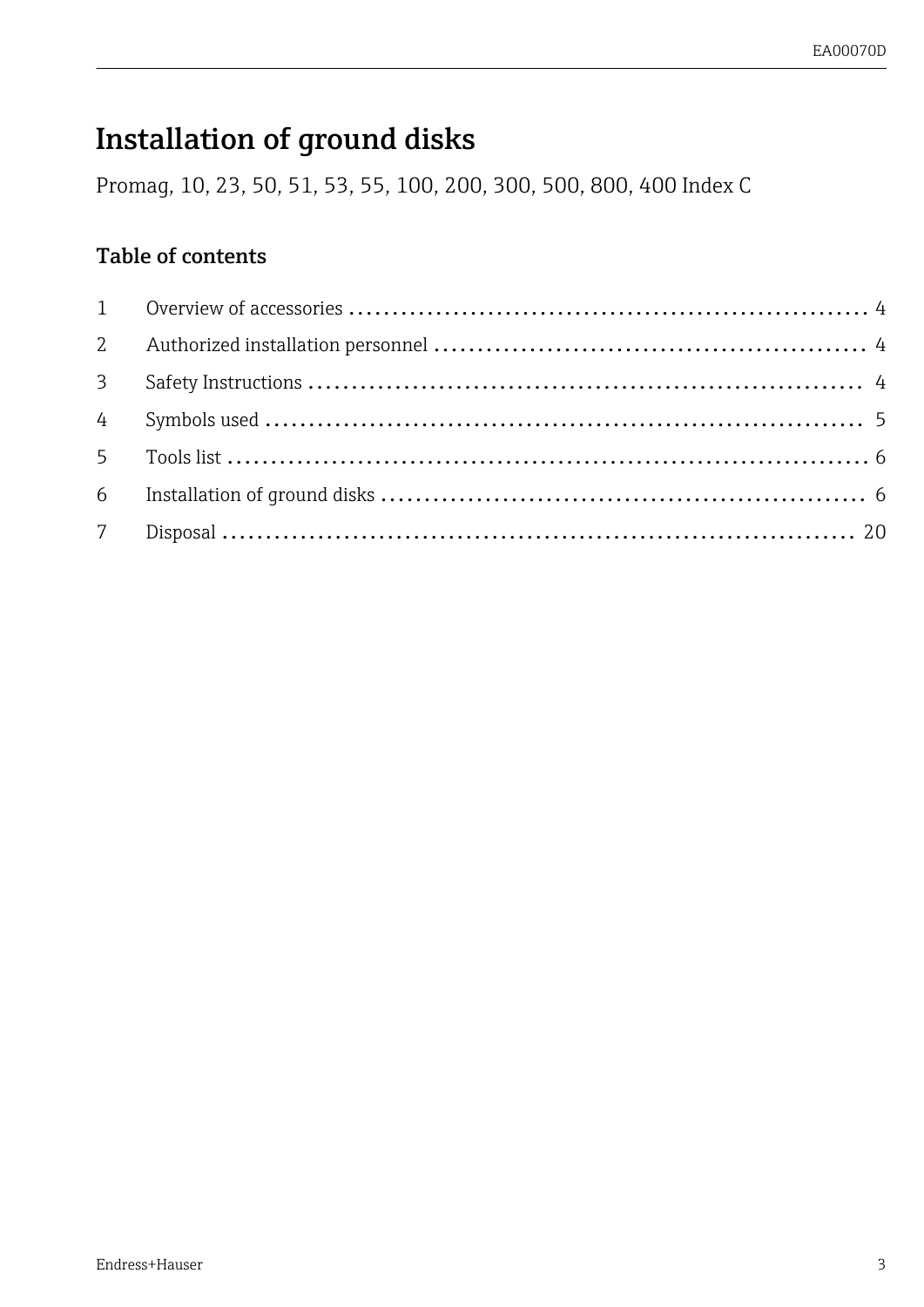## <span id="page-3-0"></span>1 Overview of accessories

The Installation Instructions apply to the following accessories:

| Order number   | Original accessory     |
|----------------|------------------------|
| $DE5GD$ -***** | $1 \times$ ground disk |

### 2 Authorized installation personnel

Authorization to carry out installation depends on the measuring device's approval type. The table below shows the authorized group of people in each case.



Whoever carries out the installation has full responsibility to ensure that work is carried out safely and to the required quality standard. He/she must also guarantee the safety of the device following installation.

| Measuring device approval  | Personnel authorized to carry out installation <sup>1)</sup> |
|----------------------------|--------------------------------------------------------------|
| No approval                | 1.2.3                                                        |
| With approval (e.g. IECEx) | 1, 2, 3                                                      |
| For custody transfer       |                                                              |

1) 1 = Qualified specialist on customer side, 2 = Service technician authorized by Endress+Hauser,

3 = Endress+Hauser (return measuring device to manufacturer)

4 = Check with local approval center if installation/alteration must be performed under supervision.

### 3 Safety Instructions

- Only use original parts from Endress+Hauser.
- Comply with national regulations governing mounting, electrical installation, commissioning, maintenance and repair procedures.
- The following requirements must be met with regard to specialized technical staff for the mounting, electrical installation, commissioning, maintenance and repair of the measuring devices:
	- Specialized technical staff must be trained in instrument safety.
	- They must be familiar with the individual operating conditions of the devices.
	- In the case of Ex-certified measuring devices, they must also be trained in explosion protection.
- The measuring device is energized! Risk of fatal injury from electric shock. Open the measuring device only when the device is deenergized.
- For measuring devices intended for use in hazardous locations, please observe the guidelines in the Ex documentation (XA).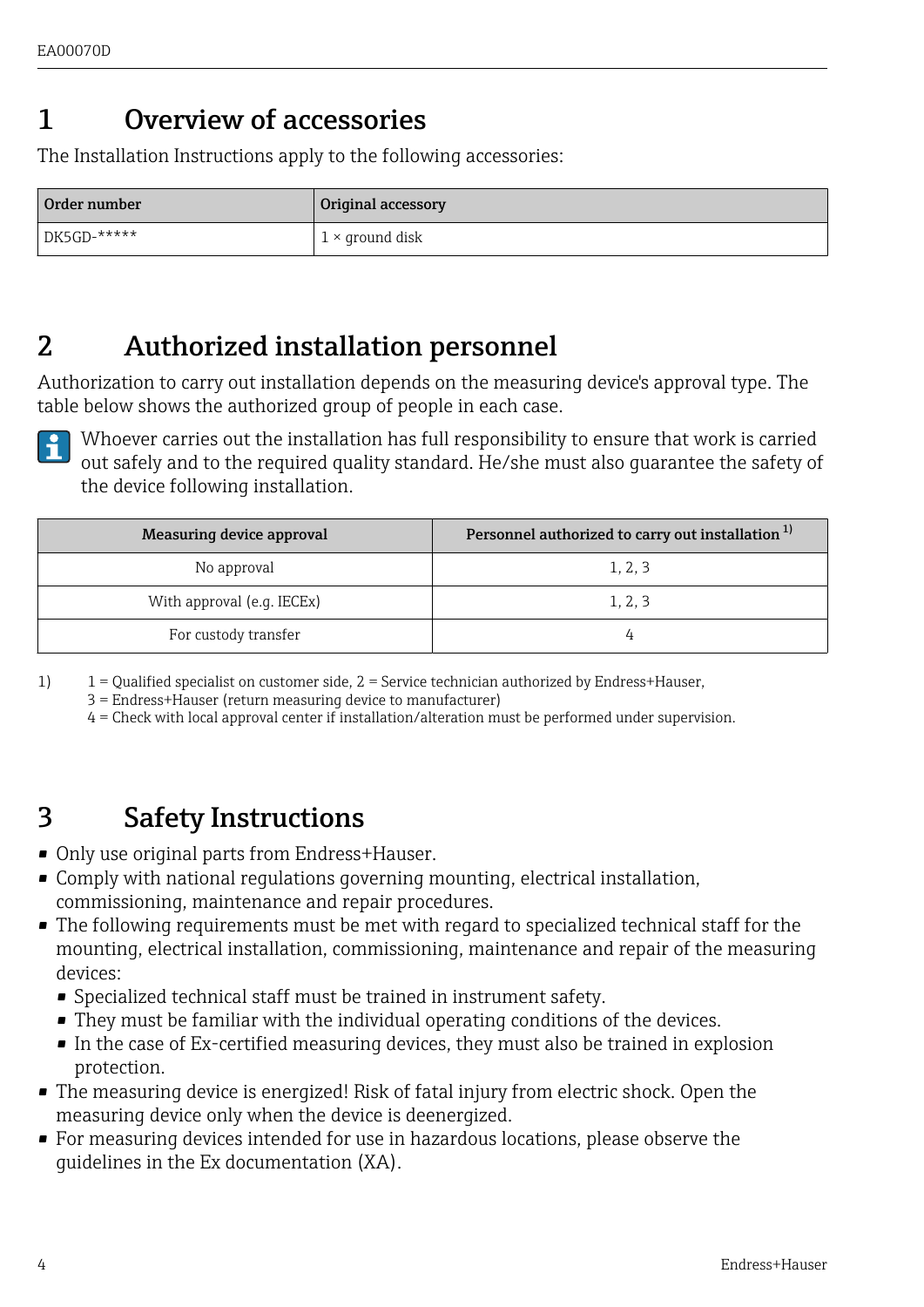- <span id="page-4-0"></span>• When using measuring devices in safety-related applications in accordance with IEC 61508 or IEC 61511: following installation, re-commission the device in accordance with the Operating Instructions. Document the installation.
- Before removing the device: set the process to a safe state and purge the pipe of dangerous process substances.
- Hot surfaces! Risk of injury! Before commencing work: allow the system and measuring device to cool down to a touchable temperature.
- In the case of devices in custody transfer, the custody transfer status no longer applies once the seal has been removed.
- The Operating Instructions for the device must be followed.
- Risk of damaging the electronic components! Ensure you have a working environment protected from electrostatic discharge.
- After removal of the electronics compartment cover: risk of electrical shock due to missing touch protection!
	- Turn instrument off before removing internal covers.
- Modifications to the measuring device are not permitted.
- Only open housing for a brief period. Avoid the penetration of foreign bodies, moisture or contaminants.
- Replace defective seals only with original seals from Endress+Hauser.
- If threads are damaged or defective, the measuring device must be repaired.
- Threads (e.g. of the electronics compartment cover and connection compartment cover) must be lubricated if an abrasion-proof dry lubricant is not available. Use acid-free, nonhardening lubricant.
- If, during installation, spacing is reduced or the dielectric strength of the measuring device cannot be guaranteed, perform a test on completion of the work (e.g. high-voltage test in accordance with the manufacturer's instructions).
- Service plug:
	- Do not connect in explosive atmospheres.
	- Only connect to Endress+Hauser service devices.
- Observe the instructions for transporting and returning the device outlined in the Operating Instructions.

If you have any questions, please contact your [Endress+Hauser service organization](http://addresses.endress.com).

### 4 Symbols used

### 4.1 Symbols for certain types of information

| Symbol               | Meaning                                                           |
|----------------------|-------------------------------------------------------------------|
| $\blacktriangledown$ | Permitted<br>Procedures, processes or actions that are permitted. |
| $\bm{\mathsf{X}}$    | Forbidden<br>Procedures, processes or actions that are forbidden. |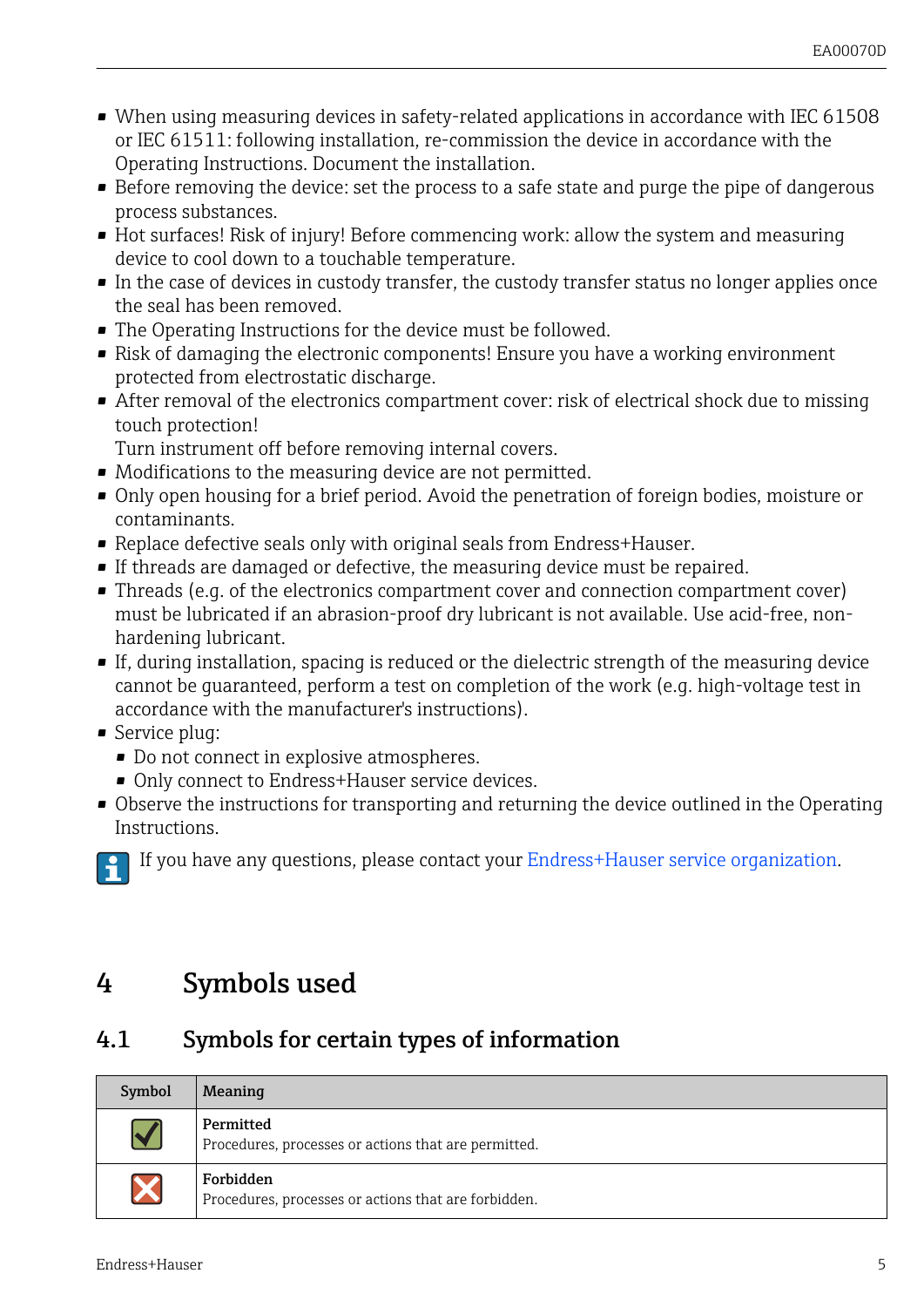<span id="page-5-0"></span>

| Symbol       | Meaning                                  |
|--------------|------------------------------------------|
| $\mathbf{1}$ | Tip<br>Indicates additional information. |
|              | 1., 2., 3 Series of steps                |

### 5 Tools list



 $\mathbf{f}$ 

## 6 Installation of ground disks

Pay attention to the dimensions! The use of ground disks (incl. seals) increases the installed length!



 $\blacktriangleright$  Lining: HR = hard rubber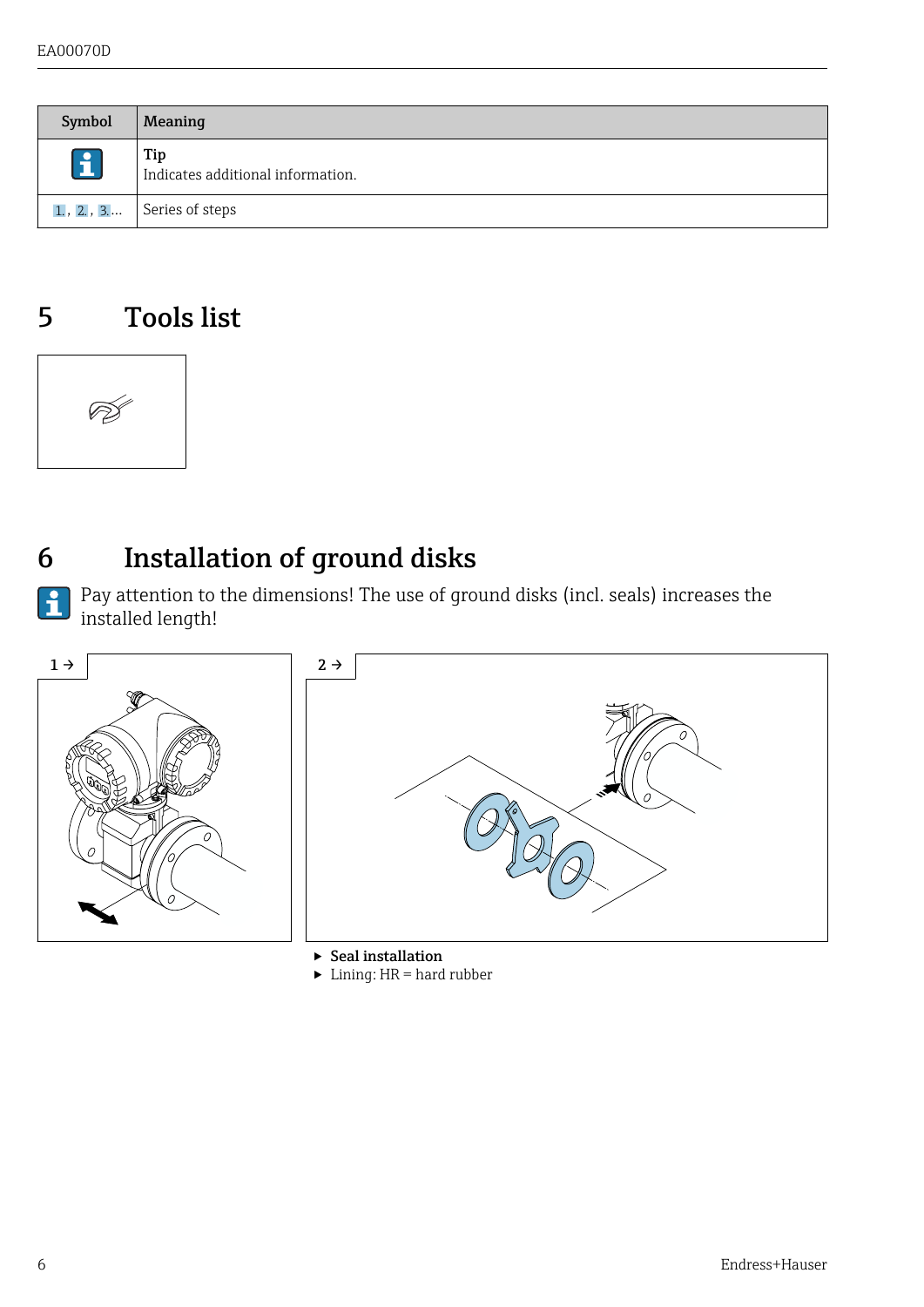

- $\blacktriangleright$  Seal installation
- ‣ Lining: PUR = polyurethane, PTFE, PFA, NR = natural rubber





For detailed information on potential equalization, see the "Potential equalization" section of the Operating Instructions for the device.



For torques, see the following tables.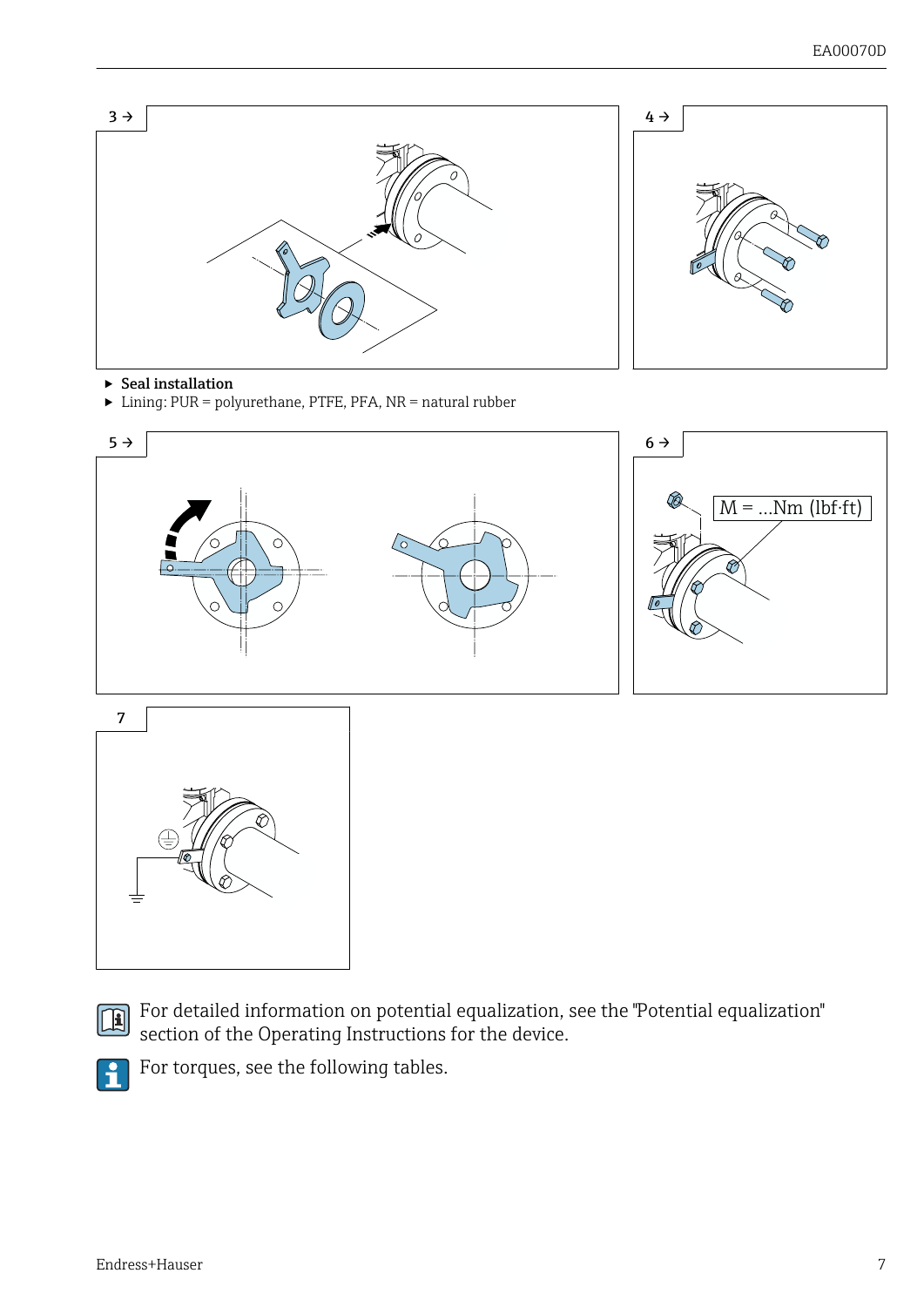#### 6.1 Dimensions

Ground disks for flange connections in accordance with EN (DIN)/ JIS/ AS/ ANSI



| DN <sup>1</sup>                 |                 | Pressure |      | $\mathbf{A}$                            |                          |                          |      | $\mathbf{B}$ | D     |        | H    |        |
|---------------------------------|-----------------|----------|------|-----------------------------------------|--------------------------|--------------------------|------|--------------|-------|--------|------|--------|
| EN<br>(DIN)/<br>IIS/<br>AS $4)$ | <b>ANSI</b>     | rating   |      | PTFE, PFA,<br>$PUR5$ , HR <sup>5)</sup> | NR <sup>5</sup>          |                          |      |              |       |        |      |        |
| [mm]                            | [inch]          |          | [mm] | [inch]                                  | [mm]                     | [inch]                   | [mm] | [inch]       | [mm]  | [inch] | [mm] | [inch] |
| 15                              | $\frac{1}{2}$ " | 1)       | 16   | 0.63                                    |                          | ÷,                       | 43   | 1.69         | 61.5  | 2.42   | 73   | 2.87   |
| 25                              | 1"              | 1)       | 26   | 1.02                                    | $\overline{\phantom{0}}$ | $\overline{\phantom{0}}$ | 62   | 2.44         | 77.5  | 3.05   | 87.5 | 3.44   |
| 32                              | $1\frac{1}{4}$  | 1)       | 35   | 1.38                                    | $\overline{\phantom{0}}$ | -                        | 80   | 3.15         | 87.5  | 3.44   | 94.5 | 3.72   |
| 40                              | $1 \frac{1}{2}$ | 1)       | 41   | 1.61                                    | $\overline{\phantom{0}}$ | $\overline{\phantom{0}}$ | 82   | 3.23         | 101   | 3.98   | 103  | 4.06   |
| 50                              | 2"              | 1)       | 52   | 2.05                                    | $\overline{\phantom{0}}$ | $\overline{\phantom{0}}$ | 101  | 3.98         | 115.5 | 4.55   | 108  | 4.25   |
| 65                              | $2\frac{1}{2}$  | 1)       | 68   | 2.68                                    | 53                       | 2.09                     | 121  | 4.76         | 131.5 | 5.18   | 118  | 4.65   |
| 80                              | 3"              | 1)       | 80   | 3.15                                    | 66                       | 2.60                     | 131  | 5.16         | 154.5 | 6.08   | 135  | 5.31   |
| 100                             | 4"              | 1)       | 104  | 4.09                                    | 91.5                     | 3.60                     | 156  | 6.14         | 186.5 | 7.34   | 153  | 6.02   |
| 125                             | 5"              | 1)       | 130  | 5.12                                    | 117                      | 4.61                     | 187  | 7.36         | 206.5 | 8.13   | 160  | 6.30   |
| 150                             | 6"              | 1)       | 158  | 6.22                                    | 143.5                    | 5.65                     | 217  | 8.54         | 256   | 10.08  | 184  | 7.24   |
| 200                             | 8"              | 1)       | 206  | 8.11                                    | 192                      | 7.56                     | 267  | 10.51        | 288   | 11.34  | 205  | 8.07   |
| 250                             | 10"             | 1)       | 260  | 10.2                                    | 245                      | 9.65                     | 328  | 12.91        | 359   | 14.13  | 240  | 9.45   |
| 300                             | 12"             | 2)       | 312  | 12.3                                    | 294.5                    | 11.59                    | 375  | 14.76        | 413   | 16.26  | 273  | 10.75  |
|                                 |                 | 3)       | 310  | 12.2                                    | $\overline{\phantom{0}}$ | $\overline{\phantom{a}}$ | 375  | 14.76        | 404   | 15.91  | 268  | 10.55  |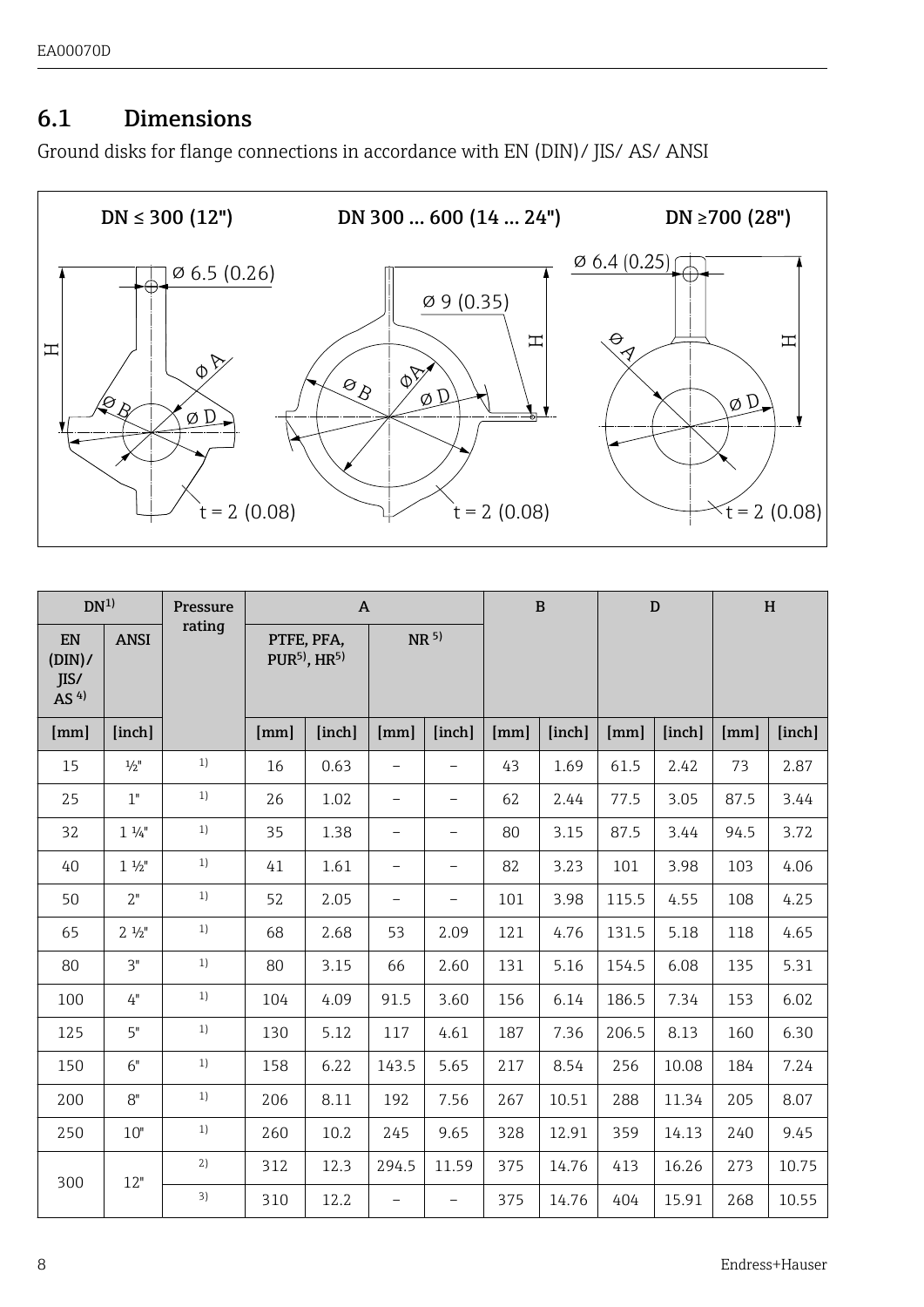| DN <sup>1</sup>                         |             | Pressure        |      | $\mathsf{A}$                                       |                          |                          |                          | B                        |      | D      |      | H      |
|-----------------------------------------|-------------|-----------------|------|----------------------------------------------------|--------------------------|--------------------------|--------------------------|--------------------------|------|--------|------|--------|
| EN<br>(DIN)/<br>IIS/<br>AS <sup>4</sup> | <b>ANSI</b> | rating          |      | PTFE, PFA,<br>PUR <sup>5)</sup> , HR <sup>5)</sup> |                          | NR 5)                    |                          |                          |      |        |      |        |
| [mm]                                    | [inch]      |                 | [mm] | [inch]                                             | [mm]                     | [inch]                   | [mm]                     | [inch]                   | [mm] | [inch] | [mm] | [inch] |
|                                         |             | PN <sub>6</sub> |      |                                                    |                          |                          |                          |                          |      |        |      |        |
| 350                                     | 14"         | <b>PN 10</b>    | 420  | 16.5                                               | 323.5                    | 12.74                    | 420                      | 16.54                    | 479  | 18.86  | 365  | 14.37  |
|                                         |             | <b>PN 16</b>    |      |                                                    | $\overline{a}$           | $\overline{a}$           |                          |                          |      |        |      |        |
| 375                                     | 15"         | <b>PN 16</b>    | 461  | 18.2                                               | 393                      | 15.5                     | 461                      | 18.2                     | 523  | 20.6   | 395  | 15.6   |
| 400                                     |             | PN <sub>6</sub> |      |                                                    | $\bar{ }$                | $\overline{\phantom{0}}$ |                          |                          |      |        |      |        |
|                                         | 16"         | <b>PN 10</b>    | 470  | 18.5                                               | 371                      | 14.61                    | 470                      | 18.50                    | 542  | 21.34  | 395  | 15.55  |
|                                         |             | <b>PN 16</b>    |      |                                                    |                          |                          |                          |                          |      |        |      |        |
|                                         |             | PN <sub>6</sub> |      |                                                    | $\overline{a}$           | $\overline{\phantom{0}}$ |                          |                          |      | 22.95  | 417  | 16.42  |
| 450                                     | 18"         | <b>PN 10</b>    | 525  | 20.7                                               | 420                      | 16.54                    | 525                      | 20.67                    | 583  |        |      |        |
|                                         |             | <b>PN 16</b>    |      |                                                    | $\overline{a}$           | $\overline{a}$           |                          |                          |      |        |      |        |
| 500                                     |             | PN <sub>6</sub> |      |                                                    | L                        |                          |                          |                          |      |        |      |        |
|                                         | 20"         | <b>PN 10</b>    | 575  | 22.6                                               | 469                      | 18.46                    | 575                      | 22.64                    | 650  | 25.59  | 460  | 18.11  |
|                                         |             | <b>PN 16</b>    |      |                                                    | $\overline{a}$           | $\overline{a}$           |                          |                          |      |        |      |        |
|                                         |             | PN <sub>6</sub> |      |                                                    | $\overline{\phantom{0}}$ | $\overline{a}$           |                          |                          |      |        |      |        |
| 600                                     | 24"         | <b>PN 10</b>    | 676  | 26.6                                               | 566                      | 22.28                    | 676                      | 26.61                    | 766  | 30.16  | 522  | 20.55  |
|                                         |             | <b>PN 16</b>    |      |                                                    |                          |                          |                          |                          |      |        |      |        |
|                                         |             | PN <sub>6</sub> | 697  | 27.4                                               | -                        | L,                       | $\overline{a}$           | $\overline{\phantom{a}}$ | 786  | 30.94  | 460  | 18.11  |
| 700                                     | 28"         | <b>PN10</b>     | 693  | 27.3                                               | $\overline{\phantom{0}}$ | $\overline{\phantom{0}}$ | $\overline{\phantom{0}}$ | $\overline{a}$           | 813  | 32.01  | 480  | 18.9   |
|                                         |             | <b>PN16</b>     | 687  | 27.1                                               | $\overline{\phantom{a}}$ | $\overline{\phantom{0}}$ | $\overline{\phantom{0}}$ | $\overline{\phantom{a}}$ | 807  | 31.77  | 490  | 19.29  |
|                                         |             | Cl, D           | 693  | 27.3                                               | $\overline{a}$           | $\overline{a}$           | $\overline{a}$           | $\overline{\phantom{a}}$ | 832  | 32.76  | 494  | 19.45  |
| 750                                     | 30"         | Cl, D           | 743  | 29.3                                               | $\overline{\phantom{0}}$ | L                        |                          | ۳                        | 833  | 32.8   | 523  | 20.59  |
|                                         |             | PN <sub>6</sub> | 799  | 31.5                                               | $\bar{ }$                | $\overline{\phantom{0}}$ | $\bar{ }$                | $\overline{\phantom{a}}$ | 893  | 35.16  | 520  | 20.47  |
|                                         |             | <b>PN10</b>     | 795  | 31.3                                               | $\overline{a}$           | $\overline{\phantom{0}}$ | $\overline{\phantom{0}}$ | $\overline{\phantom{0}}$ | 920  | 36.22  | 540  | 21.26  |
| 800                                     | 32"         | <b>PN16</b>     | 789  | 31.1                                               | $\bar{ }$                | $\overline{\phantom{0}}$ | $\overline{a}$           | $\overline{\phantom{0}}$ | 914  | 35.98  | 550  | 21.65  |
|                                         |             | Cl. D           | 795  | 31.3                                               | $\overline{a}$           | $\overline{a}$           |                          |                          | 940  | 37.01  | 561  | 22.09  |
|                                         |             | PN <sub>6</sub> | 897  | 35.3                                               | $\overline{\phantom{0}}$ | $\overline{a}$           | ۳                        | ٠                        | 993  | 39.09  | 570  | 22.44  |
|                                         |             | <b>PN 10</b>    | 893  | 35.2                                               | $\overline{\phantom{0}}$ | $\overline{a}$           | $\overline{a}$           | $\overline{\phantom{a}}$ | 1020 | 40.16  | 590  | 23.23  |
| 900                                     | 36"         | <b>PN 16</b>    | 886  | 34.9                                               | $\overline{\phantom{a}}$ | L,                       | $\overline{\phantom{0}}$ | $\overline{\phantom{a}}$ | 1014 | 39.92  | 595  | 23.43  |
|                                         |             | Cl, D           | 893  | 35.2                                               | $\overline{\phantom{0}}$ | $\overline{\phantom{0}}$ | $\overline{\phantom{a}}$ | $\bar{ }$                | 1048 | 41.26  | 615  | 24.21  |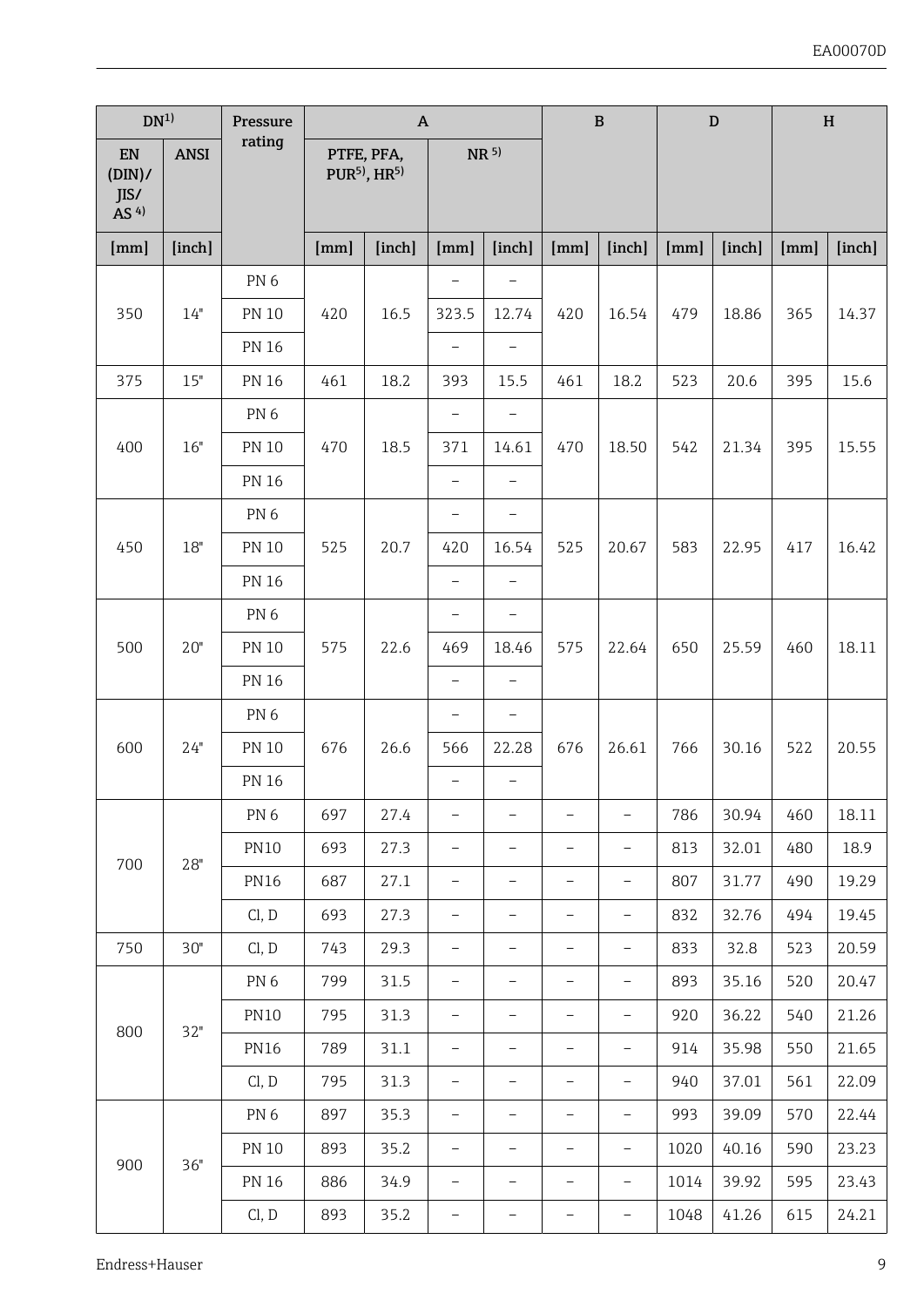| DN <sup>1</sup>                 |             | Pressure        |      | $\mathbf{A}$                            |                 |        |                          | B      | D    |        | H    |        |
|---------------------------------|-------------|-----------------|------|-----------------------------------------|-----------------|--------|--------------------------|--------|------|--------|------|--------|
| EN<br>(DIN)/<br>IIS/<br>AS $4)$ | <b>ANSI</b> | rating          |      | PTFE, PFA,<br>$PUR5$ , HR <sup>5)</sup> | NR <sup>5</sup> |        |                          |        |      |        |      |        |
| [mm]                            | [inch]      |                 | [mm] | [inch]                                  | [mm]            | [inch] | [mm]                     | [inch] | [mm] | [inch] | [mm] | [inch] |
|                                 | 40"         | PN <sub>6</sub> | 999  | 39.3                                    | -               | -      | -                        | -      | 1093 | 43.03  | 620  | 24.41  |
| 1000                            |             | <b>PN10</b>     | 995  | 39.2                                    | -               | -      | -                        | -      | 1127 | 44.37  | 650  | 25.59  |
|                                 |             | <b>PN16</b>     | 988  | 38.9                                    |                 | -      |                          | -      | 1131 | 44.53  | 660  | 25.98  |
|                                 |             | Cl, D           | 995  | 39.2                                    | -               | -      | $\overline{\phantom{a}}$ | -      | 1163 | 45.79  | 675  | 26.57  |
| 1100                            | 42"         | PN <sub>6</sub> | 1044 | 41.1                                    | -               | -      | $\overline{\phantom{a}}$ | -      | 1220 | 48.03  | 704  | 27.72  |
|                                 |             | PN <sub>6</sub> | 1203 | 47.4                                    | -               | -      |                          | ۰      | 1310 | 51.57  | 733  | 28.86  |
| 1200                            | 48"         | <b>PN10</b>     | 1196 | 47.1                                    | -               | -      | $\overline{\phantom{a}}$ | -      | 1344 | 52.91  | 760  | 29.92  |
|                                 |             | <b>PN16</b>     | 1196 | 47.1                                    | -               | -      | $\overline{\phantom{a}}$ | -      | 1385 | 54.53  | 786  | 30.94  |
|                                 |             | Cl, D           | 1188 | 46.8                                    |                 |        |                          |        | 1345 | 52.95  | 775  | 30.51  |

<sup>1)</sup> In the case of DN 15 to 250, ground disks can be used for all the flange standards/pressure ratings which can be supplied in the standard version

2) PN 10/ 16, Cl. 150

3) PN 25, JIS 10K/ 20K

4) For flanges according to AS, only DN 25 and DN 50 are available.

5) Abbreviations (liner): PUR = polyurethane, NR = natural rubber, HR = hard rubber

|      | <b>DN</b>       | Pressure rating                         |      | $\mathbf{A}$ | $\mathbf{B}$ |        |       | D      | H    |        |
|------|-----------------|-----------------------------------------|------|--------------|--------------|--------|-------|--------|------|--------|
| [mm] | [inch]          |                                         | [mm] | [inch]       | [mm]         | [inch] | [mm]  | [inch] | [mm] | [inch] |
| 2.5  | 1"              | 1)                                      | 26   | 1.02         | 62           | 2.44   | 77.5  | 3.05   | 87.5 | 3.44   |
| 32   | $1\frac{1}{4}$  | 1)                                      | 35   | 1.38         | 80           | 3.15   | 87.5  | 3.44   | 94.5 | 3.72   |
| 40   | $1 \frac{1}{2}$ | 1)                                      | 41   | 1.61         | 82           | 3.23   | 101   | 3.98   | 103  | 4.06   |
| 50   | 2"              | 1)                                      | 52   | 2.05         | 101          | 3.98   | 115.5 | 4.55   | 108  | 4.25   |
| 65   | 2.1/2"          | 1)                                      | 68   | 2.68         | 121          | 4.76   | 131.5 | 5.18   | 118  | 4.65   |
| 80   | 3"              | 1)                                      | 80   | 3.15         | 131          | 5.16   | 154.5 | 6.08   | 135  | 5.31   |
| 100  | 4"              | 1)                                      | 104  | 4.09         | 156          | 6.14   | 186.5 | 7.34   | 153  | 6.02   |
| 125  | 5"              | 1)                                      | 130  | 5.12         | 187          | 7.36   | 206.5 | 8.13   | 160  | 6.30   |
| 150  | 6"              | 1)                                      | 158  | 6.22         | 217          | 8.54   | 256   | 10.08  | 184  | 7.24   |
| 200  | R <sup>n</sup>  | 1)                                      | 206  | 8.11         | 267          | 10.51  | 288   | 11.34  | 205  | 8.07   |
| 250  | 10"             | 1)                                      | 260  | 10.2         | 328          | 12.91  | 359   | 14.13  | 240  | 9.45   |
| 300  | 12"             | <b>PN 10</b><br><b>PN 16</b><br>Cl. 150 | 312  | 12.3         | 375          | 14.76  | 413   | 16.26  | 273  | 10.75  |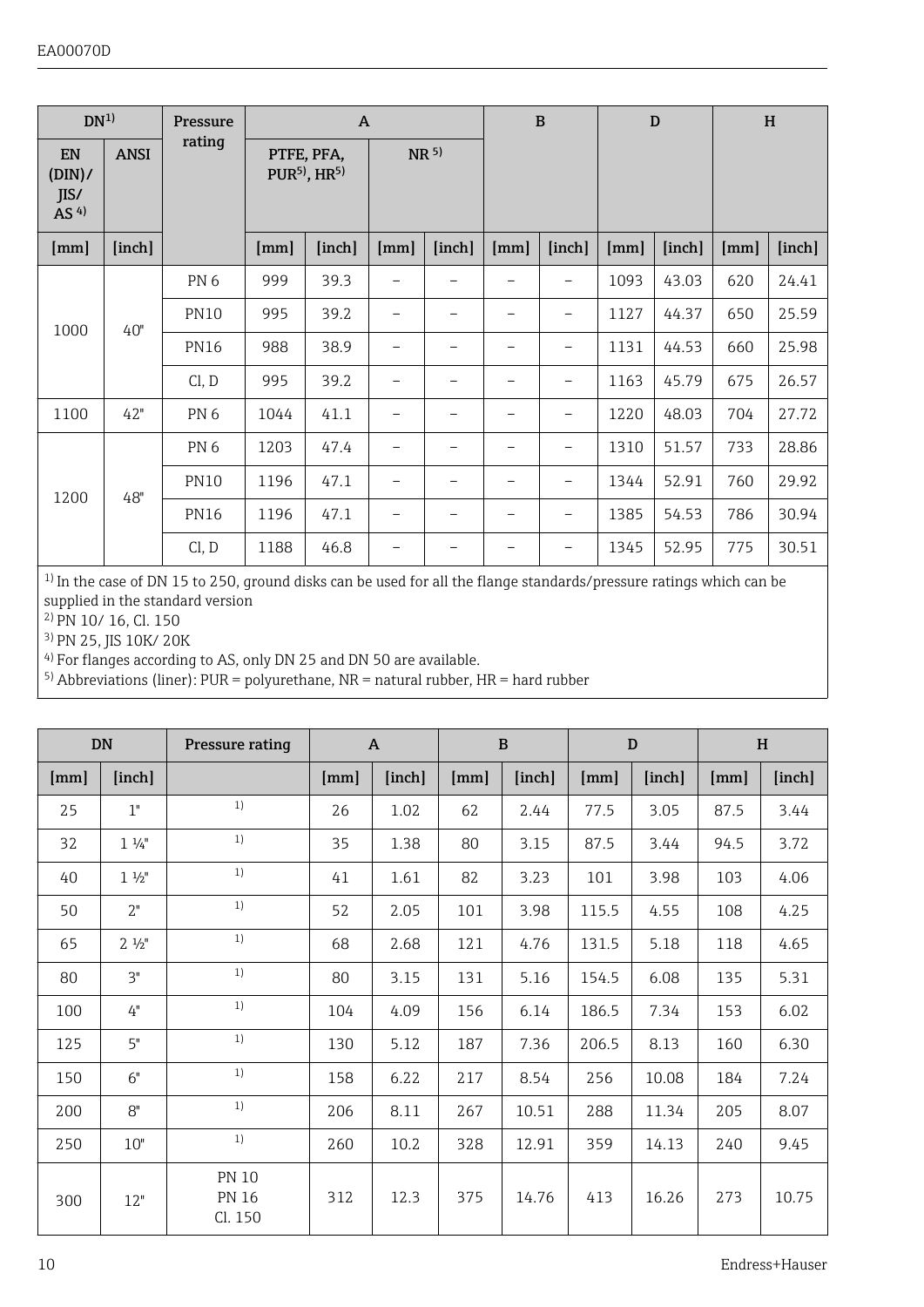|      | DN     | Pressure rating                    |      | $\boldsymbol{\mathsf{A}}$ |                          | B                        |      | D      | H            |        |
|------|--------|------------------------------------|------|---------------------------|--------------------------|--------------------------|------|--------|--------------|--------|
| [mm] | [inch] |                                    | [mm] | [inch]                    | [mm]                     | [inch]                   | [mm] | [inch] | ${\rm [mm]}$ | [inch] |
|      |        | <b>PN 25</b><br>JIS 10K<br>JIS 20K | 310  | 12.2                      | 375                      | 14.76                    | 404  | 15.91  | 268          | 10.55  |
|      |        | PN 6                               |      |                           |                          |                          |      |        |              |        |
| 350  | 14"    | <b>PN 10</b>                       | 420  | 16.5                      | 420                      | 16.54                    | 479  | 18.86  | 365          | 14.37  |
|      |        | PN 16                              |      |                           |                          |                          |      |        |              |        |
| 375  | 15"    | PN 16                              | 461  | 18.2                      | 461                      | 18.2                     | 523  | 20.6   | 395          | 15.6   |
|      |        | PN <sub>6</sub>                    |      |                           |                          |                          |      |        |              |        |
| 400  | 16"    | PN 10                              | 470  | 18.5                      | 470                      | 18.50                    | 542  | 21.34  | 395          | 15.55  |
|      |        | PN 16                              |      |                           |                          |                          |      |        |              |        |
|      |        | PN <sub>6</sub>                    |      |                           |                          |                          |      |        |              |        |
| 450  | 18"    | PN 10                              | 525  | 20.7                      | 525                      | 20.67                    | 583  | 22.95  | 417          | 16.42  |
|      |        | PN 16                              |      |                           |                          |                          |      |        |              |        |
|      | 20"    | PN <sub>6</sub>                    |      |                           |                          |                          |      |        |              |        |
| 500  |        | PN 10                              | 575  | 22.6                      | 575                      | 22.64                    | 650  | 25.59  | 460          | 18.11  |
|      |        | <b>PN 16</b>                       |      |                           |                          |                          |      |        |              |        |
|      | 24"    | PN <sub>6</sub>                    | 676  |                           |                          |                          |      |        |              |        |
| 600  |        | PN 10                              |      | 26.6                      | 676                      | 26.61                    | 766  | 30.16  | 522          | 20.55  |
|      |        | PN 16                              |      |                           |                          |                          |      |        |              |        |
|      |        | PN <sub>6</sub>                    | 697  | 27.4                      | $\overline{\phantom{0}}$ | $\overline{\phantom{0}}$ | 786  | 30.94  | 460          | 18.11  |
| 700  | 28"    | <b>PN10</b>                        | 693  | 27.3                      | L,                       | L,                       | 813  | 32.01  | 480          | 18.9   |
|      |        | <b>PN16</b>                        | 687  | 27.1                      |                          |                          | 807  | 31.77  | 490          | 19.29  |
|      |        | Cl, D                              | 693  | 27.3                      | $\overline{\phantom{0}}$ | $\overline{a}$           | 832  | 32.76  | 494          | 19.45  |
| 750  | 30"    | Cl, D                              | 743  | 29.3                      | $\overline{a}$           | $\overline{a}$           | 833  | 32.8   | 523          | 20.59  |
|      |        | PN <sub>6</sub>                    | 799  | 31.5                      | $\overline{a}$           | $\overline{a}$           | 893  | 35.16  | 520          | 20.47  |
| 800  | 32"    | PN 10                              | 795  | 31.3                      |                          | Ĭ.                       | 920  | 36.22  | 540          | 21.26  |
|      |        | PN 16                              | 789  | 31.1                      | $\overline{\phantom{a}}$ | $\overline{\phantom{a}}$ | 914  | 35.98  | 550          | 21.65  |
|      |        | Cl, D                              | 795  | 31.3                      | $\overline{a}$           | $\overline{a}$           | 940  | 37.01  | 561          | 22.09  |
|      |        | PN <sub>6</sub>                    | 897  | 35.3                      | $\overline{\phantom{0}}$ | $\overline{a}$           | 993  | 39.09  | 570          | 22.44  |
| 900  | 36"    | <b>PN 10</b>                       | 893  | 35.2                      |                          |                          | 1020 | 40.16  | 590          | 23.23  |
|      |        | PN 16                              | 886  | 34.9                      | $\overline{a}$           | $\overline{a}$           | 1014 | 39.92  | 595          | 23.43  |
|      |        | Cl, D                              | 893  | 35.2                      | $\overline{\phantom{0}}$ | $\overline{\phantom{0}}$ | 1048 | 41.26  | 615          | 24.21  |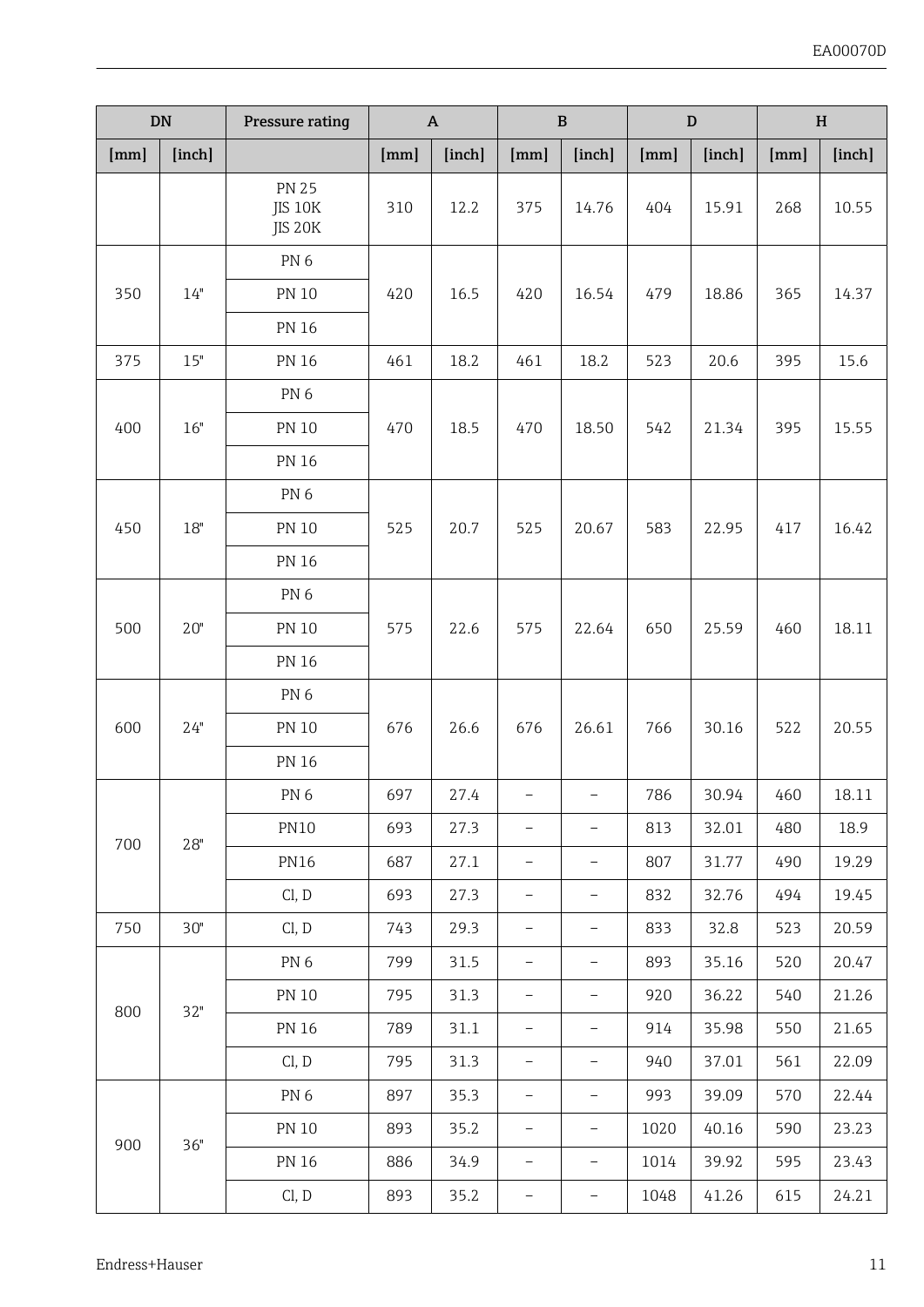<span id="page-11-0"></span>

|      | <b>DN</b> | Pressure rating | $\overline{A}$ |        |      | B                        |      | D      | H    |        |
|------|-----------|-----------------|----------------|--------|------|--------------------------|------|--------|------|--------|
| [mm] | [inch]    |                 | [mm]           | [inch] | [mm] | [inch]                   | [mm] | [inch] | [mm] | [inch] |
|      | 40"       | PN <sub>6</sub> | 999            | 39.3   |      |                          | 1093 | 43.03  | 620  | 24.41  |
| 1000 |           | <b>PN 10</b>    | 995            | 39.2   | -    | $\overline{\phantom{a}}$ | 1127 | 44.37  | 650  | 25.59  |
|      |           | <b>PN 16</b>    | 988            | 38.9   |      |                          | 1131 | 44.53  | 660  | 25.98  |
|      |           | Cl, D           | 995            | 39.2   |      |                          | 1163 | 45.79  | 675  | 26.57  |
|      | 42"       | PN <sub>6</sub> | 1044           | 41.1   |      | $\overline{\phantom{a}}$ | 1220 | 48.03  | 704  | 27.72  |
|      |           | PN <sub>6</sub> | 1203           | 47.4   |      | -                        | 1310 | 51.57  | 733  | 28.86  |
| 1200 | 48"       | <b>PN 10</b>    | 1196           | 47.1   |      |                          | 1344 | 52.91  | 760  | 29.92  |
|      |           | <b>PN 16</b>    | 1196           | 47.1   |      | $\overline{\phantom{a}}$ | 1385 | 54.53  | 786  | 30.94  |
|      |           | Cl, D           | 1188           | 46.8   |      |                          | 1345 | 52.95  | 775  | 30.51  |

1) In the case of DN 25 to 250, ground disks can be used for all the flange standards/pressure ratings which can be supplied in the standard version

### 6.2 Torques

Abbreviations (lining):  $PUR = polyurethane$ ,  $NR = natural\ rubber$ ,  $HR = hard\ rubber$ 

*EN (DIN) (pressure rating in [bar])*

| Nominal diameter | Pressure rating | <b>Screws</b>  | Max. tightening torque [Nm] |                |             |                          |                          |
|------------------|-----------------|----------------|-----------------------------|----------------|-------------|--------------------------|--------------------------|
|                  |                 |                | <b>HR</b>                   | <b>PUR</b>     | <b>PTFE</b> | <b>PFA</b>               | <b>NR</b>                |
|                  |                 | Promag W, P, S |                             |                |             |                          |                          |
| 15               | 40              | $4 \times M12$ | $\overline{\phantom{a}}$    | $\overline{a}$ | 11          | $\overline{\phantom{0}}$ |                          |
| 25               | 40              | $4 \times M12$ | ٠                           | 15             | 26          | 20                       |                          |
| 32               | 40              | $4 \times M16$ | i.                          | 24             | 41          | 35                       |                          |
| 40               | 40              | $4 \times M16$ | $\overline{\phantom{a}}$    | 31             | 52          | 47                       | $\overline{\phantom{a}}$ |
| 50               | 40              | $4 \times M16$ | 48                          | 40             | 65          | 59                       |                          |
| $65*$            | 16              | $4 \times M16$ | 32                          | 27             | 87          | 80                       | 11                       |
| 65               | 40              | $8 \times M16$ | 32                          | 27             | 43          | 40                       | $\overline{\phantom{0}}$ |
| 80               | 16              | $8 \times M16$ | 40                          | 34             | 53          | 48                       | 13                       |
| 80               | 40              | $8 \times M16$ | 40                          | 34             | 53          | 48                       | -                        |
| 100              | 16              | $8 \times M16$ | 43                          | 36             | 57          | 51                       | 14                       |
| 100              | 40              | $8 \times M20$ | 59                          | 50             | 78          | 70                       |                          |
| 125              | 16              | $8 \times M16$ | 56                          | 48             | 75          | 67                       | 19                       |
| 125              | 40              | $8 \times M24$ | 83                          | 71             | 111         | 99                       |                          |
| 150              | 16              | $8 \times M20$ | 74                          | 63             | 99          | 85                       | 27                       |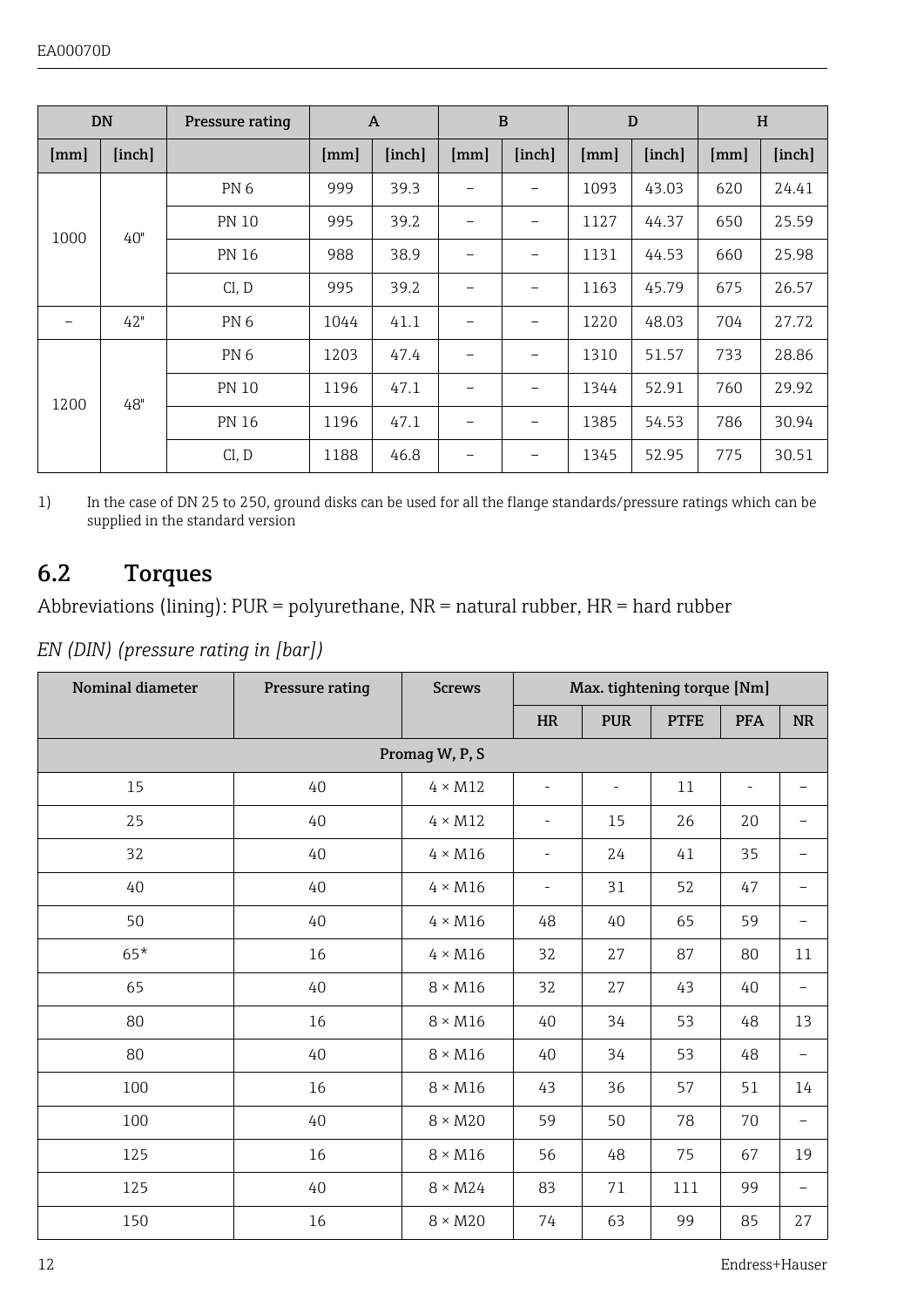| Nominal diameter | <b>Pressure rating</b> | <b>Screws</b>   | Max. tightening torque [Nm] |            |                          |                          |                          |  |
|------------------|------------------------|-----------------|-----------------------------|------------|--------------------------|--------------------------|--------------------------|--|
|                  |                        |                 | HR                          | <b>PUR</b> | <b>PTFE</b>              | <b>PFA</b>               | <b>NR</b>                |  |
|                  |                        | Promag W, P, S  |                             |            |                          |                          |                          |  |
| 150              | 40                     | $8 \times M24$  | 104                         | 88         | 136                      | 120                      | $\overline{a}$           |  |
| 200              | 10                     | $8 \times M20$  | 106                         | 91         | 141                      | 101                      |                          |  |
| 200              | 16                     | $12 \times M20$ | 70                          | 61         | 94                       | 67                       | 28                       |  |
| 200              | 25                     | $12 \times M24$ | 104                         | 92         | 138                      | 105                      | $\overline{\phantom{0}}$ |  |
| 250              | 10                     | $12 \times M20$ | 82                          | 71         | 110                      | $\overline{\phantom{a}}$ | 27                       |  |
| 250              | 16                     | $12 \times M24$ | 98                          | 85         | 131                      | L,                       | $\bar{ }$                |  |
| 250              | 25                     | $12 \times M27$ | 150                         | 134        | 200                      |                          |                          |  |
| 300              | 10                     | $12 \times M20$ | 94                          | 81         | 125                      | ÷                        | 34                       |  |
| 300              | 16                     | $12 \times M24$ | 134                         | 118        | 179                      | -                        | -                        |  |
| 300              | 25                     | $16 \times M27$ | 153                         | 138        | 204                      | $\overline{\phantom{a}}$ | Ĭ.                       |  |
| 350              | 6                      | $12 \times M20$ | 111                         | 120        | ä,                       | $\overline{\phantom{a}}$ | $\overline{\phantom{0}}$ |  |
| 350              | 10                     | $16 \times M20$ | 112                         | 118        | 188                      |                          | 47                       |  |
| 350              | 16                     | $16 \times M24$ | 152                         | 165        | 254                      | $\frac{1}{2}$            | $\overline{a}$           |  |
| 350              | 25                     | $16 \times M30$ | 227                         | 252        | 380                      | ÷                        | $\overline{\phantom{0}}$ |  |
| 400              | 6                      | $16 \times M20$ | 90                          | $98\,$     | ÷,                       | ÷                        | $\overline{a}$           |  |
| 400              | 10                     | $16 \times M24$ | 151                         | 167        | 260                      | $\overline{\phantom{a}}$ | 65                       |  |
| 400              | 16                     | $16 \times M27$ | 193                         | 215        | 330                      |                          |                          |  |
| 400              | 25                     | $16 \times M33$ | 289                         | 326        | 488                      | $\frac{1}{2}$            |                          |  |
| 450              | 6                      | $16 \times M20$ | 112                         | 126        | ÷,                       | ÷                        | $\overline{a}$           |  |
| 450              | 10                     | $20 \times M24$ | 153                         | 133        | 235                      | ÷                        | 59                       |  |
| 450              | 16                     | $20 \times M27$ | 198                         | 196        | 300                      | L,                       | $\overline{a}$           |  |
| 450              | 25                     | $20 \times M33$ | 256                         | 253        | 385                      | ÷,                       |                          |  |
| 500              | 6                      | $20 \times M20$ | 119                         | 123        | $\overline{\phantom{a}}$ | ä,                       | $\overline{\phantom{0}}$ |  |
| 500              | 10                     | $20 \times M24$ | 155                         | 171        | 265                      | ÷                        | 66                       |  |
| 500              | 16                     | $20 \times M30$ | 275                         | 300        | 448                      | ÷                        | $\overline{\phantom{0}}$ |  |
| 500              | 25                     | $20 \times M33$ | 317                         | 360        | 533                      | $\overline{\phantom{a}}$ | $\overline{\phantom{0}}$ |  |
| 600              | 6                      | $20 \times M24$ | 139                         | 147        | $\frac{1}{2}$            |                          |                          |  |
| 600              | 10                     | $20 \times M27$ | 206                         | 219        | 345                      |                          | 93                       |  |
| 600*             | 16                     | $20 \times M33$ | 415                         | 443        | 658                      | L,                       | $\overline{\phantom{0}}$ |  |
| 600              | 25                     | $20 \times M36$ | 431                         | 516        | 731                      | ÷                        | -                        |  |
| 700              | 6                      | $24 \times M24$ | 148                         | 139        | $\bar{a}$                | ÷                        | ÷,                       |  |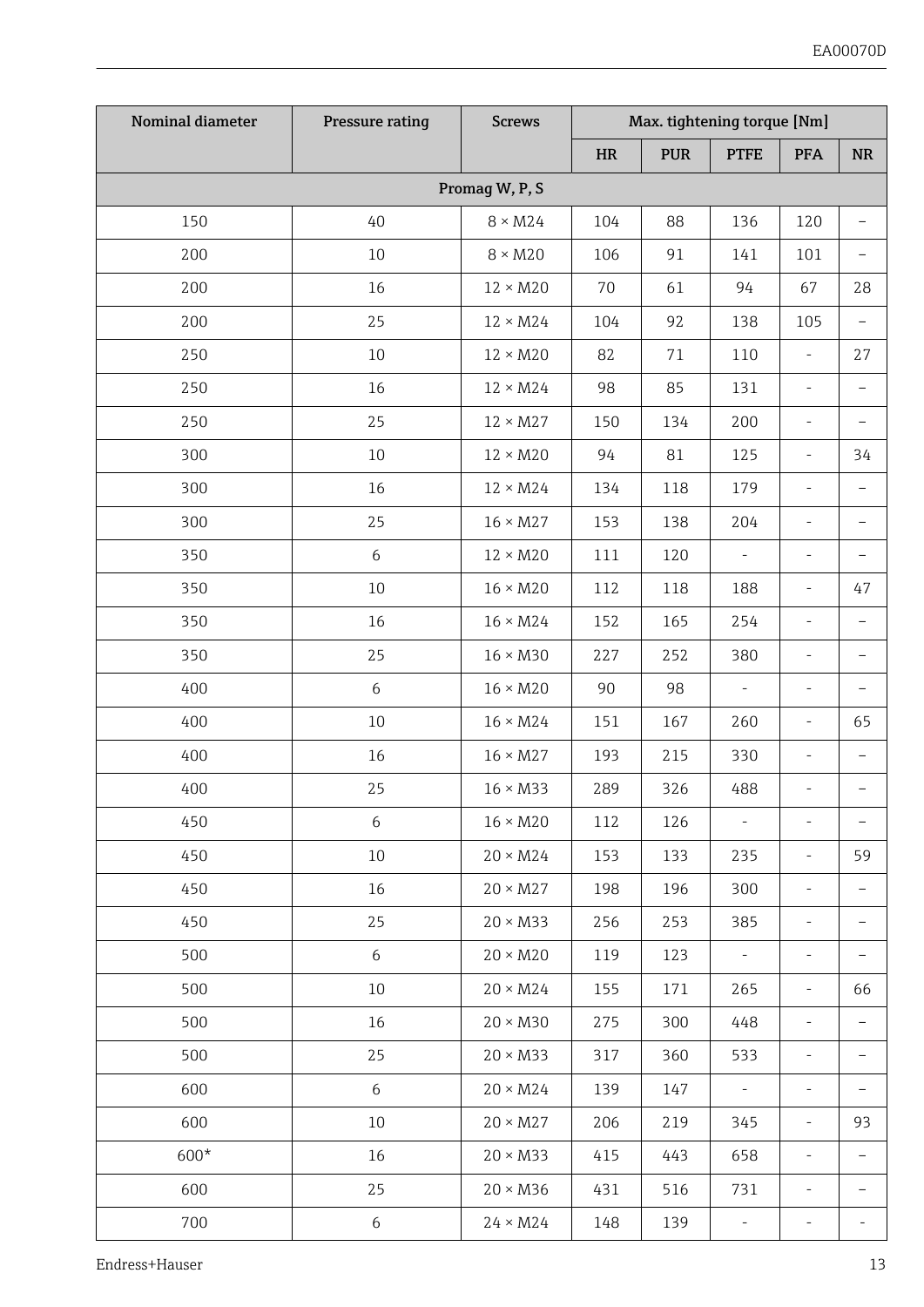#### EA00070D

| Nominal diameter                              | Pressure rating  | <b>Screws</b>   |           |            | Max. tightening torque [Nm] |                |                                   |
|-----------------------------------------------|------------------|-----------------|-----------|------------|-----------------------------|----------------|-----------------------------------|
|                                               |                  |                 | $\rm{HR}$ | <b>PUR</b> | <b>PTFE</b>                 | PFA            | $\ensuremath{\mathbf{NR}}\xspace$ |
|                                               |                  | Promag W, P, S  |           |            |                             |                |                                   |
| 700                                           | 10               | $24 \times M27$ | 246       | 246        | ä,                          | i,             |                                   |
| 700                                           | 16               | $24 \times M33$ | 278       | 318        | ÷,                          | ÷              | ä,                                |
| 700                                           | 25               | $24 \times M39$ | 449       | 507        | $\overline{\phantom{a}}$    | ä,             | ä,                                |
| 800                                           | 6                | $24 \times M27$ | 206       | 182        | ÷,                          | ÷,             | i,                                |
| 800                                           | 10               | $24 \times M30$ | 331       | 316        |                             |                |                                   |
| 800                                           | 16               | $24 \times M36$ | 369       | 385        |                             | ä,             |                                   |
| 800                                           | 25               | $24 \times M45$ | 664       | 721        | $\overline{\phantom{a}}$    | i,             | ä,                                |
| 900                                           | 6                | $24 \times M27$ | 230       | 637        | $\overline{\phantom{a}}$    | i,             | i,                                |
| 900                                           | 10               | $28 \times M30$ | 316       | 307        | ä,                          | ä,             |                                   |
| 900                                           | 16               | $28 \times M36$ | 353       | 398        |                             |                |                                   |
| 900                                           | 25               | $28 \times M45$ | 690       | 716        | ä,                          | ä,             |                                   |
| 1000                                          | $\boldsymbol{6}$ | $28 \times M27$ | 218       | 208        | $\overline{\phantom{a}}$    | ä,             | ä,                                |
| 1000                                          | 10               | $28 \times M33$ | 402       | 405        | $\overline{\phantom{a}}$    | i,             | i,                                |
| 1000                                          | 16               | $28 \times M39$ | 502       | 518        | $\overline{\phantom{a}}$    | ÷,             | ÷,                                |
| 1000                                          | 25               | $28 \times M52$ | 970       | 971        | $\overline{\phantom{a}}$    | $\overline{a}$ | J.                                |
| 1200                                          | 6                | $32 \times M30$ | 319       | 299        |                             |                |                                   |
| 1200                                          | 10               | $32 \times M36$ | 564       | 568        | i,                          | i,             |                                   |
| 1200                                          | 16               | $32 \times M45$ | 701       | 753        | ÷                           | ÷,             | í,                                |
| 1400                                          | 6                | $36 \times M33$ | 430       | 398        | ÷,                          | $\overline{a}$ | Ĭ.                                |
| 1400                                          | 10               | $36 \times M39$ | 654       | 618        | ä,                          | L,             | ä,                                |
| 1400                                          | 16               | $36 \times M45$ | 729       | 762        |                             |                |                                   |
| 1600                                          | 6                | $40 \times M33$ | 440       | 417        | i.                          | ä,             |                                   |
| 1600                                          | 10               | $40 \times M45$ | 946       | 893        | L.                          | $\overline{a}$ | $\overline{a}$                    |
| 1600                                          | 16               | $40 \times M52$ | 1007      | 1100       | $\overline{\phantom{a}}$    | ä,             | i,                                |
| 1800                                          | $\boldsymbol{6}$ | $44 \times M36$ | 547       | 521        | ä,                          | ä,             |                                   |
| 1800                                          | 10               | $44 \times M45$ | 961       | 895        | J.                          | ä,             | ä,                                |
| 1800                                          | 16               | $44 \times M52$ | 1108      | 1003       | L,                          | ä,             |                                   |
| 2000                                          | 6                | $48 \times M39$ | 629       | 605        | $\overline{\phantom{a}}$    | i,             | i,                                |
| 2000                                          | 10               | $48 \times M45$ | 1047      | 1092       | ä,                          | i,             |                                   |
| 2000                                          | 16               | $48 \times M56$ | 1324      | 1261       | $\overline{\phantom{a}}$    | ÷              | i,                                |
| *Designed acc. to EN 1092-1 (not to DIN 2501) |                  |                 |           |            |                             |                |                                   |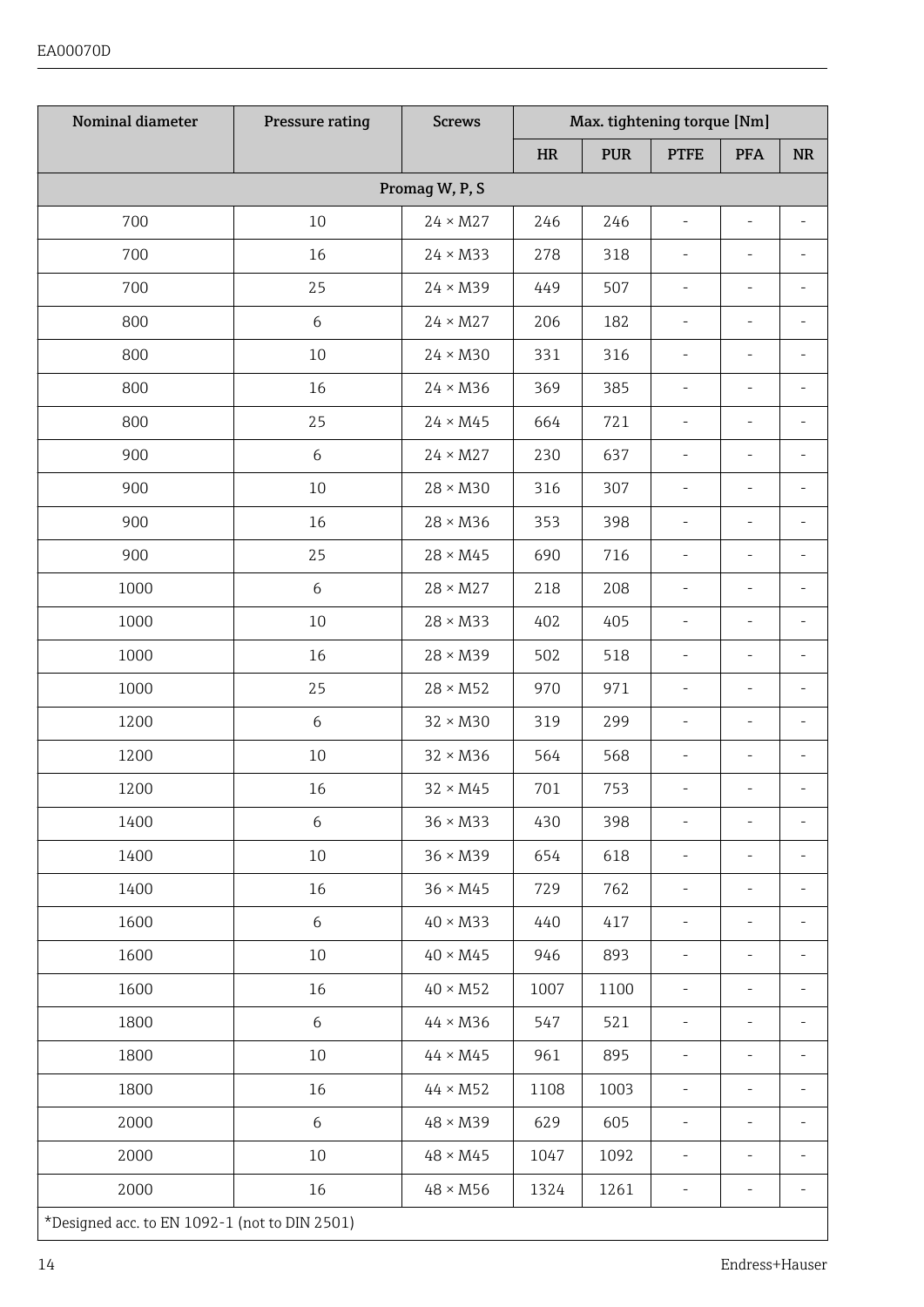| Nominal diameter                              | Pressure rating | <b>Screws</b>   |           |            | Max. tightening torque [Nm] |            |           |  |
|-----------------------------------------------|-----------------|-----------------|-----------|------------|-----------------------------|------------|-----------|--|
|                                               |                 |                 | <b>HR</b> | <b>PUR</b> | <b>PTFE</b>                 | <b>PFA</b> | <b>NR</b> |  |
|                                               |                 | Promag L        |           |            |                             |            |           |  |
| 50                                            | 16              | $4 \times M16$  | ۰         | 15         | ٠                           | ٠          | ٠         |  |
| $65*$                                         | 16              | $8 \times M16$  | ۰         | 10         | ٠                           | ٠          | ٠         |  |
| 80                                            | 16              | $8 \times M16$  | ۰         | 15         |                             | ٠          |           |  |
| 100                                           | 16              | $8 \times M16$  | -         | 20         | ۰                           | ٠          | ٠         |  |
| 125                                           | 16              | $8 \times M16$  | -         | 30         | ٠                           | ٠          | ٠         |  |
| 150                                           | 16              | $8 \times M20$  | ۰         | 50         | ٠                           | ٠          | ٠         |  |
| 200                                           | 10              | $8 \times M20$  | ۰         | 65         | ٠                           | ٠          | ٠         |  |
| 250                                           | 10              | $12 \times M20$ | ۰         | 50         | ٠                           | ٠          | ٠         |  |
| 300                                           | 10              | $12 \times M20$ | -         | 55         | ۰                           | ٠          | ٠         |  |
| *Designed acc. to EN 1092-1 (not to DIN 2501) |                 |                 |           |            |                             |            |           |  |

#### *EN (DIN) (pressure rating in [bar])*

### *AS 2129 (pressure rating Tab. E)*

| Nominal diameter | Pressure rating | <b>Screws</b>   |           |                          | Max. tightening torque [Nm] |                          |                          |
|------------------|-----------------|-----------------|-----------|--------------------------|-----------------------------|--------------------------|--------------------------|
|                  |                 |                 | <b>HR</b> | <b>PUR</b>               | <b>PTFE</b>                 | <b>PFA</b>               | <b>NR</b>                |
| 25               | Tab. E          | $4 \times M12$  | 15        | $\overline{\phantom{m}}$ | 21                          | $\overline{a}$           | $\overline{\phantom{m}}$ |
| 40               | Tab. E          | $4 \times M12$  | 21        | $\overline{\phantom{0}}$ | 27                          | $\overline{\phantom{a}}$ | ٠                        |
| 50               | Tab. E          | $4 \times M16$  | 32        | $\overline{\phantom{m}}$ | 42                          | $\overline{\phantom{a}}$ | ٠                        |
| 80               | Tab. E          | $4 \times M16$  | 49        | ۰                        | 66                          | $\overline{\phantom{a}}$ |                          |
| 100              | Tab. E          | $8 \times M16$  | 38        | ٠                        | 51                          |                          |                          |
| 150              | Tab. E          | $8 \times M20$  | 64        | ÷                        | 86                          |                          |                          |
| 200              | Tab. E          | $8 \times M20$  | 96        | $\overline{\phantom{m}}$ | 128                         | $\overline{\phantom{a}}$ |                          |
| 250              | Tab. E          | $12 \times M20$ | 98        | $\overline{\phantom{m}}$ | 130                         | $\overline{\phantom{a}}$ | $\overline{a}$           |
| 300              | Tab. E          | $12 \times M24$ | 123       | $\overline{\phantom{m}}$ | 164                         | $\overline{\phantom{0}}$ | ٠                        |
| 350              | Tab. E          | $12 \times M24$ | 203       | $\overline{\phantom{m}}$ | 339                         | $\overline{a}$           | $\overline{a}$           |
| 400              | Tab. E          | $12 \times M24$ | 226       | ÷                        | 387                         |                          | ٠                        |
| 450              | Tab. E          | $16 \times M24$ | 226       | $\overline{\phantom{m}}$ | $\overline{a}$              | $\overline{a}$           | $\overline{\phantom{m}}$ |
| 500              | Tab. E          | $16 \times M24$ | 271       | $\overline{\phantom{a}}$ | 442                         | $\overline{\phantom{a}}$ | ٠                        |
| 600              | Tab. E          | $16 \times M30$ | 439       | $\overline{\phantom{a}}$ | 706                         | $\overline{\phantom{a}}$ | $\overline{a}$           |
| 700              | Tab. E          | $20 \times M30$ | 355       | $\overline{\phantom{m}}$ | L,                          | $\overline{a}$           | ٠                        |
| 750              | Tab. E          | $20 \times M33$ | 559       |                          |                             |                          |                          |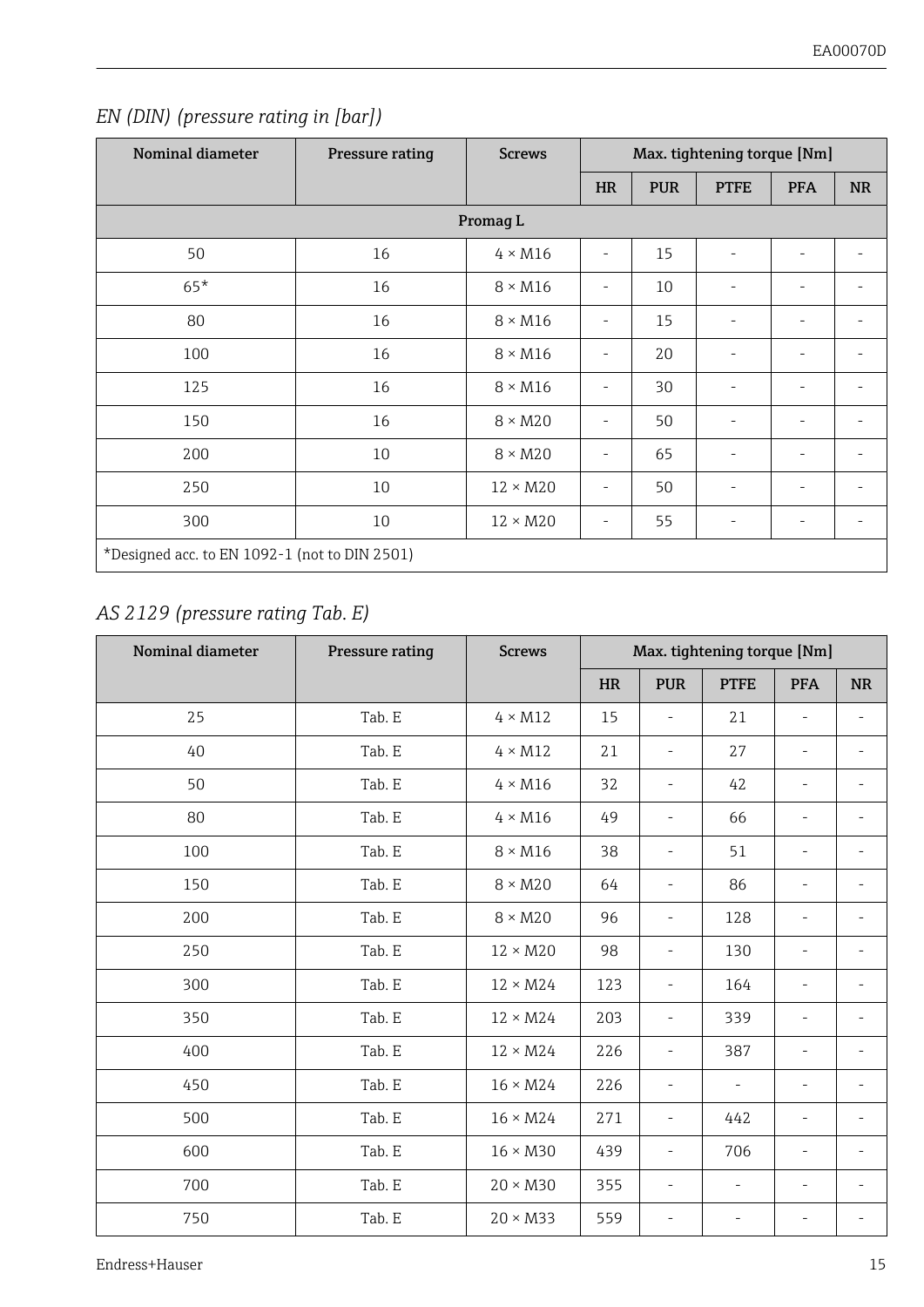| Nominal diameter | Pressure rating | <b>Screws</b>   | Max. tightening torque [Nm] |            |             |                          |           |
|------------------|-----------------|-----------------|-----------------------------|------------|-------------|--------------------------|-----------|
|                  |                 |                 | <b>HR</b>                   | <b>PUR</b> | <b>PTFE</b> | <b>PFA</b>               | <b>NR</b> |
| 800              | Tab. E          | $20 \times M33$ | 631                         | $\sim$     | ۰           | $\overline{\phantom{a}}$ |           |
| 900              | Tab. E          | $24 \times M33$ | 627                         | $\sim$     | ۰           |                          |           |
| 1000             | Tab. E          | $24 \times M36$ | 634                         | $\sim$     | ۰           |                          |           |
| 1200             | Tab. E          | $32 \times M36$ | 72.7                        | $\sim$     | $\sim$      | $\overline{\phantom{a}}$ |           |

### *AS 4087 (pressure rating PN16)*

| Nominal diameter | Pressure rating | <b>Screws</b>   |                          |                          | Max. tightening torque [Nm] |                          |                          |
|------------------|-----------------|-----------------|--------------------------|--------------------------|-----------------------------|--------------------------|--------------------------|
|                  |                 |                 | HR                       | <b>PUR</b>               | <b>PTFE</b>                 | <b>PFA</b>               | <b>NR</b>                |
| 25               | <b>PN16</b>     | ä,              | ä,                       | ×.                       | J.                          | ÷                        | L.                       |
| 40               | <b>PN16</b>     | ä,              | $\overline{\phantom{a}}$ | $\overline{\phantom{a}}$ | ×,                          | $\overline{\phantom{a}}$ | $\overline{a}$           |
| 50               | <b>PN16</b>     | $4 \times M16$  | 32                       | $\overline{\phantom{a}}$ | 42                          | $\overline{\phantom{a}}$ | ٠                        |
| 80               | <b>PN16</b>     | $4 \times M16$  | 49                       | $\sim$                   | 66                          | $\overline{\phantom{a}}$ | ٠                        |
| 100              | <b>PN16</b>     | $4 \times M16$  | 76                       | $\overline{\phantom{a}}$ | 101                         | ٠                        | ä,                       |
| 150              | <b>PN16</b>     | $8 \times M16$  | 52                       | $\overline{\phantom{a}}$ | 69                          | $\overline{\phantom{a}}$ | $\frac{1}{2}$            |
| 200              | <b>PN16</b>     | $8 \times M16$  | 77                       | $\sim$                   | 103                         | ÷,                       | $\overline{\phantom{0}}$ |
| 250              | <b>PN16</b>     | $8 \times M20$  | 147                      | $\overline{\phantom{a}}$ | 195                         | ×.                       |                          |
| 300              | <b>PN16</b>     | $12 \times M20$ | 103                      | $\overline{\phantom{a}}$ | 137                         | $\overline{\phantom{a}}$ | ä,                       |
| 350              | <b>PN16</b>     | $12 \times M24$ | 203                      | $\overline{\phantom{a}}$ | 339                         | ٠                        | $\overline{\phantom{0}}$ |
| 375              | <b>PN16</b>     | $12 \times M24$ | 137                      | $\overline{\phantom{a}}$ | ÷,                          | $\overline{\phantom{a}}$ | $\overline{\phantom{0}}$ |
| 400              | <b>PN16</b>     | $12 \times M24$ | 226                      | $\overline{\phantom{a}}$ | 387                         | $\overline{\phantom{a}}$ | ٠                        |
| 450              | <b>PN16</b>     | $12 \times M24$ | 301                      | $\overline{\phantom{a}}$ | J.                          | ä,                       | ٠                        |
| 500              | <b>PN16</b>     | $16 \times M24$ | 271                      | $\overline{\phantom{a}}$ | 442                         | $\overline{\phantom{a}}$ | ä,                       |
| 600              | <b>PN16</b>     | $16 \times M27$ | 393                      | $\overline{\phantom{a}}$ | 632                         | ÷                        | ä,                       |
| 700              | <b>PN16</b>     | $20 \times M27$ | 330                      | $\sim$                   | L,                          | ÷,                       | ä,                       |
| 750              | <b>PN16</b>     | $20 \times M30$ | 529                      | $\overline{\phantom{a}}$ | ä,                          | ٠                        | ٠                        |
| 800              | <b>PN16</b>     | $20 \times M33$ | 631                      | $\overline{\phantom{a}}$ | ×,                          | ä,                       | $\overline{\phantom{m}}$ |
| 900              | <b>PN16</b>     | $24 \times M33$ | 627                      | $\overline{\phantom{a}}$ | ä,                          | ×.                       | ٠                        |
| 1000             | <b>PN16</b>     | $24 \times M33$ | 595                      | $\overline{\phantom{a}}$ | i,                          | $\overline{\phantom{a}}$ | $\overline{\phantom{m}}$ |
| 1200             | <b>PN16</b>     | $32 \times M33$ | 703                      | ä,                       | i.                          |                          |                          |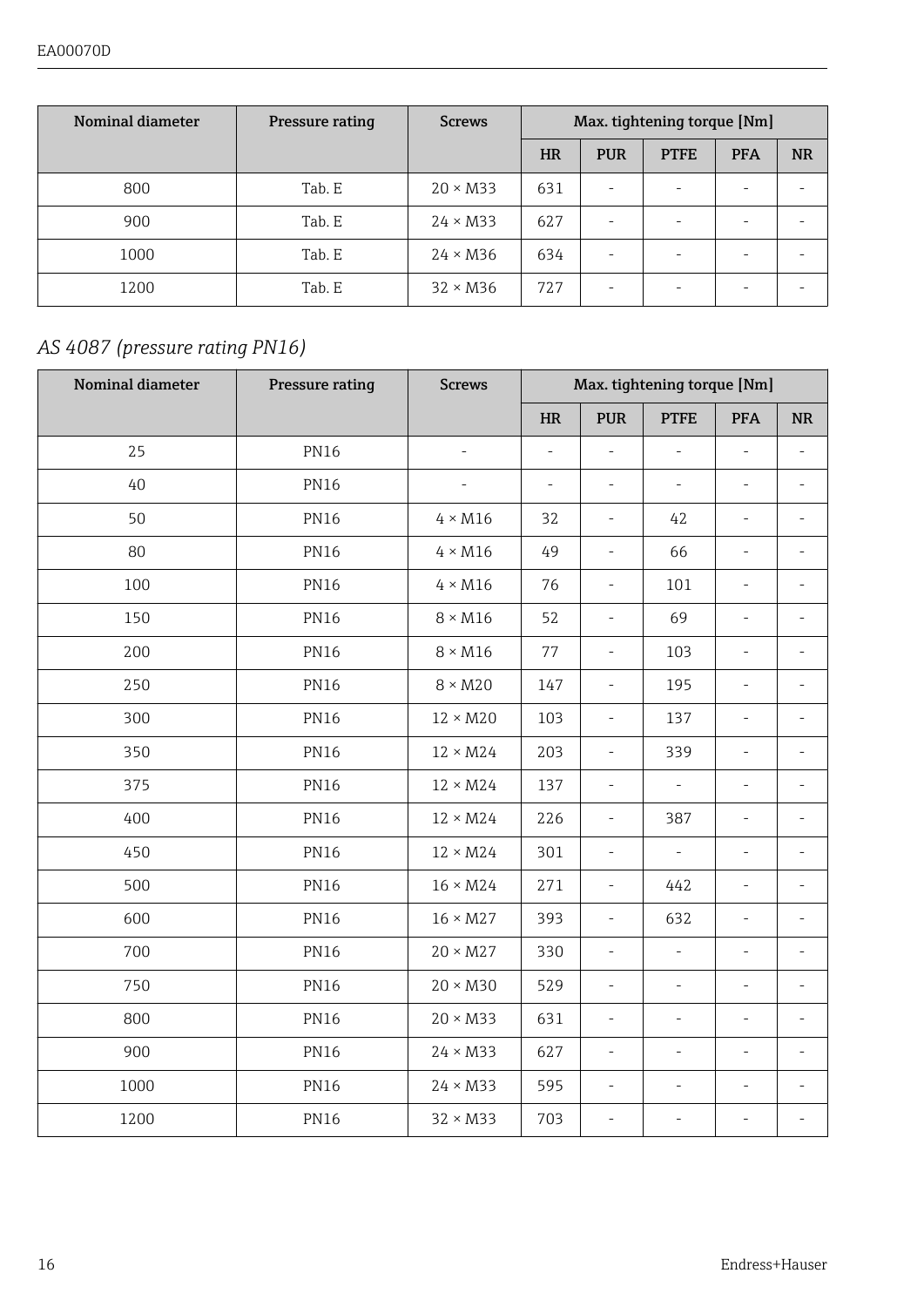|        | . | × | i,<br>I<br>٧ |
|--------|---|---|--------------|
| I<br>I |   |   |              |

| Nominal diameter | Pressure rating | <b>Screws</b>   |                          |                          | Max. tightening torque [Nm] |                          |                          |
|------------------|-----------------|-----------------|--------------------------|--------------------------|-----------------------------|--------------------------|--------------------------|
|                  |                 |                 | HR                       | <b>PUR</b>               | <b>PTFE</b>                 | <b>PFA</b>               | <b>NR</b>                |
| 15               | $10K$           | $4 \times M12$  | ÷                        |                          | 14                          | $\overline{a}$           |                          |
| 15               | 20K             | $4 \times M12$  | $\overline{\phantom{a}}$ | $\overline{\phantom{a}}$ | 14                          | ÷                        |                          |
| 25               | 10K             | $4 \times M16$  | $\overline{\phantom{a}}$ | 19                       | 32                          | 27                       | $\overline{\phantom{0}}$ |
| 25               | 20K             | $4 \times M16$  | $\overline{\phantom{a}}$ | 19                       | 32                          | 27                       |                          |
| 32               | 10K             | $4 \times M16$  | $\overline{\phantom{a}}$ | 22                       | 38                          | $\overline{\phantom{a}}$ | ä,                       |
| 32               | 20K             | $4 \times M16$  | $\overline{\phantom{a}}$ | 22                       | 38                          | $\overline{\phantom{a}}$ |                          |
| 40               | 10K             | $4 \times M16$  | $\overline{\phantom{a}}$ | 24                       | 41                          | 37                       |                          |
| 40               | 20K             | $4 \times M16$  | $\overline{\phantom{a}}$ | 24                       | 41                          | 37                       | ÷,                       |
| 50               | 10K             | $4 \times M16$  | 40                       | 33                       | 54                          | 46                       | ä,                       |
| 50               | 20K             | $8 \times M16$  | 20                       | 17                       | 27                          | 23                       | L,                       |
| 65               | $10\mathrm{K}$  | $4 \times M16$  | 55                       | 45                       | 74                          | 63                       | ÷,                       |
| 65               | 20K             | $8 \times M16$  | 28                       | 23                       | 37                          | 31                       | ä,                       |
| 80               | 10K             | $8 \times M16$  | 29                       | 23                       | 38                          | 32                       | ä,                       |
| 80               | 20K             | $8 \times M20$  | 42                       | 35                       | 57                          | 46                       | ä,                       |
| 100              | 10K             | $8 \times M16$  | 35                       | 29                       | 47                          | 38                       |                          |
| 100              | 20K             | $8 \times M20$  | 56                       | 48                       | 75                          | 58                       |                          |
| 125              | 10K             | $8 \times M20$  | 60                       | 51                       | 80                          | ÷,                       | ä,                       |
| 125              | 20K             | $8 \times M22$  | 91                       | 79                       | 121                         | $\overline{\phantom{a}}$ |                          |
| 150              | 10K             | $8 \times M20$  | 75                       | 63                       | 99                          | ÷                        |                          |
| 150              | 20K             | $12 \times M22$ | 81                       | 72                       | 108                         | ÷,                       | ÷,                       |
| 200              | 10K             | $12 \times M20$ | 61                       | 52                       | 82                          | ÷                        | ä,                       |
| 200              | 20K             | $12 \times M22$ | 91                       | 80                       | 121                         | i,                       | ä,                       |
| 250              | 10K             | $12 \times M22$ | 100                      | 87                       | 133                         | i,                       | ä,                       |
| 250              | 20K             | $12 \times M24$ | 159                      | 144                      | 212                         | ÷,                       |                          |
| 300              | 10K             | $16 \times M22$ | 74                       | 63                       | 99                          | ä,                       |                          |
| 300              | 20K             | $16 \times M24$ | 138                      | 124                      | 183                         | ä,                       | ä,                       |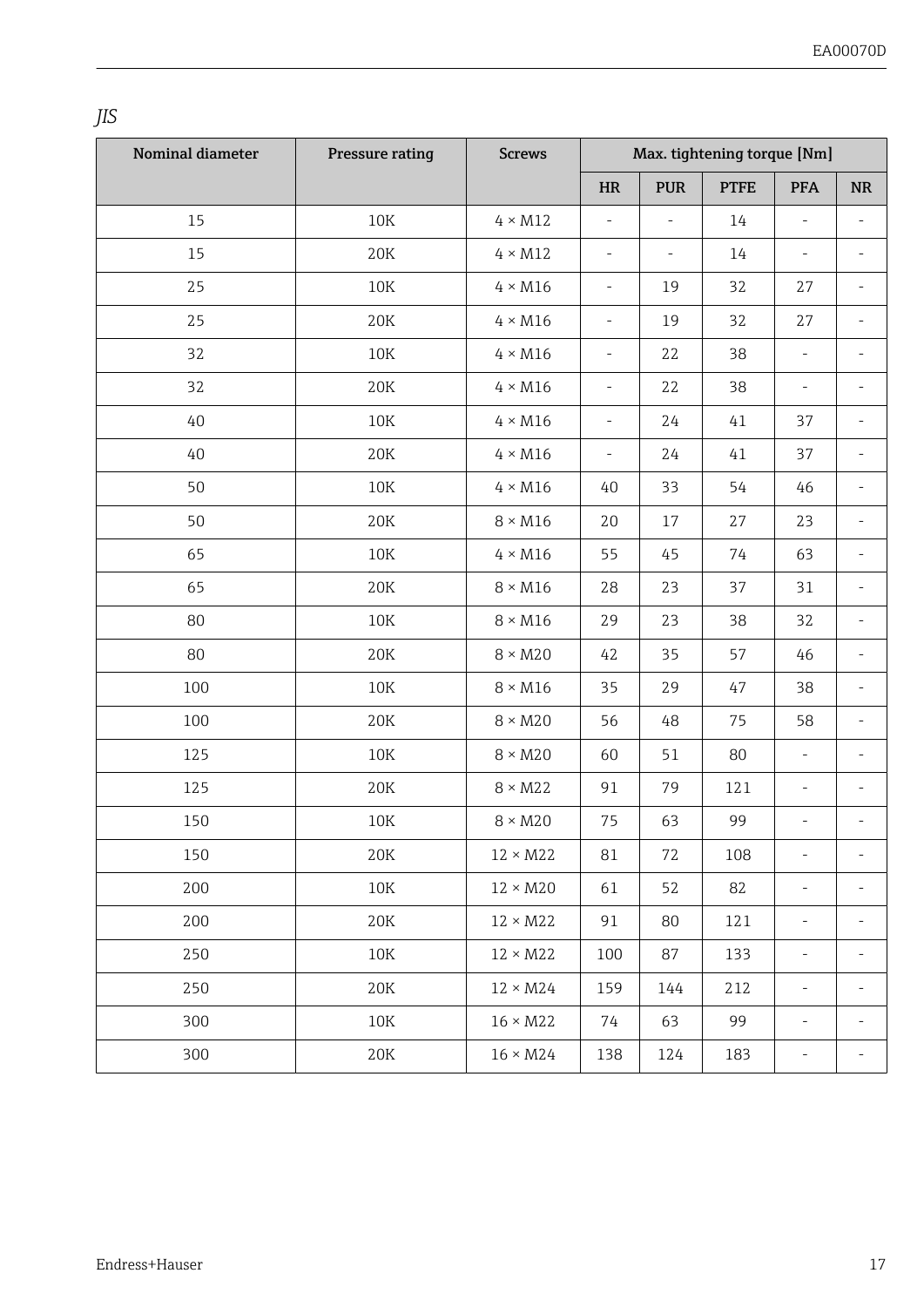#### *ANSI*

| Nominal diameter |     | Pressure rating | <b>Screws</b>             | Max. tightening torque   |                          |            |      |             |      |                          |                          |
|------------------|-----|-----------------|---------------------------|--------------------------|--------------------------|------------|------|-------------|------|--------------------------|--------------------------|
|                  |     |                 |                           | HR                       |                          | <b>PUR</b> |      | <b>PTFE</b> |      | <b>PFA</b>               |                          |
| Inch             | mm  |                 |                           | [1bf ft]                 | [Nm]                     | [1bf ft]   | [Nm] | [1bf ft]    | [Nm] | [1bf ft]                 | [Nm]                     |
|                  |     |                 |                           | Promaq W, P, S           |                          |            |      |             |      |                          |                          |
| $\frac{1}{2}$ "  | 15  | Class 150       | $4 \times \frac{1}{2}$ "  |                          | ä,                       | ÷,         | ä,   | 4.4         | 6    | ÷,                       | $\sim$                   |
|                  |     | Class 300       | $4\times 1\!\!/_2"$       | ÷,                       | L.                       | ä,         | L,   | 4.4         | 6    | ä,                       | $\overline{\phantom{0}}$ |
| 1"               | 25  | Class 150       | $4 \times \frac{1}{2}$ "  | ÷,                       | ÷                        | 5.2        | 7    | 8.1         | 11   | 7.4                      | 10                       |
|                  |     | Class 300       | $4 \times 5/8$ "          | ÷                        | $\frac{1}{2}$            | 5.9        | 8    | 10          | 14   | 8.9                      | 12                       |
| $1\frac{1}{2}$   | 40  | Class 150       | $4 \times \frac{1}{2}$ "  | $\overline{\phantom{a}}$ | $\overline{\phantom{a}}$ | 7.4        | 10   | 18          | 24   | 15                       | 21                       |
|                  |     | Class 300       | $4 \times \frac{3}{4}$ "  | $\overline{\phantom{a}}$ | ÷                        | 11         | 15   | 25          | 34   | 23                       | 31                       |
| 2"               | 50  | Class 150       | $4 \times 5/8$ "          | 26                       | 35                       | 16         | 22   | 35          | 47   | 32                       | 44                       |
|                  |     | Class 300       | $8 \times 5/8$ "          | 13                       | 18                       | 8.1        | 11   | 17          | 23   | 16                       | 22                       |
| 3"               | 80  | Class 150       | $4 \times 5/8$ "          | 44                       | 60                       | 32         | 43   | 58          | 79   | 49                       | 67                       |
|                  |     | Class 300       | $8 \times \frac{3}{4}$ "  | 28                       | 38                       | 19         | 26   | 35          | 47   | 31                       | 42                       |
| 4"               | 100 | Class 150       | $8 \times 5/8$ "          | 31                       | 42                       | 23         | 31   | 41          | 56   | 37                       | 50                       |
|                  |     | Class 300       | $8 \times \frac{3}{4}$ "  | 43                       | 58                       | 30         | 40   | 49          | 67   | 44                       | 59                       |
| 6"               | 150 | Class 150       | $8 \times \frac{3}{4}$ "  | 58                       | 79                       | 44         | 59   | 78          | 106  | 63                       | 86                       |
|                  |     | Class 300       | $12 \times \frac{3}{4}$ " | 52                       | 70                       | 38         | 51   | 54          | 73   | 49                       | 67                       |
| 8"               | 200 | Class 150       | $8 \times \frac{3}{4}$ "  | 79                       | 107                      | 59         | 80   | 105         | 143  | 80                       | 109                      |
| 10"              | 250 | Class 150       | $12 \times 7/8$ "         | 75                       | 101                      | 55         | 75   | 100         | 135  | ÷,                       | $\overline{\phantom{a}}$ |
| 12"              | 300 | Class 150       | $12 \times 7/8$ "         | 98                       | 133                      | 76         | 103  | 131         | 178  | $\frac{1}{2}$            | $\overline{\phantom{0}}$ |
| 14"              | 350 | Class 150       | $12 \times 1$ "           | 100                      | 135                      | 117        | 158  | 192         | 260  | ÷,                       | ٠                        |
| 16"              | 400 | Class 150       | $16 \times 1$ "           | 94                       | 128                      | 111        | 150  | 181         | 246  | $\overline{\phantom{a}}$ | ٠                        |
| 18"              | 450 | Class 150       | $16 \times 11/8"$         | 150                      | 204                      | 173        | 234  | 274         | 371  | $\frac{1}{2}$            | $\overline{\phantom{a}}$ |
| $20"$            | 500 | Class 150       | $20 \times 11/8"$         | 135                      | 183                      | 160        | 217  | 252         | 341  | $\overline{\phantom{a}}$ | $\overline{\phantom{a}}$ |
| 24"              | 600 | Class 150       | $20 \times 1\frac{1}{4}$  | 198                      | 268                      | 226        | 307  | 352         | 477  | ä,                       | ä,                       |

| Nominal diameter |          | Pressure rating | <b>Screws</b>    | Max. tightening torque |           |          |            |             |      |                      |      |
|------------------|----------|-----------------|------------------|------------------------|-----------|----------|------------|-------------|------|----------------------|------|
|                  |          |                 |                  |                        | <b>HR</b> |          | <b>PUR</b> | <b>PTFE</b> |      | <b>PFA</b>           |      |
| Inch             | mm       |                 |                  | $[1b f t]f$            | [Nm]      | [1bf ft] | [Nm]       |             | [Nm] | [1 <sub>bf</sub> ft] | [Nm] |
|                  | Promag L |                 |                  |                        |           |          |            |             |      |                      |      |
| 2"               | 50       | Class 150       | $4 \times 5/8$ " | ۰                      | $\sim$    | 11       | 15         |             | ۰    |                      |      |
| 3"               | 80       | Class 150       | $4 \times 5/8$ " | -                      | $\,$      | 18       | 25         | -           | ۰    | $\sim$               |      |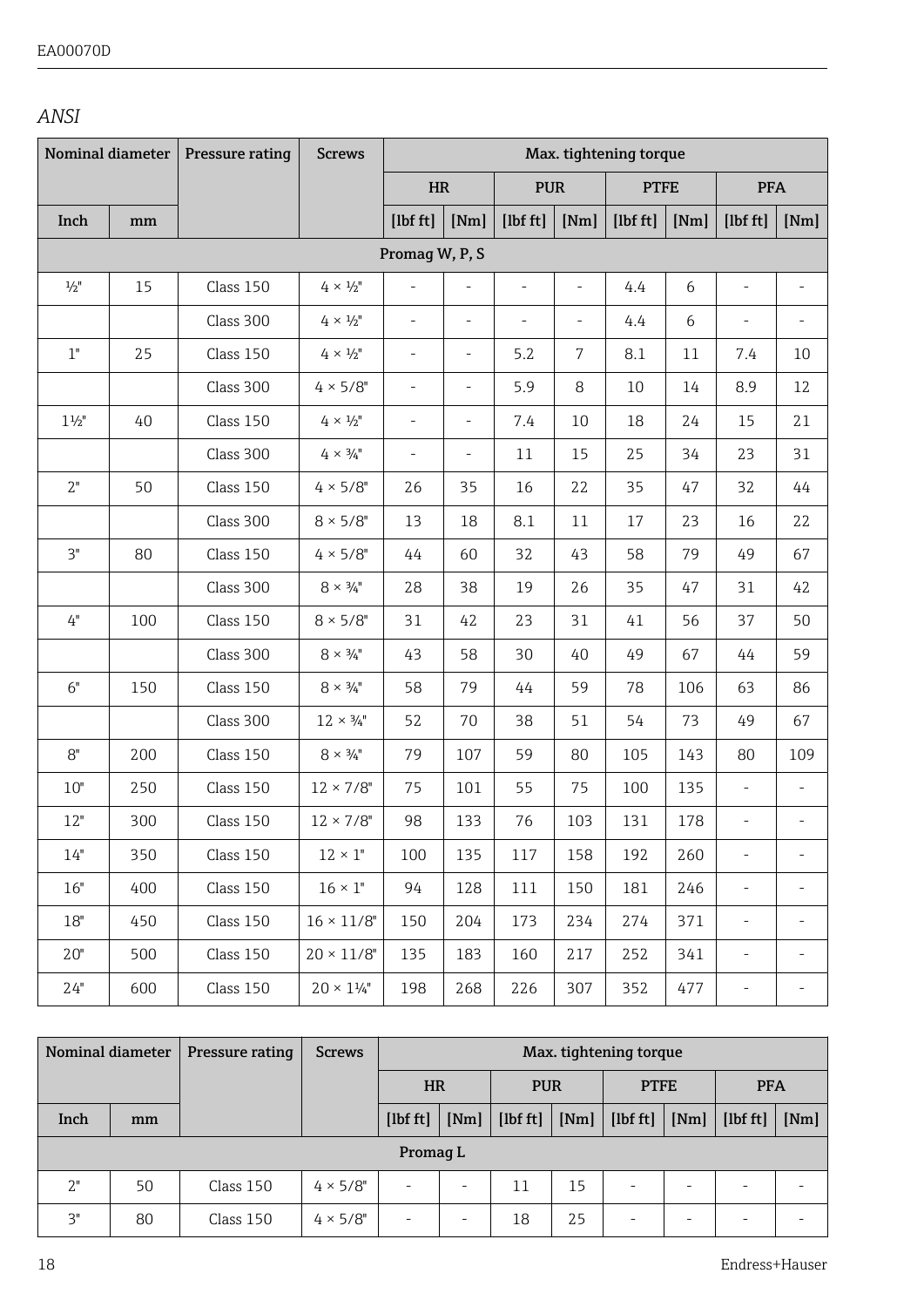| Nominal diameter |     | Pressure rating | <b>Screws</b>            | Max. tightening torque   |      |                           |      |                          |            |       |      |
|------------------|-----|-----------------|--------------------------|--------------------------|------|---------------------------|------|--------------------------|------------|-------|------|
|                  |     |                 |                          | <b>HR</b>                |      | <b>PUR</b><br><b>PTFE</b> |      |                          | <b>PFA</b> |       |      |
| Inch             | mm  |                 |                          | $[1b$ ft $]$             | [Nm] | [1bf ft]                  | [Nm] | [1bf ft]                 | [Nm]       | [1bf] | [Nm] |
| Promag L         |     |                 |                          |                          |      |                           |      |                          |            |       |      |
| 4"               | 100 | Class 150       | $8 \times 5/8$ "         | $\overline{\phantom{a}}$ | ٠    | 15                        | 2.0  |                          | ۰          |       | ۰    |
| 6"               | 150 | Class 150       | $8 \times \frac{3}{4}$ " | $\sim$                   | ٠    | 33                        | 45   | $\overline{\phantom{a}}$ | ۰          |       |      |
| 8"               | 200 | Class 150       | $8 \times \frac{3}{4}$ " |                          | ۰    | 48                        | 65   |                          | ۰          |       |      |
| 10"              | 250 | Class 150       | $12 \times 7/8$ "        | $\overline{\phantom{a}}$ | ۰    | 41                        | 55   | $\overline{\phantom{a}}$ | ۰          |       |      |
| 12"              | 300 | Class 150       | $12 \times 7/8$ "        | $\overline{\phantom{a}}$ | ۰    | 56                        | 68   | $\sim$                   | ۰          |       | ۰    |

#### *AWWA*

|      | Nominal diameter | Pressure rating | <b>Screws</b>              |           |      | Max. tightening torque |      |  |
|------|------------------|-----------------|----------------------------|-----------|------|------------------------|------|--|
|      |                  |                 |                            | <b>HR</b> |      | <b>PUR</b>             |      |  |
| Inch | mm               |                 |                            | [1bf ft]  | [Nm] | [1bf ft]               | [Nm] |  |
| 28"  | 700              | Class D         | $28 \times 1\frac{1}{4}$   | 182       | 247  | 215                    | 292  |  |
| 30"  | 750              | Class D         | $28 \times 1\frac{1}{4}$   | 212       | 287  | 223                    | 302  |  |
| 32"  | 800              | Class D         | $28 \times 1\frac{1}{2}$ " | 291       | 394  | 311                    | 422  |  |
| 36"  | 900              | Class D         | $32 \times 1\frac{1}{2}$   | 309       | 419  | 317                    | 430  |  |
| 40"  | 1000             | Class D         | $36 \times 1\frac{1}{2}$   | 310       | 420  | 352                    | 477  |  |
| 42"  | 1050             | Class D         | $36 \times 1\frac{1}{2}$   | 389       | 528  | 382                    | 518  |  |
| 48"  | 1200             | Class D         | $44 \times 1\frac{1}{2}$   | 407       | 552  | 392                    | 531  |  |
| 54"  | 1350             | Class D         | $44 \times 134$ "          | 538       | 730  | 467                    | 633  |  |
| 60"  | 1500             | Class D         | $52 \times 134$ "          | 559       | 758  | 614                    | 832  |  |
| 66"  | 1650             | Class D         | $52 \times 134$ "          | 698       | 946  | 704                    | 955  |  |
| 72"  | 1800             | Class D         | $60 \times 1\frac{3}{4}$ " | 719       | 975  | 802                    | 1087 |  |
| 78"  | 2000             | Class D         | $64 \times 2"$             | 629       | 853  | 580                    | 786  |  |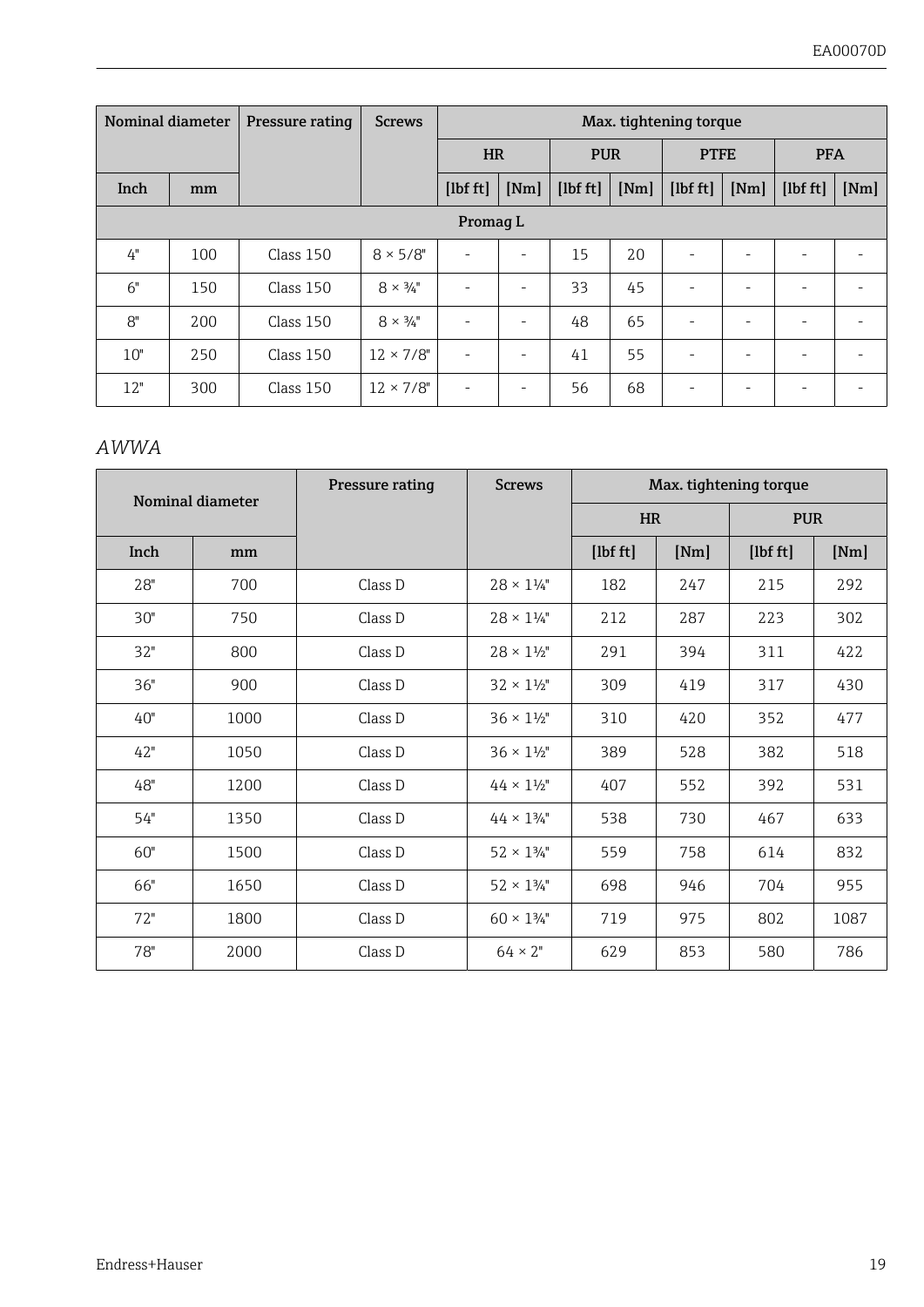## <span id="page-19-0"></span>7 Disposal

 $\boxtimes$ 

If required by the Directive 2012/19/EU on waste electrical and electronic equipment (WEEE), the product is marked with the depicted symbol in order to minimize the disposal of WEEE as unsorted municipal waste. Do not dispose of products bearing this marking as unsorted municipal waste. Instead, return them to Endress+Hauser for disposal under the applicable conditions.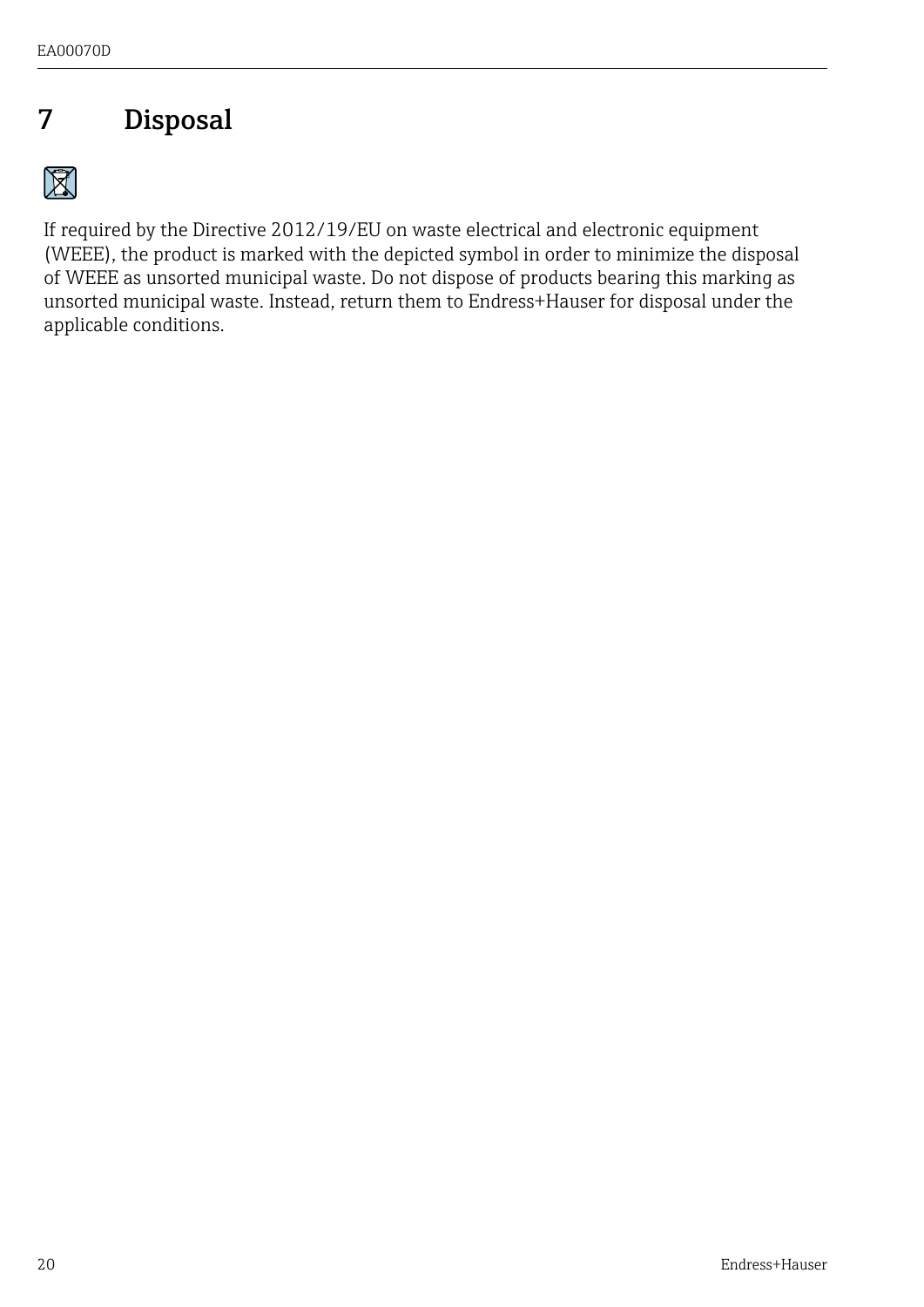## <span id="page-20-0"></span>Einbau von Erdungsscheiben

Promag, 10, 23, 50, 51, 53, 55, 100, 200, 300, 500, 800, 400 Index C

### Inhaltsverzeichnis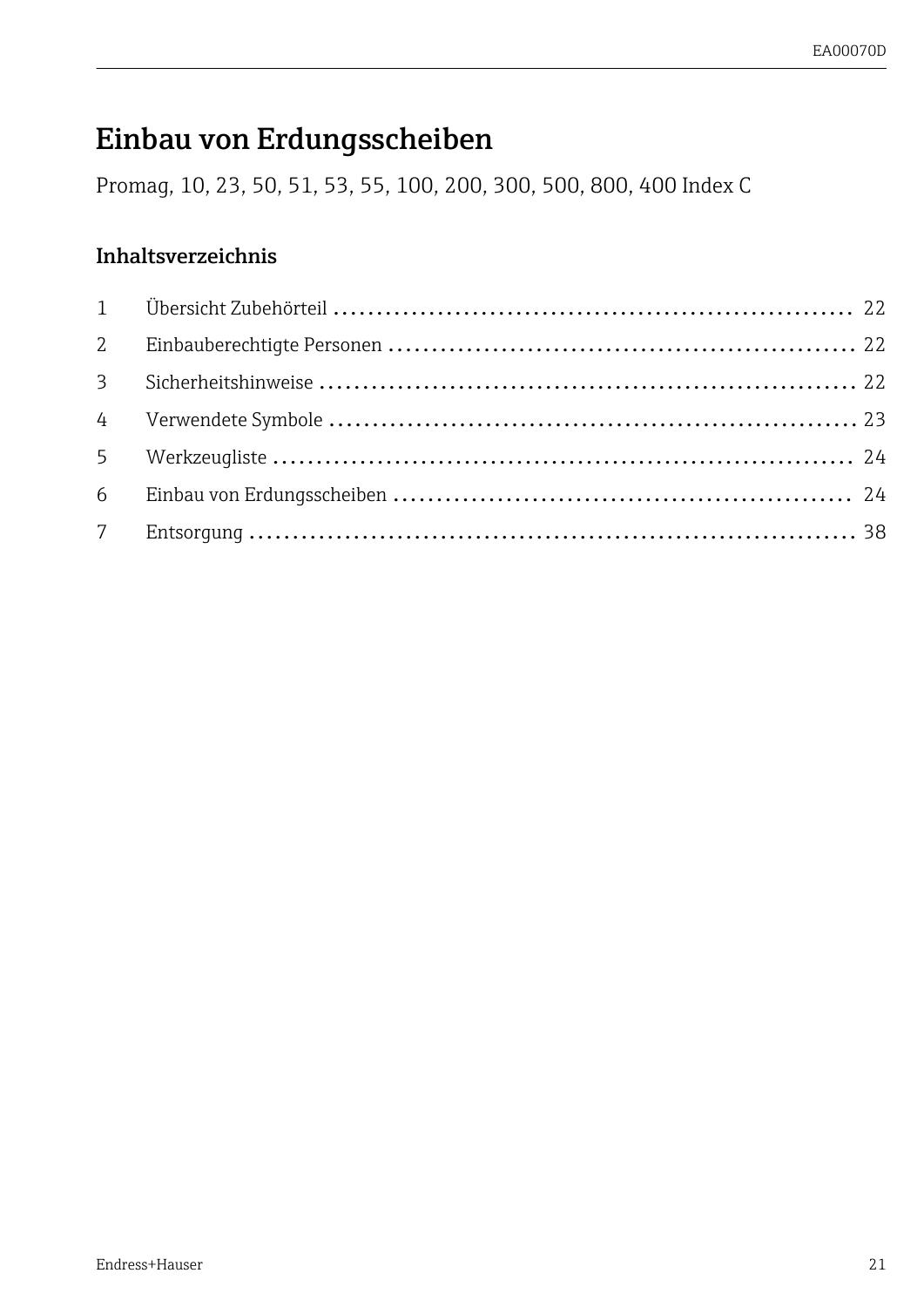## <span id="page-21-0"></span>1 Übersicht Zubehörteil

Die Einbauanleitung ist für folgendes Zubehörteil gültig:

| Bestellnummer  | Original Zubehörteil      |
|----------------|---------------------------|
| $DE5GD$ -***** | $1 \times$ Erdungsscheibe |

### 2 Einbauberechtigte Personen

Die Berechtigung zur Durchführung eines Einbaus ist von der Zulassung des Messgeräts abhängig. Die Tabelle zeigt den jeweils berechtigten Personenkreis.

Die Person, die einen Einbau vornimmt, übernimmt die Verantwortung für die Sicherheit während der Arbeiten, die Qualität der Ausführung und die Sicherheit des Geräts nach dem Einbau.

| Zulassung des Messgeräts   | Einbauberechtigter Personenkreis <sup>1)</sup> |
|----------------------------|------------------------------------------------|
| Ohne Zulassung             | 1, 2, 3                                        |
| Mit Zulassung (z.B. IECEx) | 1, 2, 3                                        |
| Bei eichfähigem Verkehr    |                                                |

1) 1 = Ausgebildete Fachkraft des Kunden, 2 = Von Endress+Hauser autorisierter Servicetechniker,

3 = Endress+Hauser (Messgerät an Hersteller zurücksenden)

4 = Mit der lokalen Zulassungsstelle prüfen, ob ein Ein-/Umbau unter Aufsicht erfolgen muss.

### 3 Sicherheitshinweise

- Nur Originalteile von Endress+Hauser verwenden.
- Nationale Vorschriften bezüglich der Montage, elektrischen Installation, Inbetriebnahme, Wartung und Reparatur einhalten.
- Folgende Anforderungen an das Fachpersonal für Montage, elektrische Installation, Inbetriebnahme, Wartung und Reparatur der Messgeräte müssen erfüllt sein:
	- In Gerätesicherheit ausgebildet.
	- Mit den jeweiligen Einsatzbedingungen der Geräte vertraut.
	- Bei Ex-zertifizierten Messgeräten: zusätzlich im Explosionsschutz ausgebildet.
- Messgerät unter Spannung! Lebensgefahr durch Stromschlag. Messgerät nur im spannungslosen Zustand öffnen.
- Bei Messgeräten für den explosionsgefährdeten Bereich: Hinweise in der Ex-Dokumentation (XA) beachten.
- Bei Messgeräten in sicherheitstechnischen Applikationen gemäß IEC 61508 bzw. IEC 61511: Nach Einbau Neuinbetriebnahme gemäß Betriebsanleitung durchführen. Einbau dokumentieren.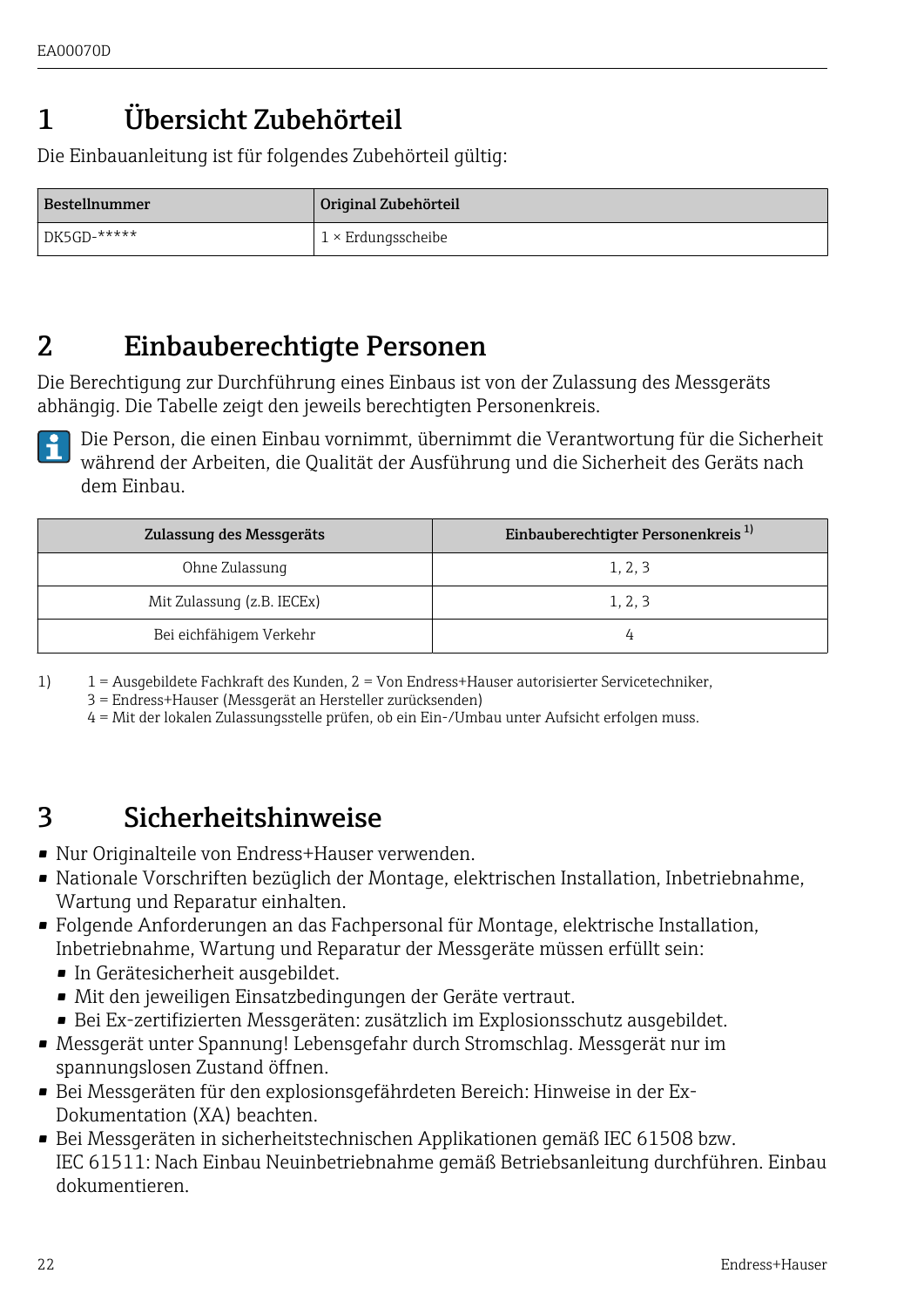- <span id="page-22-0"></span>• Vor einem Geräteausbau: Prozess in sicheren Zustand bringen und Leitung von gefährlichen Prozessstoffen befreien.
- Verbrennungsgefahr durch heiße Oberflächen! Vor Arbeitsbeginn: Anlage und Messgerät auf berührungssichere Temperatur abkühlen.
- Bei Messgeräten im abrechnungspflichtigen Verkehr: Nach Entfernen der Plombe ist der geeichte Zustand aufgehoben.
- Die Betriebsanleitung zum Messgerät ist zu beachten.
- Beschädigungsgefahr elektronischer Bauteile! Eine ESD-geschützte Arbeitsumgebung herstellen.
- Nach Entfernen der Elektronikabdeckung: Stromschlaggefahr durch aufgehobenen Berührungsschutz!

Messgerät ausschalten, bevor interne Abdeckungen entfernt werden.

- Änderungen am Messgerät sind nicht zulässig.
- Gehäuse nur kurzzeitig öffnen. Eindringen von Fremdkörpern, Feuchtigkeit oder Verunreinigung vermeiden.
- Defekte Dichtungen nur durch Original-Dichtungen von Endress+Hauser ersetzen.
- Defekte Gewinde erfordern eine Instandsetzung des Messgeräts.
- Gewinde (z.B. von Elektronikraum- und Anschlussraumdeckel) müssen geschmiert sein, sofern keine abriebfeste Trockenschmierung vorhanden ist. Säurefreies, nicht härtendes Fett verwenden.
- Wenn bei den Einbauarbeiten Abstände reduziert oder die Spannungsfestigkeit des Messgeräts nicht sichergestellt werden kann: Prüfung nach Abschluss der Arbeiten durchführen (z.B. Hochspannungstest gemäß Herstellerangaben).
- Servicestecker:
	- Nicht in explosionsfähiger Atmosphäre anschließen.
	- Nur an Servicegeräte von Endress+Hauser anschließen.
- Die in der Betriebsanleitung aufgeführten Hinweise zum Transport und zur Rücksendung beachten.

Bei Fragen kontaktieren Sie bitte Ihre zuständige [Endress+Hauser Serviceorganisation.](http://addresses.endress.com)

### 4 Verwendete Symbole

### 4.1 Symbole für Informationstypen

| Symbol          | Bedeutung                                                         |
|-----------------|-------------------------------------------------------------------|
| $\blacklozenge$ | Erlaubt<br>Abläufe, Prozesse oder Handlungen, die erlaubt sind.   |
| X               | Verboten<br>Abläufe, Prozesse oder Handlungen, die verboten sind. |
| $\mathbf{1}$    | Tipp<br>Kennzeichnet zusätzliche Informationen.                   |
| 1, 2, 3         | Handlungsschritte                                                 |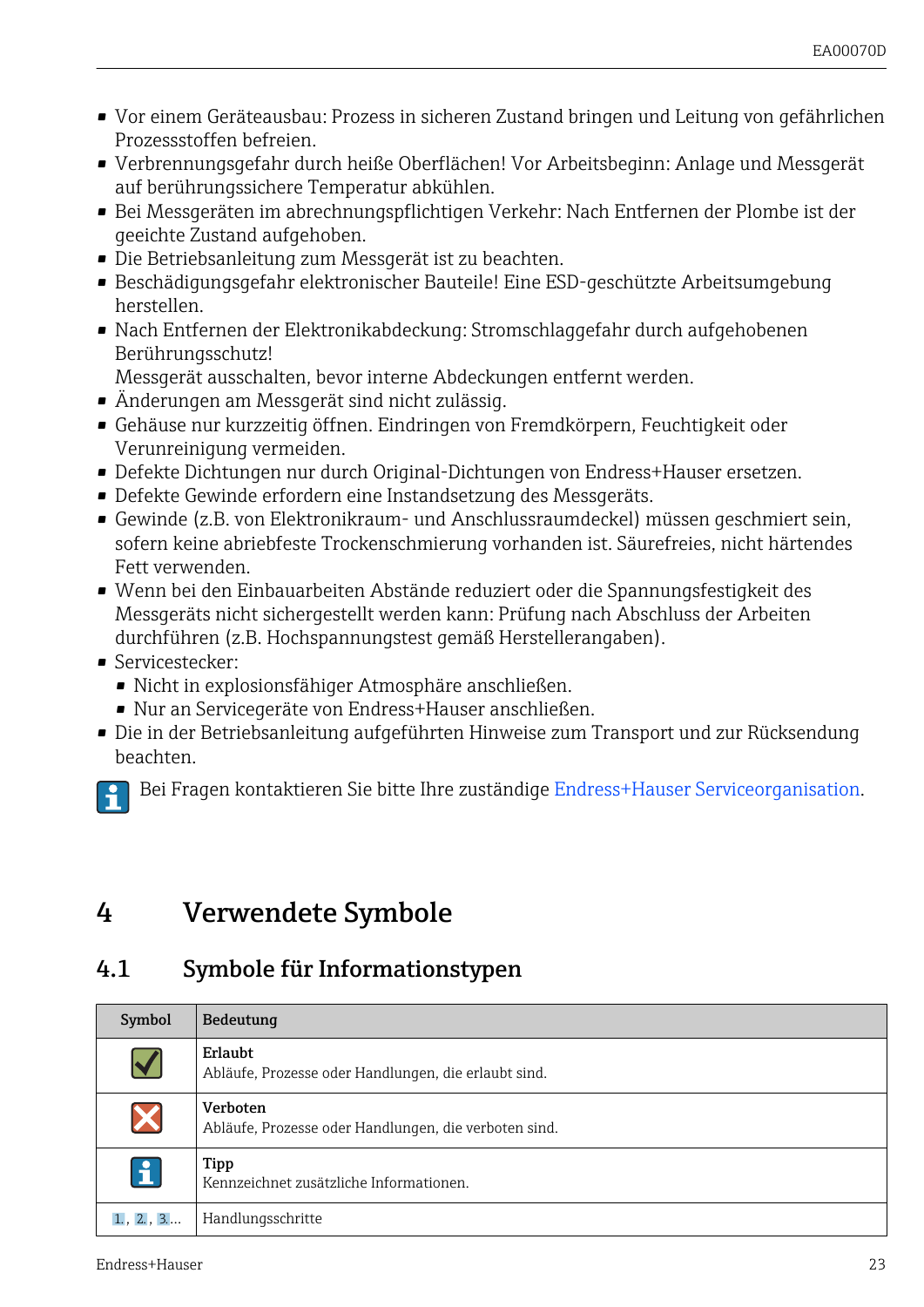## <span id="page-23-0"></span>5 Werkzeugliste



 $\overline{\mathbf{r}}$ 

### 6 Einbau von Erdungsscheiben

Abmessungen beachten! Bei der Verwendung von Erdungsscheiben (inkl. Dichtungen) erhöht sich die Einbaulänge!



<sup>‣</sup> Dichtungsmontage

‣ Auskleidung: PUR = Polyurethan, PTFE, PFA, NR = Naturgummi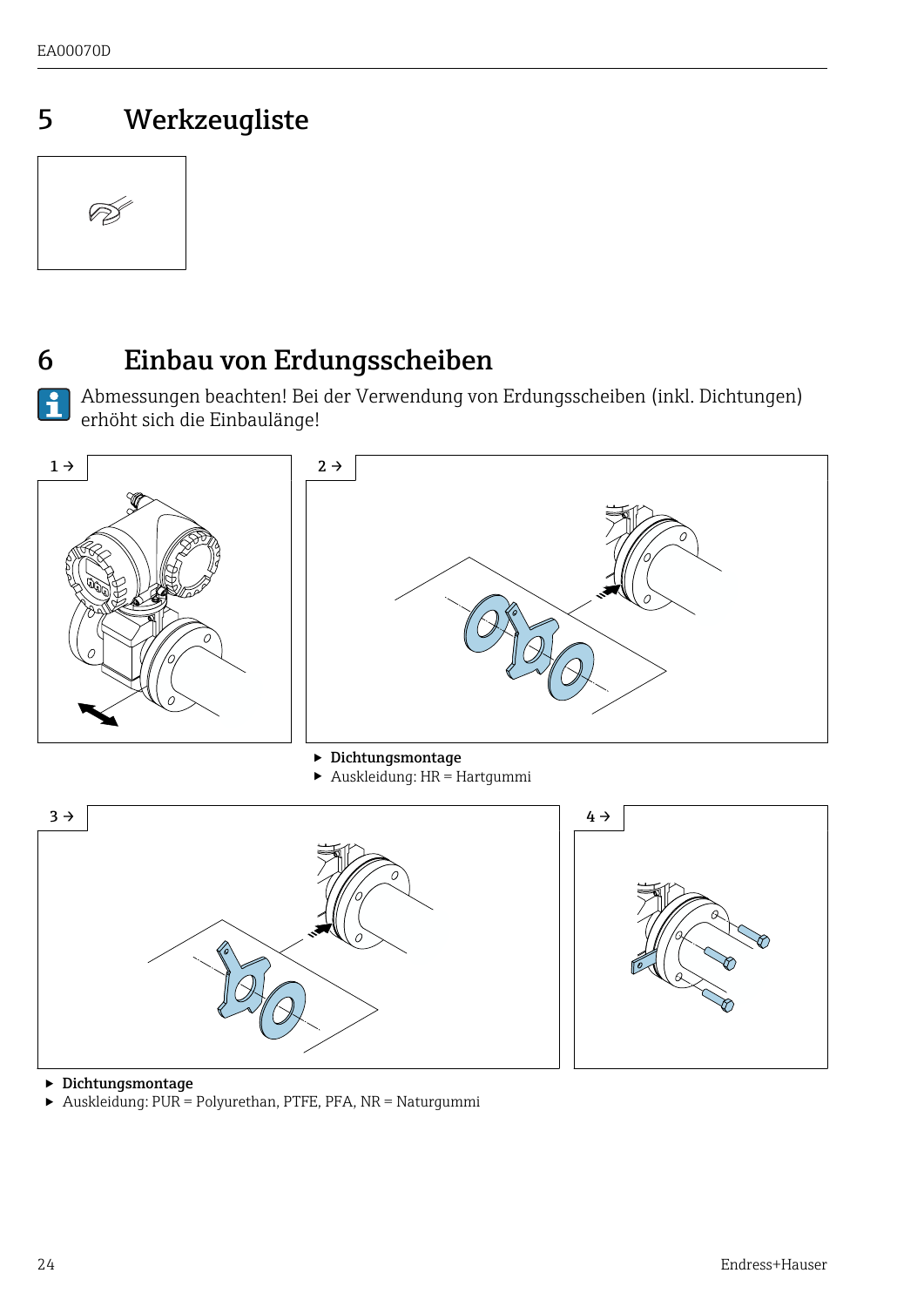

Detaillierte Angaben zum Potentialausgleich: Kapitel "Potentialausgleich", Betriebsanleitung zum Gerät.



Drehmomente siehe nachfolgende Tabellen.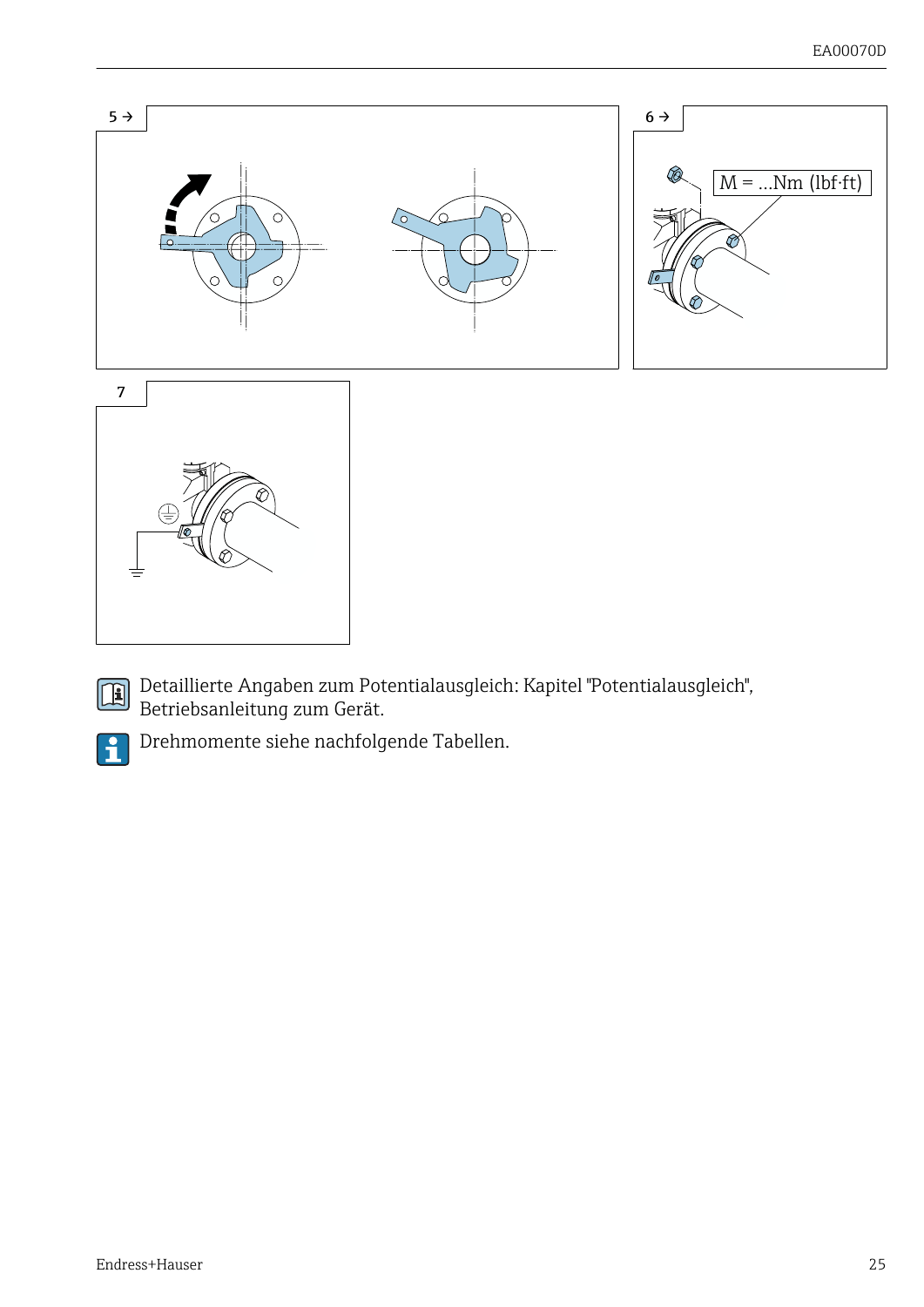#### 6.1 Abmessungen

Erdungsscheiben für Flanschanschlüsse gemäß EN (DIN)/ JIS/ AS/ ANSI



| DN <sup>1</sup>                 |                    | <b>Druckstufe</b> |      | A                                                 |                          |                          |      | $\mathbf{B}$ |       | D      |      | H      |
|---------------------------------|--------------------|-------------------|------|---------------------------------------------------|--------------------------|--------------------------|------|--------------|-------|--------|------|--------|
| EN<br>(DIN)/<br>IIS/<br>AS $4)$ | <b>ANSI</b>        |                   |      | PTFE, PFA, PUR <sup>5)</sup> ,<br>HR <sup>5</sup> |                          | NR <sup>5</sup>          |      |              |       |        |      |        |
| [mm]                            | [inch]             |                   | [mm] | [inch]                                            | [mm]                     | [inch]                   | [mm] | [inch]       | [mm]  | [inch] | [mm] | [inch] |
| 15                              | $1/2$ <sup>"</sup> | 1)                | 16   | 0.63                                              |                          |                          | 43   | 1.69         | 61.5  | 2.42   | 73   | 2,87   |
| 25                              | 1"                 | 1)                | 26   | 1.02                                              | -                        | $\overline{\phantom{0}}$ | 62   | 2.44         | 77.5  | 3.05   | 87.5 | 3.44   |
| 32                              | $1\frac{1}{4}$     | 1)                | 35   | 1,38                                              | -                        | $\overline{\phantom{0}}$ | 80   | 3.15         | 87.5  | 3.44   | 94.5 | 3.72   |
| 40                              | $1\frac{1}{2}$     | 1)                | 41   | 1.61                                              | $\overline{\phantom{0}}$ | $\overline{\phantom{0}}$ | 82   | 3.23         | 101   | 3,98   | 103  | 4.06   |
| 50                              | 2"                 | 1)                | 52   | 2.05                                              | -                        | $\overline{\phantom{0}}$ | 101  | 3,98         | 115.5 | 4,55   | 108  | 4,25   |
| 65                              | $2 \frac{1}{2}$    | 1)                | 68   | 2,68                                              | 53                       | 2.09                     | 121  | 4,76         | 131.5 | 5.18   | 118  | 4,65   |
| 80                              | 3"                 | 1)                | 80   | 3,15                                              | 66                       | 2,60                     | 131  | 5,16         | 154.5 | 6.08   | 135  | 5,31   |
| 100                             | 4"                 | 1)                | 104  | 4.09                                              | 91.5                     | 3.60                     | 156  | 6,14         | 186.5 | 7.34   | 153  | 6,02   |
| 125                             | 5"                 | 1)                | 130  | 5,12                                              | 117                      | 4,61                     | 187  | 7.36         | 206.5 | 8.13   | 160  | 6,30   |
| 150                             | 6"                 | 1)                | 158  | 6,22                                              | 143.5                    | 5.65                     | 217  | 8.54         | 256   | 10.08  | 184  | 7,24   |
| 200                             | 8"                 | 1)                | 206  | 8.11                                              | 192                      | 7.56                     | 267  | 10,51        | 288   | 11.34  | 205  | 8.07   |
| 250                             | 10"                | 1)                | 260  | 10.2                                              | 245                      | 9.65                     | 328  | 12,91        | 359   | 14.13  | 240  | 9,45   |
| 300                             | 12"                | 2)                | 312  | 12,3                                              | 294.5                    | 11.59                    | 375  | 14,76        | 413   | 16,26  | 273  | 10,75  |
|                                 |                    | 3)                | 310  | 12,2                                              | $\overline{\phantom{m}}$ | $\overline{\phantom{0}}$ | 375  | 14,76        | 404   | 15.91  | 268  | 10,55  |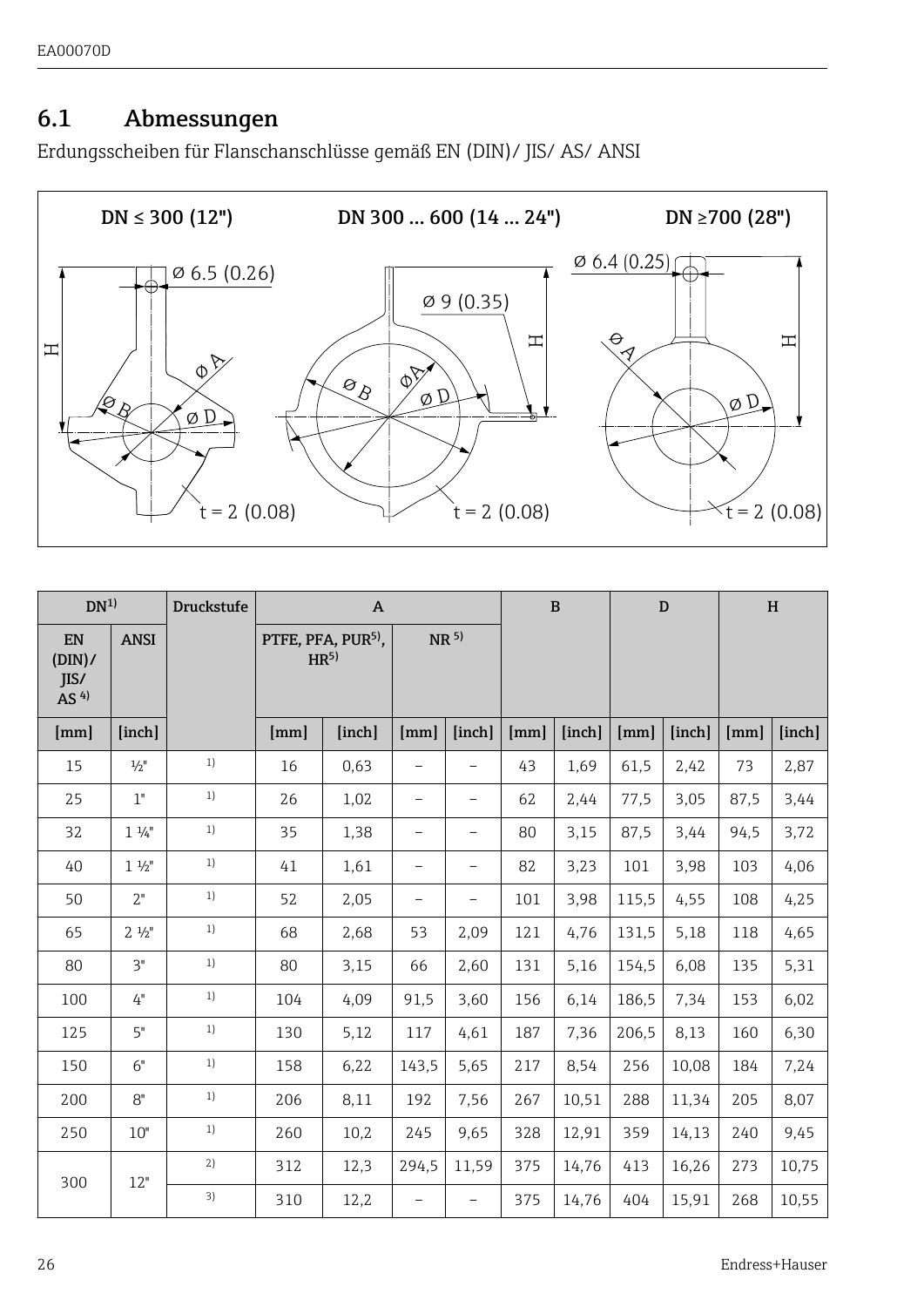| DN <sup>1</sup>                 |             | Druckstufe      |      | $\boldsymbol{\mathsf{A}}$                         |                          | $\, {\bf B}$             |                          |                          | $\mathbf D$ |        | $\, {\bf H}$ |        |
|---------------------------------|-------------|-----------------|------|---------------------------------------------------|--------------------------|--------------------------|--------------------------|--------------------------|-------------|--------|--------------|--------|
| EN<br>(DIN)/<br>JIS/<br>AS $4)$ | <b>ANSI</b> |                 |      | PTFE, PFA, PUR <sup>5)</sup> ,<br>HR <sup>5</sup> |                          | NR <sup>5</sup>          |                          |                          |             |        |              |        |
| [mm]                            | [inch]      |                 | [mm] | [inch]                                            | [mm]                     | [inch]                   | [mm]                     | [inch]                   | [mm]        | [inch] | [mm]         | [inch] |
|                                 |             | PN <sub>6</sub> |      |                                                   |                          |                          |                          |                          |             |        |              |        |
| 350                             | 14"         | PN 10           | 420  | 16,5                                              | 323,5                    | 12,74                    | 420                      | 16,54                    | 479         | 18,86  | 365          | 14,37  |
|                                 |             | PN 16           |      |                                                   | $\overline{a}$           | $\overline{a}$           |                          |                          |             |        |              |        |
| 375                             | 15"         | PN 16           | 461  | 18,2                                              | 393                      | 15,5                     | 461                      | 18,2                     | 523         | 20,6   | 395          | 15,6   |
|                                 |             | PN <sub>6</sub> |      |                                                   | $\qquad \qquad -$        | $\overline{\phantom{0}}$ |                          |                          |             |        |              |        |
| 400                             | 16"         | <b>PN 10</b>    | 470  | 18,5                                              | 371                      | 14,61                    | 470                      | 18,50                    | 542         | 21,34  | 395          | 15,55  |
|                                 |             | <b>PN 16</b>    |      |                                                   | ۳                        | L,                       |                          |                          |             |        |              |        |
|                                 |             | PN <sub>6</sub> |      |                                                   | $\bar{ }$                | $\overline{a}$           |                          |                          |             |        |              |        |
| 450                             | 18"         | PN 10           | 525  | 20,7                                              | 420                      | 16,54                    | 525                      | 20,67                    | 583         | 22,95  | 417          | 16,42  |
|                                 |             | PN 16           |      |                                                   | $\overline{a}$           | $\overline{a}$           |                          |                          |             |        |              |        |
|                                 |             | PN <sub>6</sub> |      |                                                   | $\overline{\phantom{0}}$ | $\overline{a}$           |                          |                          |             |        |              |        |
| 500                             | 20"         | PN 10           | 575  | 22,6                                              | 469                      | 18,46                    | 575                      | 22,64                    | 650         | 25,59  | 460          | 18,11  |
|                                 |             | PN 16           |      |                                                   | $\overline{a}$           | $\overline{\phantom{0}}$ |                          |                          |             |        |              |        |
|                                 |             | PN <sub>6</sub> |      |                                                   | $\qquad \qquad -$        | $\overline{\phantom{0}}$ |                          |                          |             |        |              |        |
| 600                             | 24"         | <b>PN 10</b>    | 676  | 26,6                                              | 566                      | 22,28                    | 676                      | 26,61                    | 766         | 30,16  | 522          | 20,55  |
|                                 |             | <b>PN 16</b>    |      |                                                   |                          |                          |                          |                          |             |        |              |        |
|                                 |             | PN <sub>6</sub> | 697  | 27,4                                              | -                        | -                        | $\overline{a}$           | $\overline{a}$           | 786         | 30,94  | 460          | 18,11  |
| 700                             | 28"         | <b>PN10</b>     | 693  | 27,3                                              | $\overline{\phantom{0}}$ | $\overline{\phantom{0}}$ | $\overline{\phantom{a}}$ | $\overline{\phantom{0}}$ | 813         | 32,01  | 480          | 18,9   |
|                                 |             | <b>PN16</b>     | 687  | 27,1                                              | $\bar{ }$                | $\overline{a}$           | $\overline{\phantom{a}}$ | L                        | 807         | 31,77  | 490          | 19,29  |
|                                 |             | Cl, D           | 693  | 27,3                                              | $\bar{ }$                | $\overline{a}$           | $\overline{a}$           | $\overline{a}$           | 832         | 32,76  | 494          | 19,45  |
| 750                             | 30"         | Cl, D           | 743  | 29,3                                              | $\overline{\phantom{0}}$ | $\overline{\phantom{0}}$ | $\overline{\phantom{0}}$ | $\overline{a}$           | 833         | 32,8   | 523          | 20,59  |
|                                 |             | PN <sub>6</sub> | 799  | 31,5                                              | $\overline{\phantom{0}}$ | $\overline{\phantom{0}}$ | L                        | $\overline{a}$           | 893         | 35,16  | 520          | 20,47  |
| 800                             | 32"         | <b>PN10</b>     | 795  | 31,3                                              | $\overline{\phantom{0}}$ | $\overline{\phantom{0}}$ | $\overline{\phantom{0}}$ | ÷                        | 920         | 36,22  | 540          | 21,26  |
|                                 |             | <b>PN16</b>     | 789  | 31,1                                              | $\bar{ }$                | $\overline{a}$           | $\overline{\phantom{m}}$ | L                        | 914         | 35,98  | 550          | 21,65  |
|                                 |             | Cl, D           | 795  | 31,3                                              | L,                       | $\overline{a}$           | $\overline{\phantom{a}}$ | $\overline{a}$           | 940         | 37,01  | 561          | 22,09  |
|                                 |             | PN <sub>6</sub> | 897  | 35,3                                              | $\overline{a}$           | $\overline{\phantom{0}}$ |                          | $\overline{a}$           | 993         | 39,09  | 570          | 22,44  |
| 900                             |             | <b>PN 10</b>    | 893  | 35,2                                              | $\bar{ }$                | $\overline{a}$           | $\bar{ }$                | $\overline{\phantom{0}}$ | 1020        | 40,16  | 590          | 23,23  |
|                                 | 36"         | <b>PN 16</b>    | 886  | 34,9                                              | $\overline{\phantom{0}}$ | ÷                        | ÷                        | $\overline{\phantom{0}}$ | 1014        | 39,92  | 595          | 23,43  |
|                                 |             | Cl, D           | 893  | 35,2                                              | $\overline{\phantom{a}}$ | $\overline{\phantom{a}}$ | $\overline{\phantom{a}}$ | $\overline{a}$           | 1048        | 41,26  | 615          | 24,21  |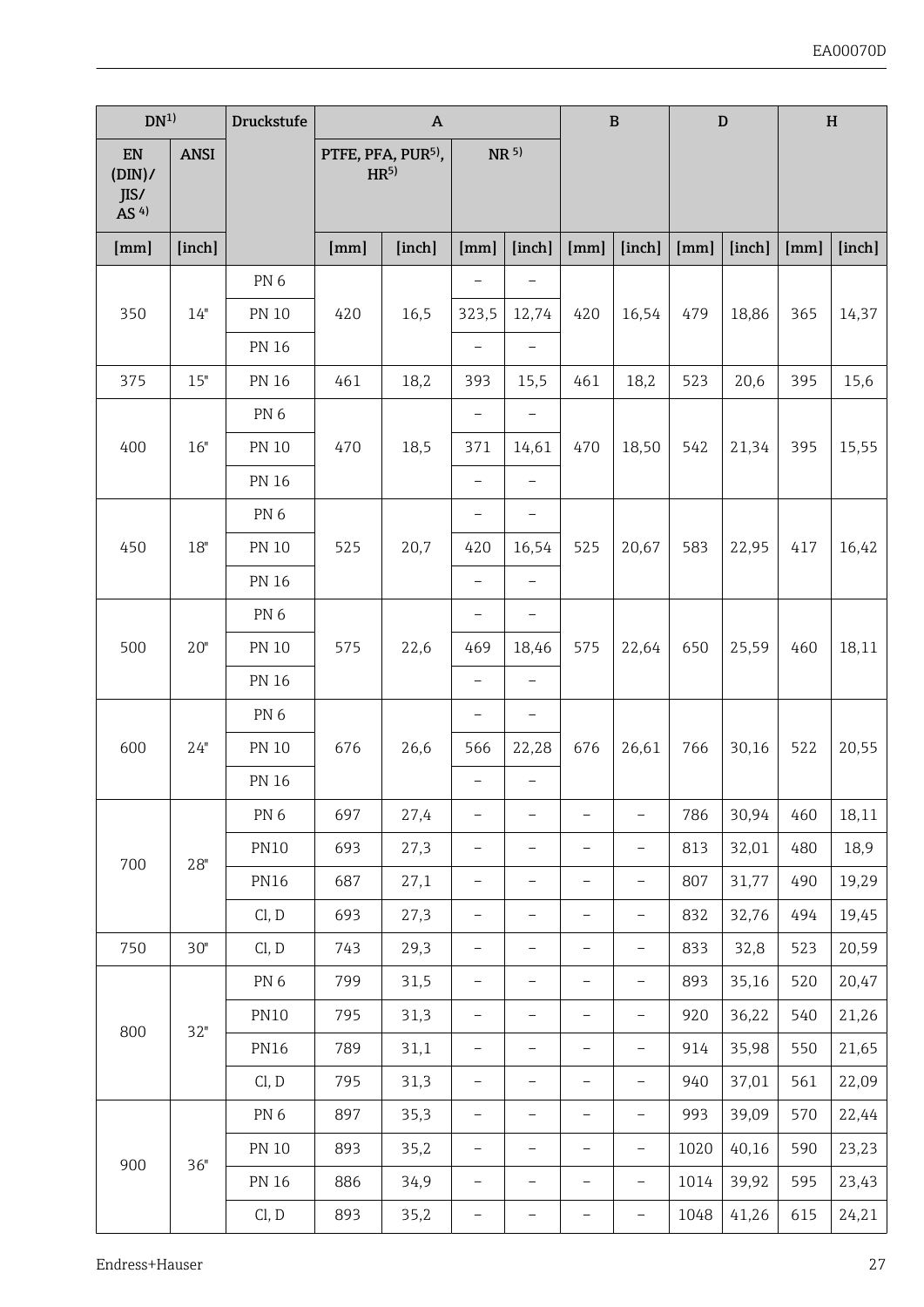| DN <sup>1</sup>                 |             | Druckstufe      |                                                   | $\mathbf{A}$ |                 |                          | B                        |                          | D    |        | H    |        |
|---------------------------------|-------------|-----------------|---------------------------------------------------|--------------|-----------------|--------------------------|--------------------------|--------------------------|------|--------|------|--------|
| EN<br>(DIN)/<br>IIS/<br>AS $4)$ | <b>ANSI</b> |                 | PTFE, PFA, PUR <sup>5)</sup> ,<br>HR <sup>5</sup> |              | NR <sup>5</sup> |                          |                          |                          |      |        |      |        |
| [mm]                            | [inch]      |                 | [mm]                                              | [inch]       | [mm]            | [inch]                   | [mm]                     | [inch]                   | [mm] | [inch] | [mm] | [inch] |
|                                 |             | PN <sub>6</sub> | 999                                               | 39,3         | -               | $\overline{\phantom{0}}$ | $\overline{\phantom{0}}$ | -                        | 1093 | 43,03  | 620  | 24,41  |
| 1000                            | 40"         | <b>PN10</b>     | 995                                               | 39,2         | -               | $\overline{\phantom{0}}$ | -                        | $\overline{a}$           | 1127 | 44.37  | 650  | 25,59  |
|                                 |             | <b>PN16</b>     | 988                                               | 38.9         | -               |                          | -                        | -                        | 1131 | 44.53  | 660  | 25,98  |
|                                 |             | Cl, D           | 995                                               | 39,2         | -               | $\overline{\phantom{0}}$ | -                        | -                        | 1163 | 45,79  | 675  | 26,57  |
| 1100                            | 42"         | PN <sub>6</sub> | 1044                                              | 41,1         | -               | -                        | -                        | $\overline{\phantom{a}}$ | 1220 | 48.03  | 704  | 27,72  |
|                                 |             | PN <sub>6</sub> | 1203                                              | 47.4         | -               |                          | -                        | -                        | 1310 | 51,57  | 733  | 28,86  |
| 1200                            | 48"         | <b>PN10</b>     | 1196                                              | 47,1         | -               | -                        | -                        | -                        | 1344 | 52,91  | 760  | 29,92  |
|                                 |             | <b>PN16</b>     | 1196                                              | 47,1         | -               | $\overline{\phantom{0}}$ | $\overline{\phantom{0}}$ | $\overline{\phantom{a}}$ | 1385 | 54,53  | 786  | 30,94  |
|                                 |             | Cl, D           | 1188                                              | 46.8         |                 |                          |                          | -                        | 1345 | 52,95  | 775  | 30,51  |

1) Erdungsscheiben bei DN 15 … 250 für alle im Standard lieferbaren Flanschnormen/ Druckstufen einsetzbar

<sup>2)</sup> PN 10/ 16, Cl. 150

<sup>3</sup>) PN 25, JIS 10K/ 20K

<sup>4)</sup> Bei Flanschen nach AS sind nur DN 25 und DN 50 verfügbar.

5) Abkürzungen (Auskleidung): PUR = Polyurethan, NR = Naturgummi, HR = Hartgummi

| <b>DN</b> |                 | <b>Druckstufe</b>                       |      | $\mathbf{A}$ |      | B      |       | D      | H    |        |  |
|-----------|-----------------|-----------------------------------------|------|--------------|------|--------|-------|--------|------|--------|--|
| [mm]      | [inch]          |                                         | [mm] | [inch]       | [mm] | [inch] | [mm]  | [inch] | [mm] | [inch] |  |
| 25        | 1"              | 1)                                      | 26   | 1,02         | 62   | 2.44   | 77,5  | 3,05   | 87.5 | 3,44   |  |
| 32        | $1\frac{1}{4}$  | 1)                                      | 35   | 1,38         | 80   | 3,15   | 87,5  | 3,44   | 94.5 | 3,72   |  |
| 40        | $1 \frac{1}{2}$ | 1)                                      | 41   | 1.61         | 82   | 3,23   | 101   | 3,98   | 103  | 4,06   |  |
| 50        | 2"              | 1)                                      | 52   | 2.05         | 101  | 3,98   | 115,5 | 4.55   | 108  | 4,25   |  |
| 65        | $2 \frac{1}{2}$ | 1)                                      | 68   | 2.68         | 121  | 4.76   | 131,5 | 5,18   | 118  | 4.65   |  |
| 80        | 3"              | 1)                                      | 80   | 3.15         | 131  | 5,16   | 154,5 | 6,08   | 135  | 5,31   |  |
| 100       | 4"              | 1)                                      | 104  | 4.09         | 156  | 6,14   | 186.5 | 7,34   | 153  | 6,02   |  |
| 125       | 5"              | 1)                                      | 130  | 5,12         | 187  | 7.36   | 206.5 | 8,13   | 160  | 6,30   |  |
| 150       | 6"              | 1)                                      | 158  | 6,22         | 217  | 8,54   | 256   | 10.08  | 184  | 7,24   |  |
| 200       | 8"              | 1)                                      | 206  | 8,11         | 267  | 10.51  | 288   | 11,34  | 205  | 8,07   |  |
| 250       | 10"             | 1)                                      | 260  | 10.2         | 328  | 12,91  | 359   | 14.13  | 240  | 9,45   |  |
| 300       | 12"             | <b>PN 10</b><br><b>PN 16</b><br>Cl. 150 | 312  | 12,3         | 375  | 14,76  | 413   | 16,26  | 273  | 10,75  |  |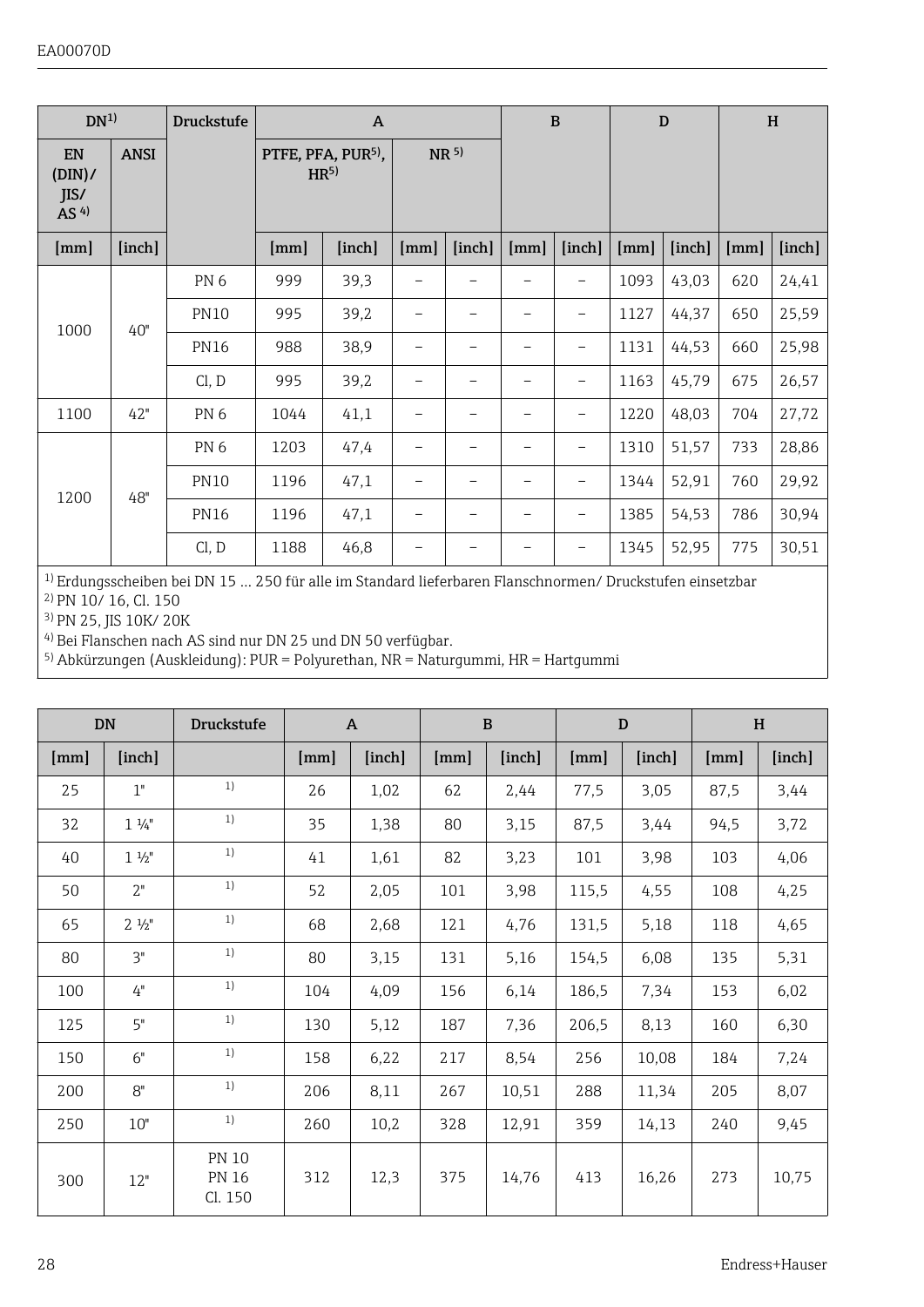|      | DN     | Druckstufe                         |      | $\boldsymbol{\mathsf{A}}$ |                          | B                        |      | $\mathbf D$ | H    |        |  |
|------|--------|------------------------------------|------|---------------------------|--------------------------|--------------------------|------|-------------|------|--------|--|
| [mm] | [inch] |                                    | [mm] | [inch]                    |                          | [inch]                   | [mm] | [inch]      | [mm] | [inch] |  |
|      |        | <b>PN 25</b><br>JIS 10K<br>JIS 20K | 310  | 12,2                      | 375                      | 14,76                    | 404  | 15,91       | 268  | 10,55  |  |
|      |        | PN <sub>6</sub>                    |      |                           |                          |                          |      |             |      |        |  |
| 350  | 14"    | <b>PN 10</b>                       | 420  | 16,5                      | 420                      | 16,54                    | 479  | 18,86       | 365  | 14,37  |  |
|      |        | PN 16                              |      |                           |                          |                          |      |             |      |        |  |
| 375  | 15"    | <b>PN 16</b>                       | 461  | 18,2                      | 461                      | 18,2                     | 523  | 20,6        | 395  | 15,6   |  |
|      |        | PN <sub>6</sub>                    |      |                           |                          |                          |      |             |      |        |  |
| 400  | 16"    | PN 10                              | 470  | 18,5                      | 470                      | 18,50                    | 542  | 21,34       | 395  | 15,55  |  |
|      |        | PN 16                              |      |                           |                          |                          |      |             |      |        |  |
|      |        | PN <sub>6</sub>                    |      |                           |                          |                          |      |             |      |        |  |
| 450  | 18"    | <b>PN 10</b>                       | 525  | 20,7                      | 525                      | 20,67                    | 583  | 22,95       | 417  | 16,42  |  |
|      |        | <b>PN 16</b>                       |      |                           |                          |                          |      |             |      |        |  |
|      |        | PN <sub>6</sub>                    |      |                           |                          |                          |      |             |      |        |  |
| 500  | 20"    | <b>PN 10</b>                       | 575  | 22,6                      | 575                      | 22,64                    | 650  | 25,59       | 460  | 18,11  |  |
|      |        | <b>PN 16</b>                       |      |                           |                          |                          |      |             |      |        |  |
|      |        | PN <sub>6</sub>                    |      |                           |                          |                          |      |             |      |        |  |
| 600  | 24"    | PN 10                              | 676  | 26,6                      | 676                      | 26,61                    | 766  | 30,16       | 522  | 20,55  |  |
|      |        | <b>PN 16</b>                       |      |                           |                          |                          |      |             |      |        |  |
|      |        | PN <sub>6</sub>                    | 697  | 27,4                      | $\overline{\phantom{0}}$ | $\overline{\phantom{0}}$ | 786  | 30,94       | 460  | 18,11  |  |
| 700  | 28"    | <b>PN10</b>                        | 693  | 27,3                      | $\overline{a}$           | $\overline{a}$           | 813  | 32,01       | 480  | 18,9   |  |
|      |        | <b>PN16</b>                        | 687  | 27,1                      |                          |                          | 807  | 31,77       | 490  | 19,29  |  |
|      |        | Cl, D                              | 693  | 27,3                      | $\overline{\phantom{0}}$ | $\overline{\phantom{0}}$ | 832  | 32,76       | 494  | 19,45  |  |
| 750  | 30"    | Cl, D                              | 743  | 29,3                      | $\bar{ }$                | $\bar{ }$                | 833  | 32,8        | 523  | 20,59  |  |
|      |        | PN <sub>6</sub>                    | 799  | 31,5                      | $\overline{\phantom{0}}$ | $\bar{ }$                | 893  | 35,16       | 520  | 20,47  |  |
| 800  | 32"    | <b>PN 10</b>                       | 795  | 31,3                      | L                        |                          | 920  | 36,22       | 540  | 21,26  |  |
|      |        | <b>PN 16</b>                       | 789  | 31,1                      | $\overline{\phantom{0}}$ | $\overline{\phantom{a}}$ | 914  | 35,98       | 550  | 21,65  |  |
|      |        | Cl, D                              | 795  | 31,3                      | $\bar{ }$                | $\overline{\phantom{0}}$ | 940  | 37,01       | 561  | 22,09  |  |
|      |        | PN <sub>6</sub>                    | 897  | 35,3                      | $\overline{\phantom{0}}$ | $\overline{\phantom{a}}$ | 993  | 39,09       | 570  | 22,44  |  |
|      | 36"    | <b>PN 10</b>                       | 893  | 35,2                      |                          |                          | 1020 | 40,16       | 590  | 23,23  |  |
| 900  |        | PN 16                              | 886  | 34,9                      | $\overline{a}$           | $\qquad \qquad -$        | 1014 | 39,92       | 595  | 23,43  |  |
|      |        | Cl, D                              | 893  | 35,2                      | $\overline{\phantom{0}}$ | $\overline{\phantom{a}}$ | 1048 | 41,26       | 615  | 24,21  |  |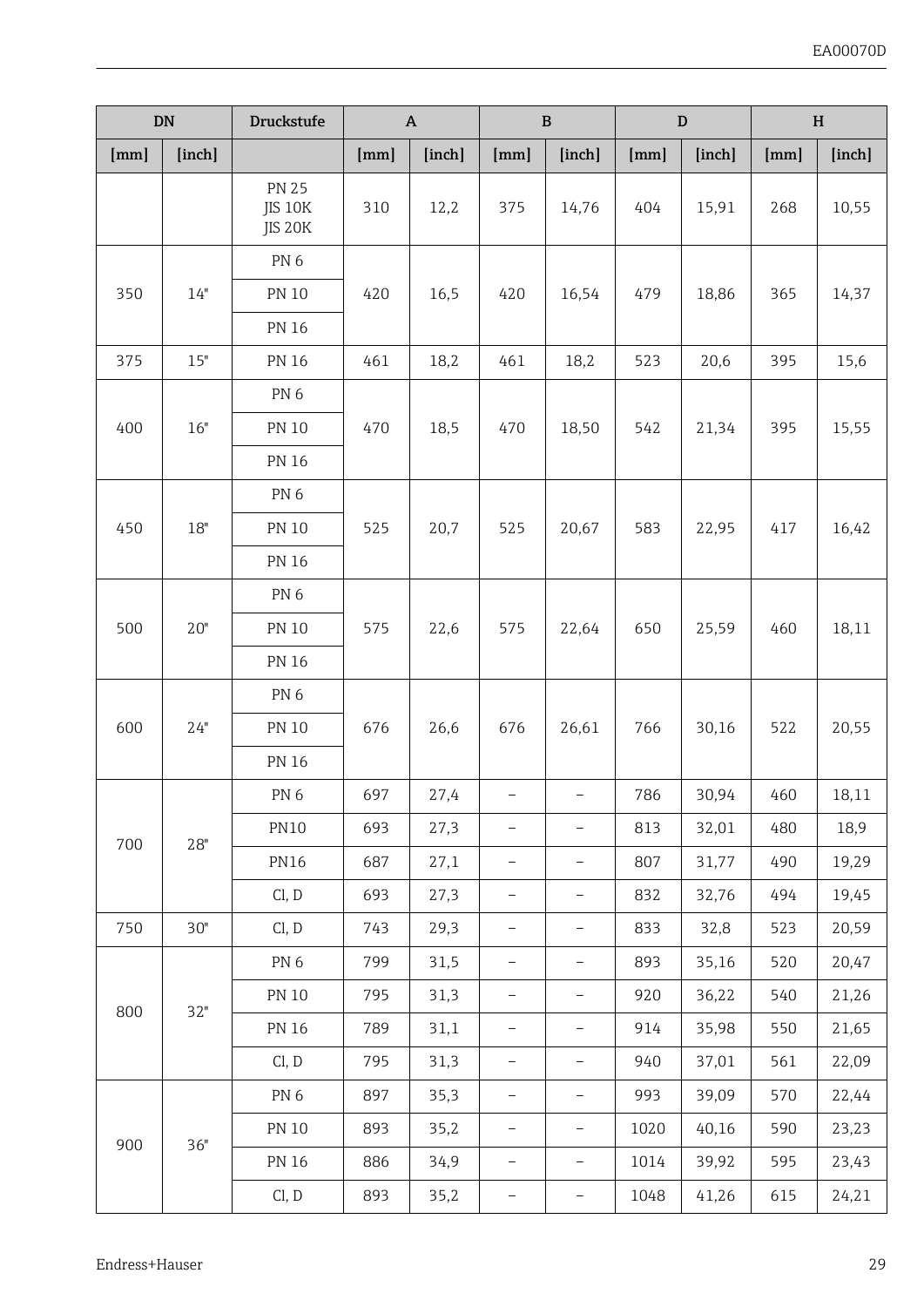<span id="page-29-0"></span>

| <b>DN</b>                |        | <b>Druckstufe</b> | $\overline{A}$ |        | B    |        | D    |        | H    |        |
|--------------------------|--------|-------------------|----------------|--------|------|--------|------|--------|------|--------|
| [mm]                     | [inch] |                   | [mm]           | [inch] | [mm] | [inch] | [mm] | [inch] | [mm] | [inch] |
|                          |        | PN <sub>6</sub>   | 999            | 39.3   |      |        | 1093 | 43,03  | 620  | 24,41  |
| 1000                     | 40"    | <b>PN 10</b>      | 995            | 39,2   | -    | -      | 1127 | 44,37  | 650  | 25,59  |
|                          |        | <b>PN 16</b>      | 988            | 38.9   | -    | -      | 1131 | 44,53  | 660  | 25,98  |
|                          |        | Cl, D             | 995            | 39,2   | -    |        | 1163 | 45,79  | 675  | 26,57  |
| $\overline{\phantom{a}}$ | 42"    | PN <sub>6</sub>   | 1044           | 41.1   | -    | -      | 1220 | 48,03  | 704  | 27,72  |
|                          |        | PN <sub>6</sub>   | 1203           | 47.4   | -    | -      | 1310 | 51,57  | 733  | 28,86  |
| 1200                     | 48"    | <b>PN 10</b>      | 1196           | 47.1   | -    | ۰      | 1344 | 52,91  | 760  | 29,92  |
|                          |        | <b>PN 16</b>      | 1196           | 47.1   | -    | -      | 1385 | 54,53  | 786  | 30.94  |
|                          |        | Cl, D             | 1188           | 46.8   |      |        | 1345 | 52,95  | 775  | 30,51  |

1) Erdungsscheiben bei DN 25 … 250 für alle im Standard lieferbaren Flanschnormen/ Druckstufen einsetzbar

### 6.2 Drehmomente

Abkürzungen (Auskleidung): PUR = Polyurethan, NR = Naturgummi, HR = Hartgummi

*EN (DIN) (Druckstufe in [bar])*

| Nennweite | <b>Druckstufe</b> | Schrauben      | Max. Anziehdrehmoment [Nm] |                          |             |                          |                          |  |
|-----------|-------------------|----------------|----------------------------|--------------------------|-------------|--------------------------|--------------------------|--|
|           |                   |                | <b>HR</b>                  | <b>PUR</b>               | <b>PTFE</b> | <b>PFA</b>               | <b>NR</b>                |  |
|           |                   | Promag W, P, S |                            |                          |             |                          |                          |  |
| 15        | 40                | $4 \times M12$ |                            | $\overline{\phantom{0}}$ | 11          | $\overline{\phantom{a}}$ |                          |  |
| 25        | 40                | $4 \times M12$ | $\overline{\phantom{m}}$   | 15                       | 26          | 20                       |                          |  |
| 32        | 40                | $4 \times M16$ | ۰                          | 24                       | 41          | 35                       |                          |  |
| 40        | 40                | $4 \times M16$ | $\overline{a}$             | 31                       | 52          | 47                       | -                        |  |
| 50        | 40                | $4 \times M16$ | 48                         | 40                       | 65          | 59                       |                          |  |
| $65*$     | 16                | $4 \times M16$ | 32                         | 27                       | 87          | 80                       | 11                       |  |
| 65        | 40                | $8 \times M16$ | 32                         | 27                       | 43          | 40                       | $\overline{\phantom{0}}$ |  |
| 80        | 16                | $8 \times M16$ | 40                         | 34                       | 53          | 48                       | 13                       |  |
| 80        | 40                | $8 \times M16$ | 40                         | 34                       | 53          | 48                       | $\overline{\phantom{0}}$ |  |
| 100       | 16                | $8 \times M16$ | 43                         | 36                       | 57          | 51                       | 14                       |  |
| 100       | 40                | $8 \times M20$ | 59                         | 50                       | 78          | 70                       | $\overline{\phantom{0}}$ |  |
| 125       | 16                | $8 \times M16$ | 56                         | 48                       | 75          | 67                       | 19                       |  |
| 125       | 40                | $8 \times M24$ | 83                         | 71                       | 111         | 99                       |                          |  |
| 150       | 16                | $8 \times M20$ | 74                         | 63                       | 99          | 85                       | 27                       |  |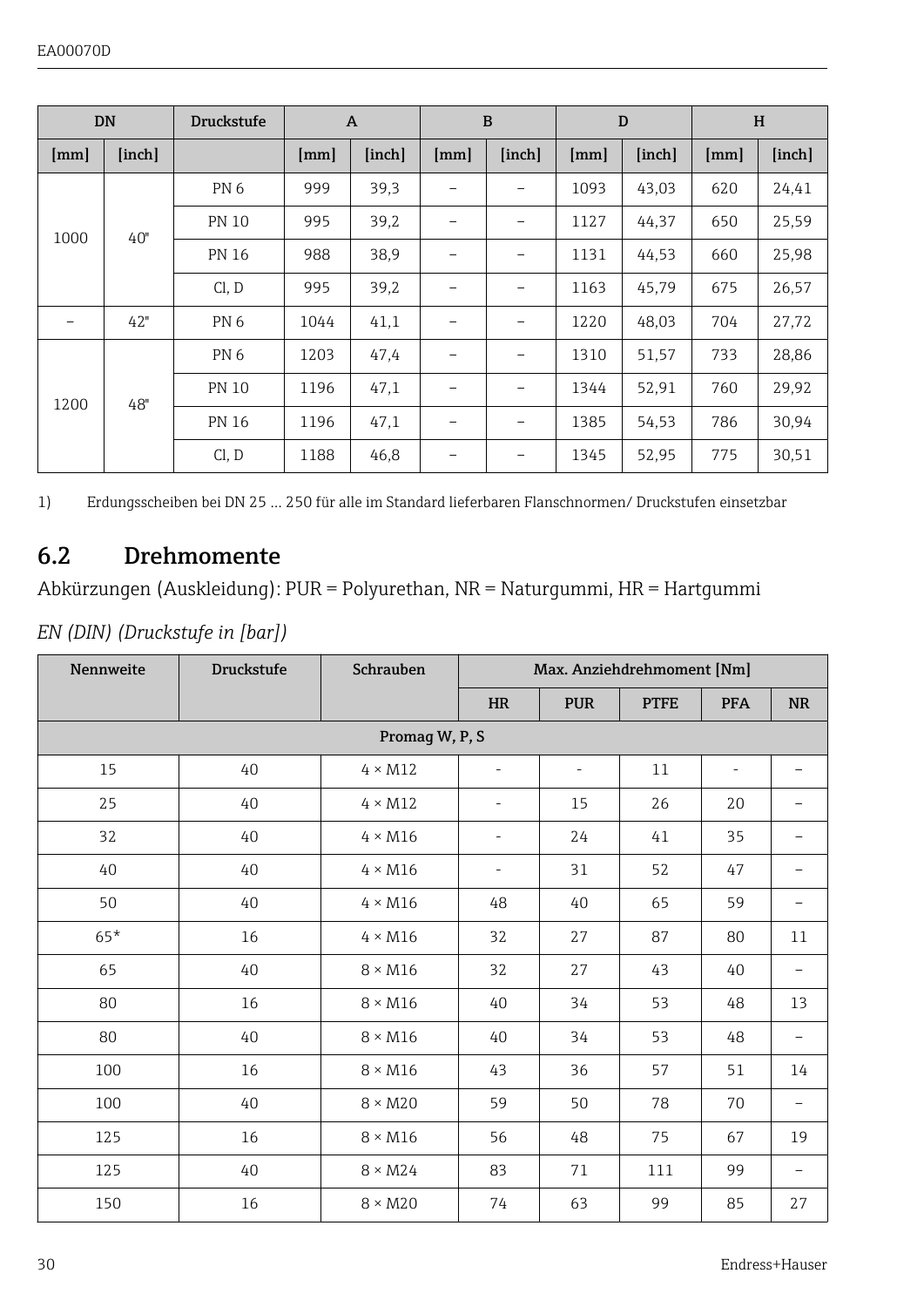| Nennweite | Druckstufe | Schrauben       | Max. Anziehdrehmoment [Nm] |            |                          |                          |                          |
|-----------|------------|-----------------|----------------------------|------------|--------------------------|--------------------------|--------------------------|
|           |            |                 | <b>HR</b>                  | <b>PUR</b> | <b>PTFE</b>              | <b>PFA</b>               | <b>NR</b>                |
|           |            | Promag W, P, S  |                            |            |                          |                          |                          |
| 150       | 40         | $8 \times M24$  | 104                        | 88         | 136                      | 120                      | $\overline{\phantom{0}}$ |
| 200       | 10         | $8 \times M20$  | 106                        | 91         | 141                      | 101                      | $\overline{\phantom{0}}$ |
| 200       | 16         | $12 \times M20$ | 70                         | 61         | 94                       | 67                       | 28                       |
| 200       | 25         | $12 \times M24$ | 104                        | 92         | 138                      | 105                      | $\overline{\phantom{a}}$ |
| 250       | 10         | $12 \times M20$ | 82                         | 71         | 110                      | $\overline{\phantom{a}}$ | 27                       |
| 250       | 16         | $12 \times M24$ | 98                         | 85         | 131                      | $\overline{\phantom{a}}$ | $\overline{\phantom{a}}$ |
| 250       | 25         | $12 \times M27$ | 150                        | 134        | 200                      |                          |                          |
| 300       | 10         | $12 \times M20$ | 94                         | 81         | 125                      | ÷,                       | 34                       |
| 300       | 16         | $12 \times M24$ | 134                        | 118        | 179                      | $\overline{\phantom{a}}$ | $\overline{\phantom{0}}$ |
| 300       | 25         | $16 \times M27$ | 153                        | 138        | 204                      | $\bar{a}$                | $\overline{\phantom{0}}$ |
| 350       | 6          | $12 \times M20$ | 111                        | 120        | $\mathcal{L}$            | $\mathbf{r}$             | $\overline{\phantom{a}}$ |
| 350       | 10         | $16 \times M20$ | 112                        | 118        | 188                      | $\overline{\phantom{a}}$ | 47                       |
| 350       | 16         | $16 \times M24$ | 152                        | 165        | 254                      | $\overline{\phantom{a}}$ | ÷                        |
| 350       | 25         | $16 \times M30$ | 227                        | 252        | 380                      | $\overline{\phantom{a}}$ | $\overline{\phantom{0}}$ |
| 400       | 6          | $16 \times M20$ | 90                         | 98         | $\bar{\phantom{a}}$      | $\blacksquare$           | $\overline{\phantom{0}}$ |
| 400       | 10         | $16 \times M24$ | 151                        | 167        | 260                      | $\overline{\phantom{a}}$ | 65                       |
| 400       | 16         | $16 \times M27$ | 193                        | 215        | 330                      |                          |                          |
| 400       | 25         | $16 \times M33$ | 289                        | 326        | 488                      | ÷                        |                          |
| 450       | 6          | $16 \times M20$ | 112                        | 126        | $\overline{\phantom{a}}$ | $\bar{a}$                | $\sim$                   |
| 450       | 10         | $20 \times M24$ | 153                        | 133        | 235                      | $\overline{\phantom{a}}$ | 59                       |
| 450       | 16         | $20 \times M27$ | 198                        | 196        | 300                      | $\overline{\phantom{a}}$ | $\bar{ }$                |
| 450       | 25         | $20 \times M33$ | 256                        | 253        | 385                      |                          |                          |
| 500       | 6          | $20 \times M20$ | 119                        | 123        | $\overline{\phantom{a}}$ | $\overline{\phantom{a}}$ | $\overline{\phantom{0}}$ |
| 500       | 10         | $20 \times M24$ | 155                        | 171        | 265                      | $\overline{\phantom{a}}$ | 66                       |
| 500       | 16         | $20 \times M30$ | 275                        | 300        | 448                      | $\sim$                   | $\equiv$                 |
| 500       | 25         | $20 \times M33$ | 317                        | 360        | 533                      | $\blacksquare$           | $\overline{\phantom{a}}$ |
| 600       | 6          | $20 \times M24$ | 139                        | 147        | $\overline{\phantom{a}}$ |                          |                          |
| 600       | 10         | $20 \times M27$ | 206                        | 219        | 345                      | $\frac{1}{2}$            | 93                       |
| 600*      | 16         | $20 \times M33$ | 415                        | 443        | 658                      | $\overline{\phantom{a}}$ | $\overline{\phantom{a}}$ |
| 600       | 25         | $20 \times M36$ | 431                        | 516        | 731                      | $\overline{\phantom{a}}$ | ÷.                       |
| 700       | 6          | $24 \times M24$ | 148                        | 139        | $\overline{\phantom{a}}$ | $\overline{\phantom{a}}$ | ä,                       |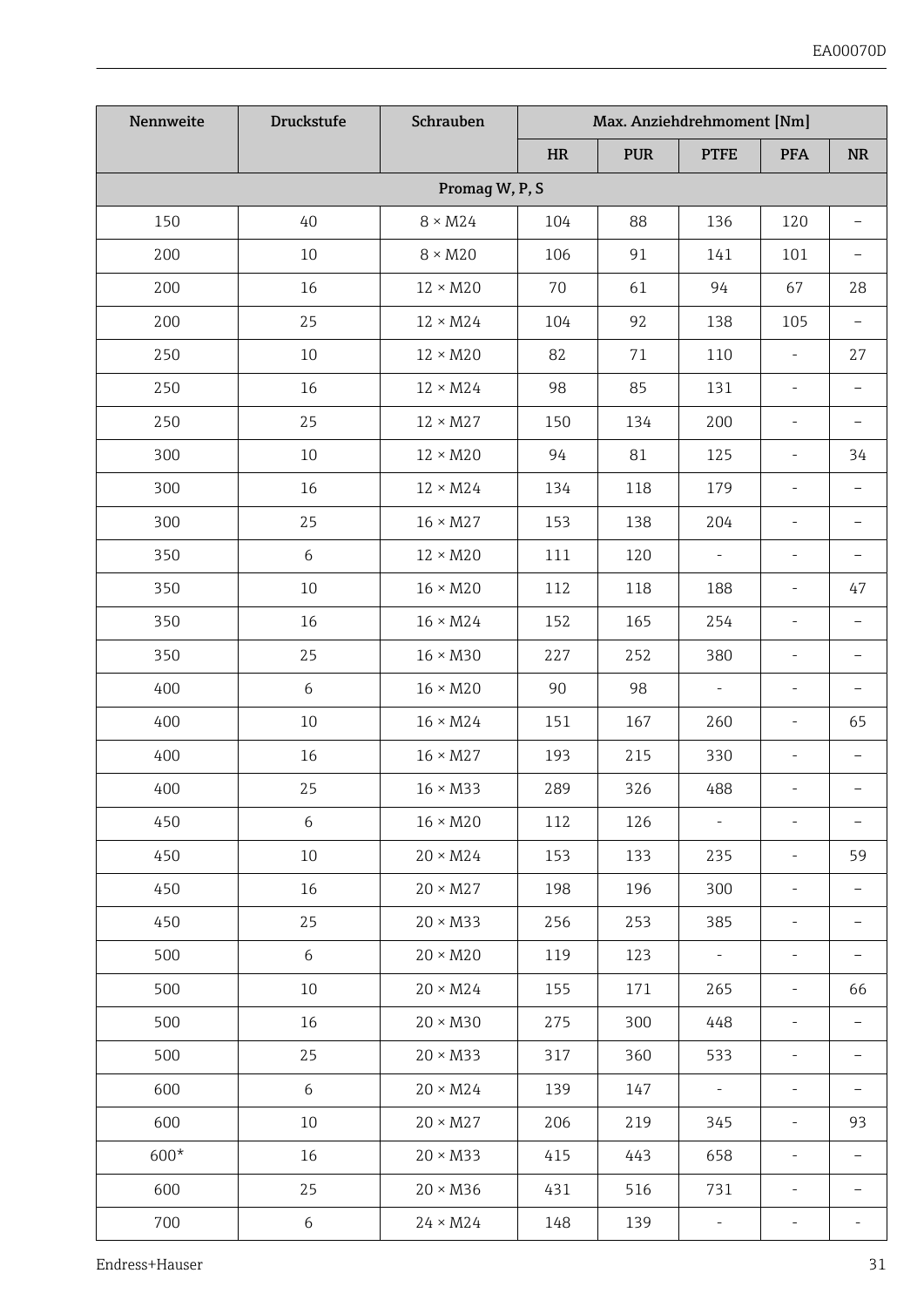| Nennweite | Druckstufe                                        | Schrauben       |            | Max. Anziehdrehmoment [Nm] |                          |                          |                |
|-----------|---------------------------------------------------|-----------------|------------|----------------------------|--------------------------|--------------------------|----------------|
|           |                                                   |                 | <b>HR</b>  | <b>PUR</b>                 | <b>PTFE</b>              | <b>PFA</b>               | <b>NR</b>      |
|           |                                                   | Promag W, P, S  |            |                            |                          |                          |                |
| 700       | 10                                                | $24 \times M27$ | 246        | 246                        | ×,                       |                          |                |
| 700       | 16                                                | $24 \times M33$ | 278        | 318                        | $\overline{\phantom{a}}$ | L,                       |                |
| 700       | 25                                                | $24 \times M39$ | 449        | 507                        | $\overline{\phantom{a}}$ | ä,                       | ×,             |
| 800       | 6                                                 | $24 \times M27$ | 206        | 182                        | $\overline{\phantom{a}}$ | ä,                       | ä,             |
| 800       | 10                                                | $24 \times M30$ | 331        | 316                        |                          |                          |                |
| 800       | 16                                                | $24 \times M36$ | 369        | 385                        |                          |                          |                |
| 800       | 25                                                | $24 \times M45$ | 664        | 721                        | $\overline{\phantom{a}}$ | $\overline{\phantom{a}}$ | ä,             |
| 900       | 6                                                 | $24 \times M27$ | 230        | 637                        | $\overline{\phantom{a}}$ | $\overline{\phantom{a}}$ | ×,             |
| 900       | 10                                                | $28 \times M30$ | 316        | 307                        | ×.                       | ä,                       | ÷.             |
| 900       | 16                                                | $28 \times M36$ | 353        | 398                        | ä,                       | ä,                       |                |
| 900       | 25                                                | $28 \times M45$ | 690        | 716                        |                          |                          |                |
| 1000      | 6                                                 | $28 \times M27$ | 218        | 208                        | ä,                       |                          |                |
| 1000      | 10                                                | $28 \times M33$ | 402        | 405                        | $\overline{\phantom{a}}$ | L.                       | ×.             |
| 1000      | 16                                                | $28 \times M39$ | 502        | 518                        | $\overline{\phantom{a}}$ | ä,                       | ä,             |
| 1000      | 25                                                | $28 \times M52$ | 970        | 971                        | $\bar{a}$                | L,                       | ÷,             |
| 1200      | 6                                                 | $32 \times M30$ | 319        | 299                        |                          |                          |                |
| 1200      | 10                                                | $32 \times M36$ | 564        | 568                        |                          |                          |                |
| 1200      | 16                                                | $32 \times M45$ | 701        | 753                        | $\overline{\phantom{a}}$ | $\overline{\phantom{a}}$ | ÷,             |
| 1400      | 6                                                 | $36 \times M33$ | 430        | 398                        | ä,                       | ä,                       |                |
| 1400      | 10                                                | $36 \times M39$ | 654        | 618                        | $\overline{\phantom{a}}$ | ÷,                       | ä,             |
| 1400      | 16                                                | $36 \times M45$ | 729        | 762                        | ÷.                       |                          |                |
| 1600      | 6                                                 | $40 \times M33$ | 440        | 417                        | ä,                       | L.                       |                |
| 1600      | 10                                                | $40 \times M45$ | 946        | 893                        | $\overline{\phantom{a}}$ | L.                       | ä,             |
| 1600      | 16                                                | $40 \times M52$ | 1007       | 1100                       | $\overline{\phantom{a}}$ | $\frac{1}{2}$            | $\frac{1}{2}$  |
| 1800      | 6                                                 | $44 \times M36$ | 547        | 521                        | $\bar{a}$                | L.                       | ÷.             |
| 1800      | 10                                                | $44 \times M45$ | 961        | 895                        | $\overline{\phantom{a}}$ | $\overline{\phantom{a}}$ | ä,             |
| 1800      | 16                                                | $44 \times M52$ | 1108       | 1003                       |                          |                          |                |
| 2000      | 6                                                 | $48 \times M39$ | 629<br>605 |                            |                          |                          |                |
| 2000      | 10                                                | $48 \times M45$ | 1047       | 1092                       | L.                       | L.                       | $\overline{a}$ |
| 2000      | 16                                                | $48 \times M56$ | 1324       | 1261                       | $\overline{\phantom{a}}$ | $\overline{\phantom{a}}$ |                |
|           | *Auslegung gemäß EN 1092-1 ((nicht nach DIN 2501) |                 |            |                            |                          |                          |                |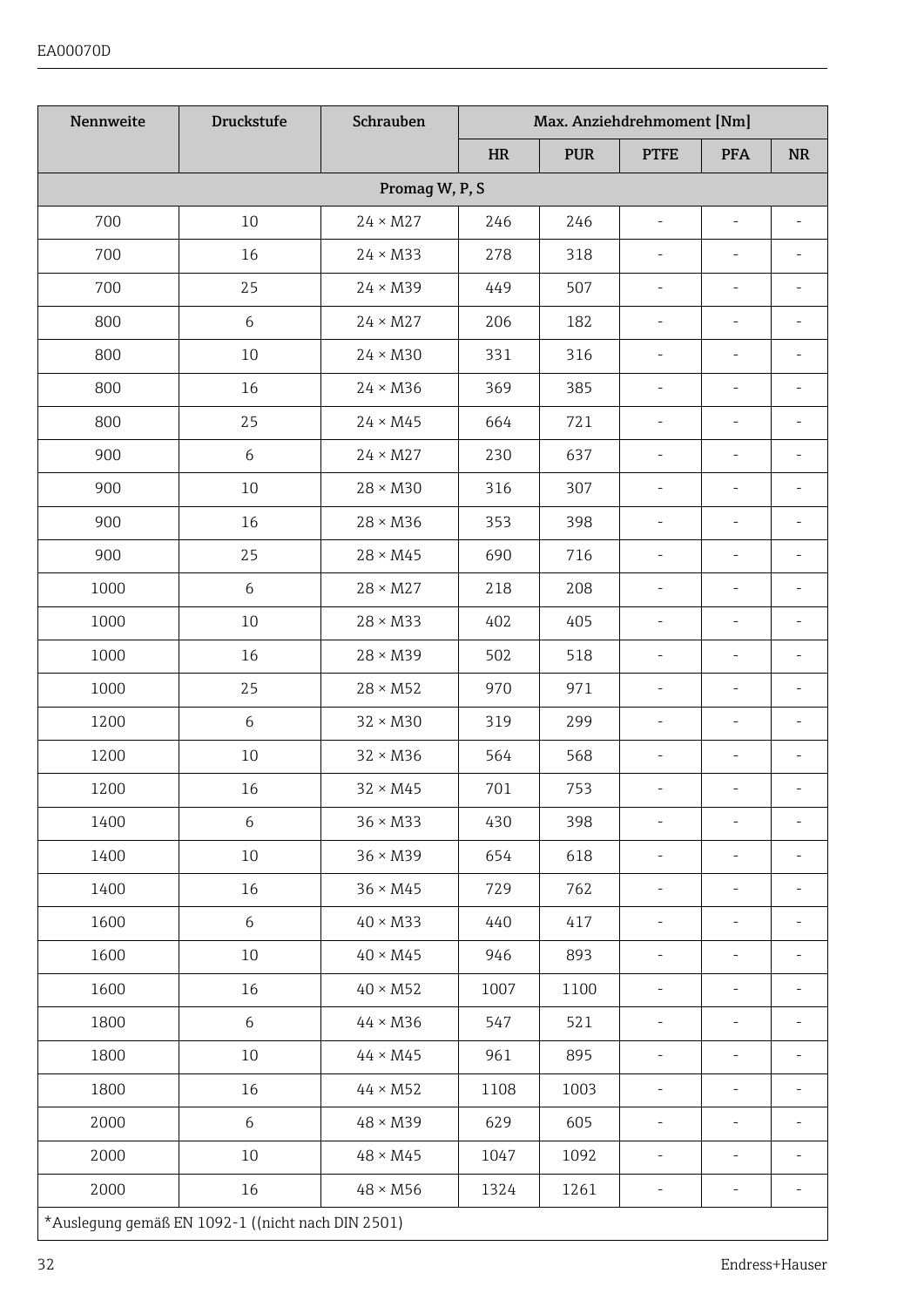#### *EN (DIN) (Druckstufe in [bar])*

| Nennweite | <b>Druckstufe</b>                                 | Schrauben       | Max. Anziehdrehmoment [Nm] |            |             |                          |           |  |
|-----------|---------------------------------------------------|-----------------|----------------------------|------------|-------------|--------------------------|-----------|--|
|           |                                                   |                 | <b>HR</b>                  | <b>PUR</b> | <b>PTFE</b> | <b>PFA</b>               | <b>NR</b> |  |
|           |                                                   | Promag L        |                            |            |             |                          |           |  |
| 50        | 16                                                | $4 \times M16$  |                            | 15         | ٠           | ٠                        |           |  |
| $65*$     | 16                                                | $8 \times M16$  | ٠                          | 10         | ٠           | $\overline{\phantom{a}}$ | ÷         |  |
| 80        | 16                                                | $8 \times M16$  | ٠                          | 15         | ٠           | ٠                        | ÷         |  |
| 100       | 16                                                | $8 \times M16$  | $\sim$                     | 20         | ٠           | $\sim$                   | ۰         |  |
| 125       | 16                                                | $8 \times M16$  | ٠                          | 30         |             | ٠                        | ٠         |  |
| 150       | 16                                                | $8 \times M20$  | ٠                          | 50         | ٠           | $\sim$                   | ۰         |  |
| 200       | 10                                                | $8 \times M20$  | ٠                          | 65         | ٠           | ٠                        | ۰         |  |
| 250       | 10                                                | $12 \times M20$ | $\sim$                     | 50         | ٠           | ٠                        | ٠         |  |
| 300       | 10                                                | $12 \times M20$ | ٠                          | 55         | ٠           | ٠                        | ۰         |  |
|           | *Auslegung gemäß EN 1092-1 ((nicht nach DIN 2501) |                 |                            |            |             |                          |           |  |

#### *AS 2129 (Druckstufe Tab. E)*

| Nennweite | <b>Druckstufe</b> | Schrauben       | Max. Anziehdrehmoment [Nm] |                              |                          |                          |                          |  |
|-----------|-------------------|-----------------|----------------------------|------------------------------|--------------------------|--------------------------|--------------------------|--|
|           |                   |                 | HR                         | <b>PUR</b>                   | <b>PTFE</b>              | <b>PFA</b>               | <b>NR</b>                |  |
| 25        | Tab. E            | $4 \times M12$  | 15                         | $\overline{\phantom{0}}$     | 21                       | $\overline{\phantom{a}}$ |                          |  |
| 40        | Tab. E            | $4 \times M12$  | 21                         | $\overline{\phantom{0}}$     | 27                       | $\overline{\phantom{a}}$ | ٠                        |  |
| 50        | Tab. E            | $4 \times M16$  | 32                         | $\overline{\phantom{0}}$     | 42                       | $\overline{\phantom{a}}$ | $\overline{a}$           |  |
| 80        | Tab. E            | $4 \times M16$  | 49                         | $\overline{\phantom{0}}$     | 66                       | $\overline{\phantom{a}}$ | $\overline{a}$           |  |
| 100       | Tab. E            | $8 \times M16$  | 38                         | $\overline{a}$               | 51                       | $\bar{a}$                |                          |  |
| 150       | Tab. E            | $8 \times M20$  |                            | $\overline{a}$               | 86                       | ٠                        |                          |  |
| 200       | Tab. E            | $8 \times M20$  | 96                         | $\overline{a}$               | 128                      | $\overline{\phantom{0}}$ |                          |  |
| 250       | Tab. E            | $12 \times M20$ | 98                         | $\overline{\phantom{0}}$     | 130                      | $\overline{\phantom{a}}$ |                          |  |
| 300       | Tab. E            | $12 \times M24$ | 123                        | $\overline{a}$               | 164                      | $\overline{\phantom{a}}$ | $\overline{a}$           |  |
| 350       | Tab. E            | $12 \times M24$ | 203                        | $\frac{1}{2}$                | 339                      | $\overline{\phantom{a}}$ | $\overline{\phantom{m}}$ |  |
| 400       | Tab. E            | $12 \times M24$ | 226                        | $\overline{\phantom{0}}$     | 387                      | $\overline{\phantom{a}}$ | ٠                        |  |
| 450       | Tab. E            | $16 \times M24$ | 226                        | $\overline{a}$               | $\overline{\phantom{a}}$ | $\overline{\phantom{a}}$ | ÷                        |  |
| 500       | Tab. E            | $16 \times M24$ | 271                        | $\qquad \qquad \blacksquare$ | 442                      | $\overline{\phantom{a}}$ |                          |  |
| 600       | Tab. E            | $16 \times M30$ | 439                        | $\overline{a}$               | 706                      | $\overline{\phantom{a}}$ |                          |  |
| 700       | Tab. E            | $20 \times M30$ | 355                        | $\overline{a}$               | $\overline{\phantom{a}}$ | ٠                        | ٠                        |  |
| 750       | Tab. E            | $20 \times M33$ | 559                        | ٠                            | $\overline{\phantom{0}}$ | $\overline{\phantom{a}}$ |                          |  |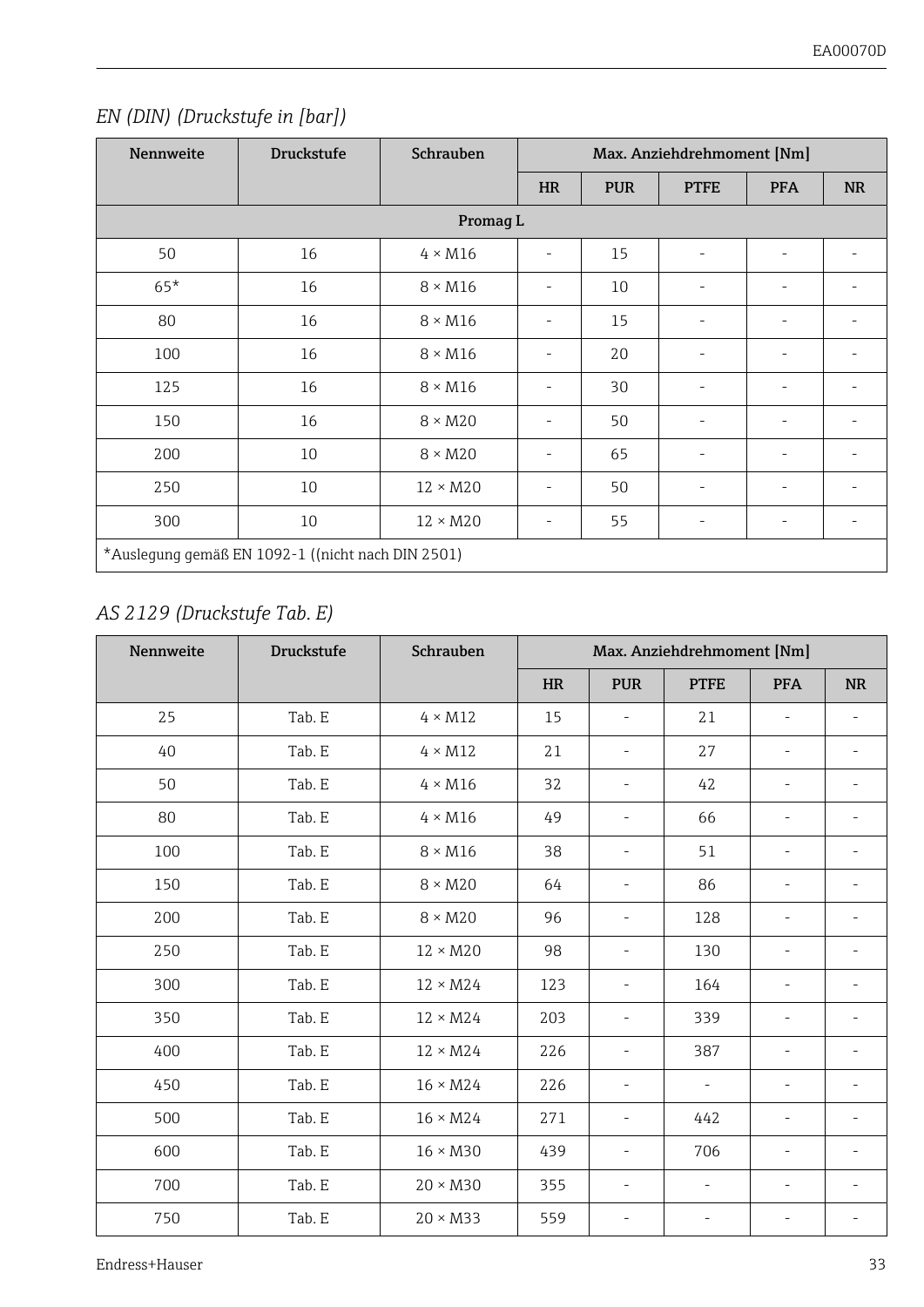| Nennweite | <b>Druckstufe</b> | Schrauben       | Max. Anziehdrehmoment [Nm] |            |             |            |           |  |  |
|-----------|-------------------|-----------------|----------------------------|------------|-------------|------------|-----------|--|--|
|           |                   |                 | <b>HR</b>                  | <b>PUR</b> | <b>PTFE</b> | <b>PFA</b> | <b>NR</b> |  |  |
| 800       | Tab. E            | $20 \times M33$ | 631                        |            |             | $\sim$     |           |  |  |
| 900       | Tab. E            | $24 \times M33$ | 627                        | ۰          |             | $\sim$     |           |  |  |
| 1000      | Tab. E            | $24 \times M36$ | 634                        |            |             | $\sim$     |           |  |  |
| 1200      | Tab. E            | $32 \times M36$ | 72.7                       | ۰          |             | $\sim$     |           |  |  |

#### *AS 4087 (Druckstufe PN16)*

| Nennweite | <b>Druckstufe</b> | Schrauben       | Max. Anziehdrehmoment [Nm] |                          |                               |                          |                                   |  |  |
|-----------|-------------------|-----------------|----------------------------|--------------------------|-------------------------------|--------------------------|-----------------------------------|--|--|
|           |                   |                 | HR                         | <b>PUR</b>               | <b>PTFE</b>                   | <b>PFA</b>               | $\ensuremath{\mathsf{NR}}\xspace$ |  |  |
| 25        | <b>PN16</b>       | ä,              | ä,                         | ä,                       | $\overline{\phantom{a}}$      | L.                       |                                   |  |  |
| 40        | <b>PN16</b>       | ä,              | $\overline{\phantom{a}}$   | $\overline{\phantom{a}}$ | $\overline{\phantom{a}}$      | $\overline{\phantom{0}}$ |                                   |  |  |
| 50        | <b>PN16</b>       | $4 \times M16$  | 32                         | $\overline{\phantom{a}}$ | 42                            | $\overline{\phantom{a}}$ | ÷,                                |  |  |
| 80        | <b>PN16</b>       | $4 \times M16$  | 49                         | $\overline{\phantom{a}}$ | 66                            | ÷                        | $\frac{1}{2}$                     |  |  |
| 100       | <b>PN16</b>       | $4 \times M16$  | 76                         | $\overline{\phantom{a}}$ | 101                           | ÷                        |                                   |  |  |
| 150       | <b>PN16</b>       | $8 \times M16$  | 52                         | $\overline{\phantom{a}}$ | 69                            | $\overline{\phantom{a}}$ |                                   |  |  |
| 200       | <b>PN16</b>       | $8 \times M16$  | 77                         | ÷                        | 103                           | ÷                        |                                   |  |  |
| 250       | <b>PN16</b>       | $8 \times M20$  | 147                        | $\overline{\phantom{a}}$ | 195                           | ÷,                       | ä,                                |  |  |
| 300       | <b>PN16</b>       | $12 \times M20$ | 103                        | $\bar{ }$                | 137                           | $\overline{\phantom{a}}$ |                                   |  |  |
| 350       | <b>PN16</b>       | $12 \times M24$ | 203                        | $\frac{1}{2}$            | 339                           | $\overline{\phantom{0}}$ |                                   |  |  |
| 375       | <b>PN16</b>       | $12 \times M24$ | 137                        | $\bar{ }$                | $\overline{\phantom{a}}$      | ÷,                       | $\overline{\phantom{0}}$          |  |  |
| 400       | <b>PN16</b>       | $12 \times M24$ | 226                        | $\overline{\phantom{a}}$ | 387                           | $\overline{\phantom{a}}$ | $\frac{1}{2}$                     |  |  |
| 450       | <b>PN16</b>       | $12 \times M24$ | 301                        | $\bar{ }$                | $\overline{\phantom{a}}$      | $\overline{\phantom{a}}$ |                                   |  |  |
| 500       | <b>PN16</b>       | $16 \times M24$ | 271                        | $\overline{\phantom{0}}$ | 442                           | $\overline{\phantom{a}}$ |                                   |  |  |
| 600       | <b>PN16</b>       | $16 \times M27$ | 393                        | ÷                        | 632                           | ÷,                       | $\frac{1}{2}$                     |  |  |
| 700       | <b>PN16</b>       | $20 \times M27$ | 330                        | $\overline{\phantom{a}}$ | ÷,                            | ÷,                       | ä,                                |  |  |
| 750       | <b>PN16</b>       | $20 \times M30$ | 529                        | ÷                        | $\overline{\phantom{a}}$      | ÷                        | $\overline{\phantom{0}}$          |  |  |
| 800       | <b>PN16</b>       | $20 \times M33$ | 631                        | $\overline{\phantom{a}}$ | $\overline{\phantom{a}}$      | $\frac{1}{2}$            |                                   |  |  |
| 900       | <b>PN16</b>       | $24 \times M33$ | 627                        | $\bar{ }$                | $\overline{\phantom{a}}$      | ÷,                       | $\overline{\phantom{a}}$          |  |  |
| 1000      | <b>PN16</b>       | $24 \times M33$ | 595                        | $\overline{\phantom{a}}$ | ÷<br>$\overline{\phantom{a}}$ |                          |                                   |  |  |
| 1200      | <b>PN16</b>       | $32 \times M33$ | 703                        | $\overline{\phantom{0}}$ | ÷                             | i.                       |                                   |  |  |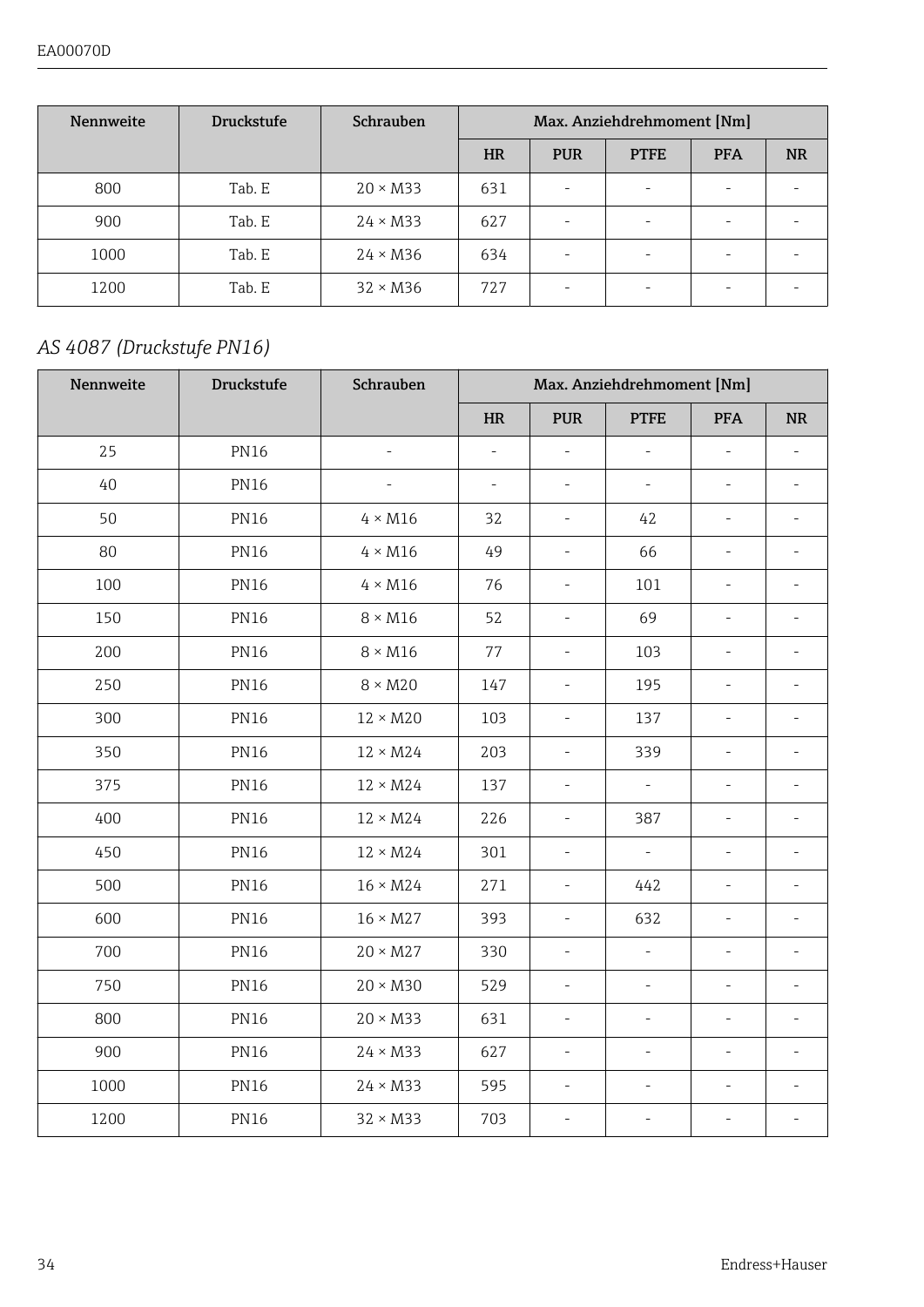*JIS*

| Nennweite | <b>Druckstufe</b> | Schrauben       |                          |                          | Max. Anziehdrehmoment [Nm] |                          |                          |
|-----------|-------------------|-----------------|--------------------------|--------------------------|----------------------------|--------------------------|--------------------------|
|           |                   |                 | HR                       | <b>PUR</b>               | <b>PTFE</b>                | <b>PFA</b>               | <b>NR</b>                |
| 15        | 10K               | $4 \times M12$  | $\overline{a}$           | $\frac{1}{2}$            | 14                         | L,                       | $\overline{\phantom{a}}$ |
| 15        | 20K               | $4 \times M12$  | $\overline{\phantom{a}}$ | $\overline{\phantom{a}}$ | 14                         | $\overline{\phantom{m}}$ | ä,                       |
| 25        | 10K               | $4 \times M16$  | $\overline{\phantom{a}}$ | 19                       | 32                         | 27                       | ä,                       |
| 25        | 20K               | $4 \times M16$  | $\overline{\phantom{a}}$ | 19                       | 32                         | 27                       | $\overline{\phantom{a}}$ |
| 32        | 10K               | $4 \times M16$  | $\overline{\phantom{a}}$ | 22                       | 38                         | $\overline{\phantom{a}}$ | ÷                        |
| 32        | 20K               | $4 \times M16$  | $\overline{\phantom{a}}$ | 22                       | 38                         | $\overline{\phantom{a}}$ | ä,                       |
| 40        | 10K               | $4 \times M16$  | $\overline{\phantom{a}}$ | 24                       | 41                         | 37                       | ÷                        |
| 40        | 20K               | $4 \times M16$  | $\overline{\phantom{a}}$ | 24                       | 41                         | 37                       | ÷                        |
| 50        | 10K               | $4 \times M16$  | 40                       | 33                       | 54                         | 46                       | $\overline{a}$           |
| 50        | 20K               | $8 \times M16$  | 20                       | 17                       | 27                         | 23                       | ÷,                       |
| 65        | $10\mathrm{K}$    | $4 \times M16$  | 55                       | 45                       | 74                         | 63                       | ÷                        |
| 65        | 20K               | $8 \times M16$  | 28                       | 23                       | 37                         | 31                       | $\overline{a}$           |
| 80        | 10K               | $8 \times M16$  | 29                       | 23                       | 38                         | 32                       | ÷                        |
| 80        | 20K               | $8 \times M20$  | 42                       | 35                       | 57                         | 46                       | ÷                        |
| 100       | 10K               | $8 \times M16$  | 35                       | 29                       | 47                         | 38                       |                          |
| 100       | 20K               | $8 \times M20$  | 56                       | 48                       | 75                         | 58                       | ÷,                       |
| 125       | 10K               | $8 \times M20$  | 60                       | 51                       | 80                         | $\overline{\phantom{a}}$ | ä,                       |
| 125       | 20K               | $8 \times M22$  | 91                       | 79                       | 121                        | ÷,                       | $\overline{\phantom{m}}$ |
| 150       | 10K               | $8 \times M20$  | 75                       | 63                       | 99                         | $\overline{\phantom{m}}$ | ä,                       |
| 150       | 20K               | $12 \times M22$ | 81                       | 72                       | 108                        | ÷                        | ä,                       |
| 200       | 10K               | $12 \times M20$ | 61                       | 52                       | 82                         | ÷,                       |                          |
| 200       | 20K               | $12 \times M22$ | 91                       | 80                       | 121                        | ÷,                       |                          |
| 250       | 10K               | $12 \times M22$ | 100                      | 87                       | 133                        | $\overline{\phantom{m}}$ |                          |
| 250       | 20K               | $12 \times M24$ | 159                      | 144                      | 212                        | ÷,                       |                          |
| 300       | 10K               | $16 \times M22$ | 74                       | 63                       | 99                         | ÷,                       |                          |
| 300       | 20K               | $16 \times M24$ | 138                      | 124                      | 183                        | ÷                        | ä,                       |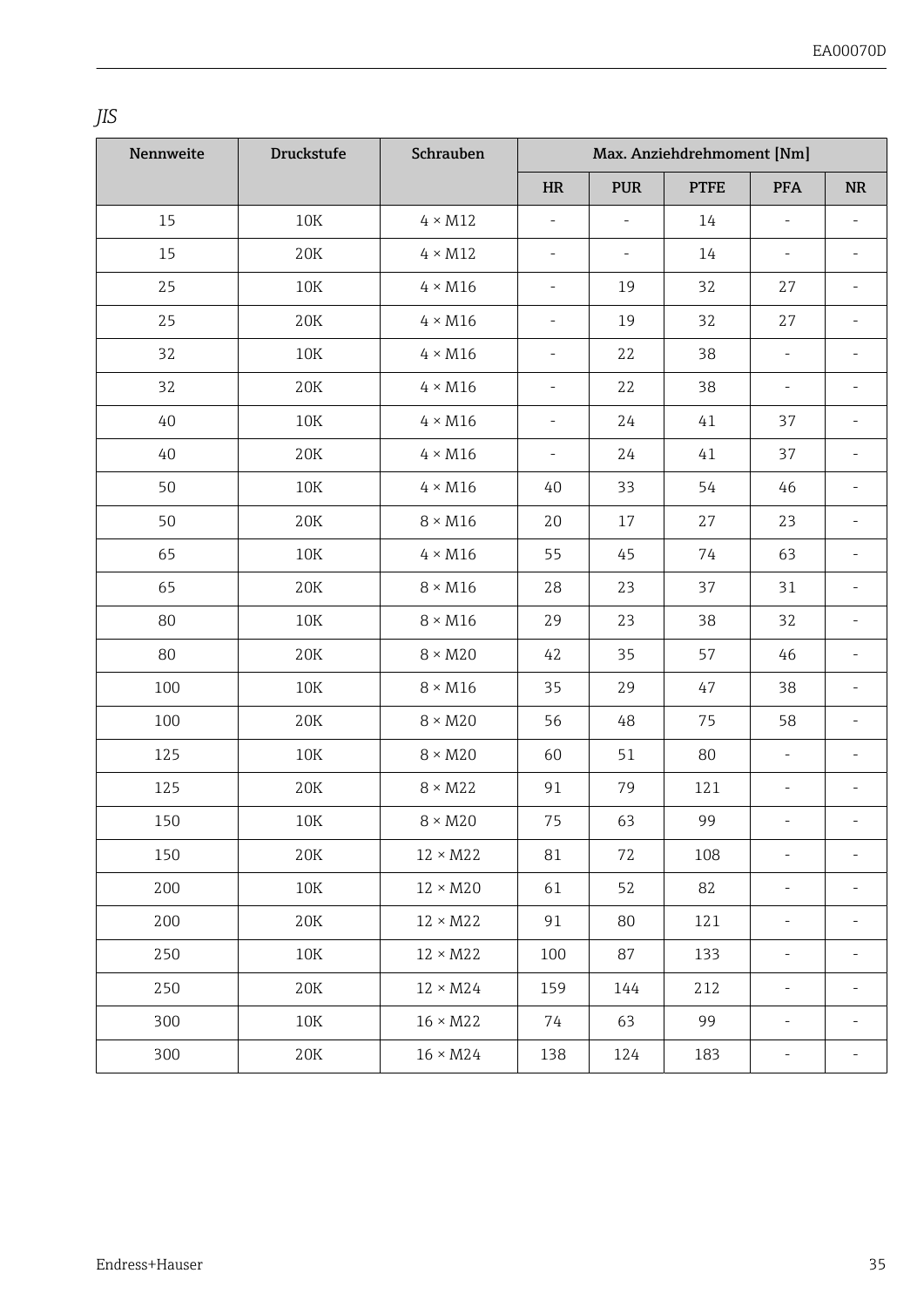#### *ANSI*

|                 | Nennweite | <b>Druckstufe</b> | Schrauben                 |                          |                          |            |                          | Max. Anziehdrehmoment |      |                          |                          |
|-----------------|-----------|-------------------|---------------------------|--------------------------|--------------------------|------------|--------------------------|-----------------------|------|--------------------------|--------------------------|
|                 |           |                   |                           | HR                       |                          | <b>PUR</b> |                          | <b>PTFE</b>           |      | <b>PFA</b>               |                          |
| Inch            | mm        |                   |                           | [1bf ft]                 | [Nm]                     | $[1b f t]$ | [Nm]                     | $[1b f t]$            | [Nm] | [1bf ft]                 | [Nm]                     |
|                 |           |                   |                           |                          | Promaq W, P, S           |            |                          |                       |      |                          |                          |
| $\frac{1}{2}$ " | 15        | Class 150         | $4 \times \frac{1}{2}$ "  | ä,                       | ä,                       | $\sim$     | $\overline{\phantom{a}}$ | 4.4                   | 6    | ä,                       |                          |
|                 |           | Class 300         | $4 \times \frac{1}{2}$ "  | ÷,                       | $\overline{\phantom{a}}$ | $\bar{a}$  | $\sim$                   | 4.4                   | 6    | $\overline{\phantom{a}}$ |                          |
| $1"$            | 25        | Class 150         | $4 \times 1/2$            | $\overline{\phantom{a}}$ | $\overline{\phantom{a}}$ | 5.2        | 7                        | 8.1                   | 11   | 7.4                      | 10                       |
|                 |           | Class 300         | $4 \times 5/8$ "          | $\overline{\phantom{a}}$ | $\overline{\phantom{a}}$ | 5.9        | 8                        | 10                    | 14   | 8.9                      | 12                       |
| $1\frac{1}{2}$  | 40        | Class 150         | $4 \times 1/2$ "          | $\overline{\phantom{a}}$ | $\overline{\phantom{a}}$ | 7.4        | 10                       | 18                    | 24   | 15                       | 21                       |
|                 |           | Class 300         | $4 \times 3/4$            | $\overline{\phantom{a}}$ | $\overline{\phantom{a}}$ | 11         | 15                       | 25                    | 34   | 23                       | 31                       |
| 2"              | 50        | Class 150         | $4 \times 5/8$ "          | 26                       | 35                       | 16         | 22                       | 35                    | 47   | 32                       | 44                       |
|                 |           | Class 300         | $8 \times 5/8"$           | 13                       | 18                       | 8.1        | 11                       | 17                    | 23   | 16                       | 22                       |
| 3"              | 80        | Class 150         | $4 \times 5/8$ "          | 44                       | 60                       | 32         | 43                       | 58                    | 79   | 49                       | 67                       |
|                 |           | Class 300         | $8 \times \frac{3}{4}$ "  | 28                       | 38                       | 19         | 26                       | 35                    | 47   | 31                       | 42                       |
| 4"              | 100       | Class 150         | $8 \times 5/8$ "          | 31                       | 42                       | 23         | 31                       | 41                    | 56   | 37                       | 50                       |
|                 |           | Class 300         | $8 \times \frac{3}{4}$ "  | 43                       | 58                       | 30         | 40                       | 49                    | 67   | 44                       | 59                       |
| 6"              | 150       | Class 150         | $8 \times \frac{3}{4}$ "  | 58                       | 79                       | 44         | 59                       | 78                    | 106  | 63                       | 86                       |
|                 |           | Class 300         | $12 \times \frac{3}{4}$ " | 52                       | 70                       | 38         | 51                       | 54                    | 73   | 49                       | 67                       |
| 8"              | 200       | Class 150         | $8 \times \frac{3}{4}$ "  | 79                       | 107                      | 59         | 80                       | 105                   | 143  | 80                       | 109                      |
| 10"             | 250       | Class 150         | $12 \times 7/8"$          | 75                       | 101                      | 55         | 75                       | 100                   | 135  | ÷,                       | $\overline{\phantom{a}}$ |
| 12"             | 300       | Class 150         | $12 \times 7/8$ "         | 98                       | 133                      | 76         | 103                      | 131                   | 178  | $\overline{\phantom{a}}$ |                          |
| 14"             | 350       | Class 150         | $12 \times 1$ "           | 100                      | 135                      | 117        | 158                      | 192                   | 260  | ÷,                       |                          |
| 16"             | 400       | Class 150         | $16 \times 1$ "           | 94                       | 128                      | 111        | 150                      | 181                   | 246  | ÷,                       |                          |
| 18"             | 450       | Class 150         | $16 \times 11/8"$         | 150                      | 204                      | 173        | 234                      | 274                   | 371  | ÷,                       | $\overline{\phantom{a}}$ |
| 20"             | 500       | Class 150         | $20 \times 11/8"$         | 135                      | 183                      | 160        | 217                      | 252                   | 341  | ÷,                       | $\overline{\phantom{a}}$ |
| 24"             | 600       | Class 150         | $20\times144$             | 198                      | 268                      | 226        | 307                      | 352                   | 477  | $\frac{1}{2}$            |                          |

| Nennweite |          | <b>Druckstufe</b> | Schrauben        |                          | Max. Anziehdrehmoment |          |      |             |        |            |      |  |
|-----------|----------|-------------------|------------------|--------------------------|-----------------------|----------|------|-------------|--------|------------|------|--|
|           |          |                   |                  | <b>HR</b><br><b>PUR</b>  |                       |          |      | <b>PTFE</b> |        | <b>PFA</b> |      |  |
| Inch      | mm       |                   |                  | $[1b f t]$               | [Nm]                  | [1bf ft] | [Nm] | $[1b f t]0$ | [Nm]   | [1bf ft]   | [Nm] |  |
|           | Promag L |                   |                  |                          |                       |          |      |             |        |            |      |  |
| 2"        | 50       | Class 150         | $4 \times 5/8$ " | $\overline{\phantom{a}}$ |                       | 11       | 15   | ۰           | $\sim$ |            |      |  |
| 3"        | 80       | Class 150         | $4 \times 5/8$ " | $\sim$                   |                       | 18       | 25   | ۰           |        |            |      |  |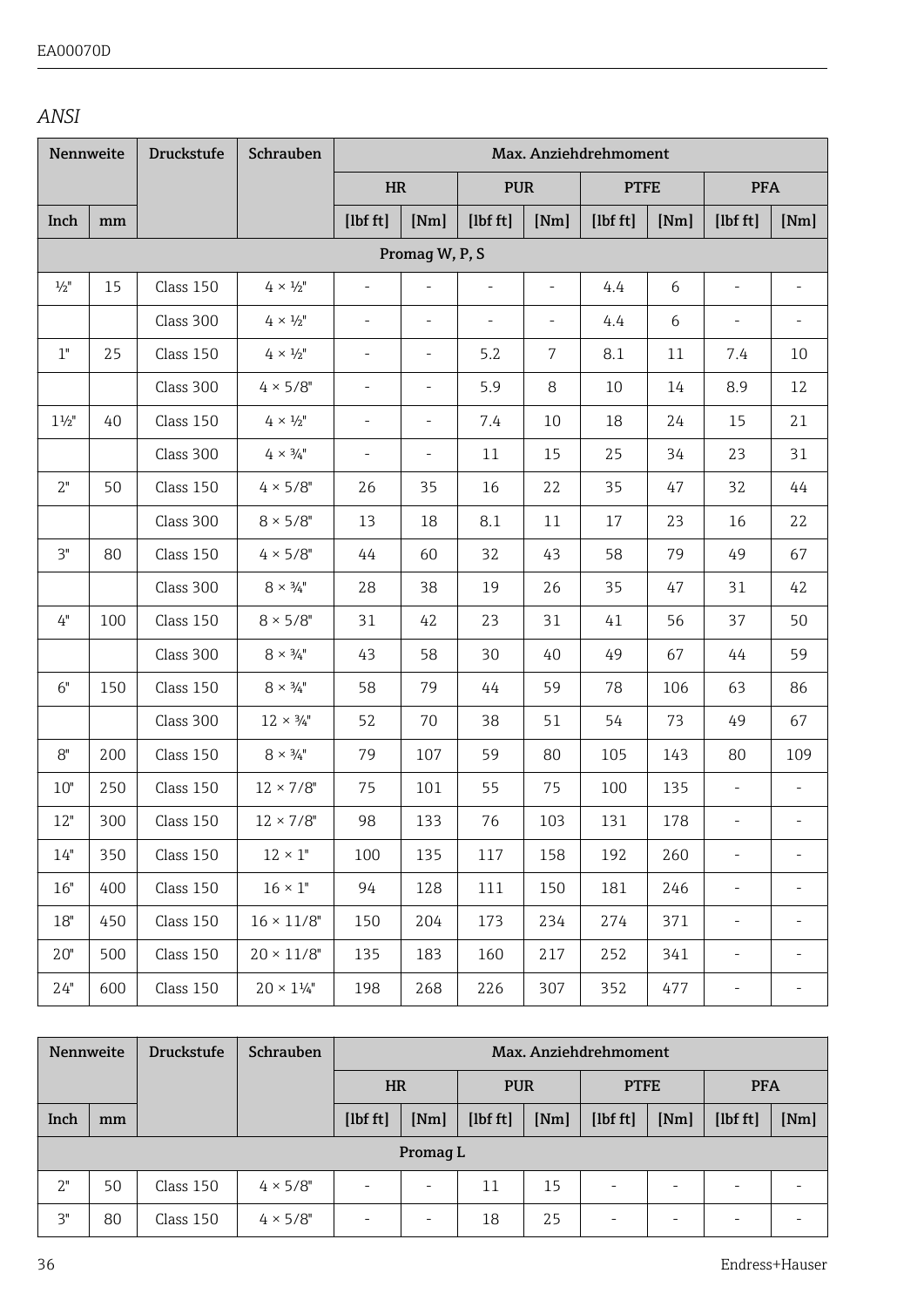| Nennweite |          | <b>Druckstufe</b> | Schrauben                |                          |      |             |      | Max. Anziehdrehmoment |      |                      |      |
|-----------|----------|-------------------|--------------------------|--------------------------|------|-------------|------|-----------------------|------|----------------------|------|
|           |          |                   |                          | <b>HR</b><br><b>PUR</b>  |      | <b>PTFE</b> |      | <b>PFA</b>            |      |                      |      |
| Inch      | mm       |                   |                          | [1bf ft]                 | [Nm] | [1bf ft]    | [Nm] | [1 <sub>bf</sub> ft]  | [Nm] | [1 <sub>bf</sub> ft] | [Nm] |
|           | Promag L |                   |                          |                          |      |             |      |                       |      |                      |      |
| 4"        | 100      | Class 150         | $8 \times 5/8$ "         | ٠                        | ۰.   | 15          | 20   | ٠                     | ۰    | ۰                    |      |
| 6"        | 150      | Class 150         | $8 \times \frac{3}{4}$ " | $\sim$                   | ۰    | 33          | 45   | ٠                     |      |                      |      |
| 8"        | 200      | Class 150         | $8 \times \frac{3}{4}$ " | ٠                        | ۰.   | 48          | 65   | ۰                     |      |                      |      |
| 10"       | 250      | Class 150         | $12 \times 7/8$ "        | $\sim$                   | ۰.   | 41          | 55   | ۰                     |      | ۰                    |      |
| 12"       | 300      | Class 150         | $12 \times 7/8$ "        | $\overline{\phantom{a}}$ |      | 56          | 68   | ۰                     | ۰    | ۰                    |      |

#### *AWWA*

|      | Nennweite | <b>Druckstufe</b> | Schrauben                  | Max. Anziehdrehmoment |                         |            |      |  |  |
|------|-----------|-------------------|----------------------------|-----------------------|-------------------------|------------|------|--|--|
|      |           |                   |                            |                       | <b>HR</b><br><b>PUR</b> |            |      |  |  |
| Inch | mm        |                   |                            | [1bf ft]              | [Nm]                    | $[1b f t]$ | [Nm] |  |  |
| 28"  | 700       | Class D           | $28 \times 1\frac{1}{4}$   | 182                   | 247                     | 215        | 292  |  |  |
| 30"  | 750       | Class D           | $28 \times 1\frac{1}{4}$   | 212                   | 287                     | 223        | 302  |  |  |
| 32"  | 800       | Class D           | $28 \times 1\frac{1}{2}$   | 291                   | 394                     | 311        | 422  |  |  |
| 36"  | 900       | Class D           | $32 \times 1\frac{1}{2}$   | 309                   | 419                     | 317        | 430  |  |  |
| 40"  | 1000      | Class D           | $36 \times 1\frac{1}{2}$   | 310                   | 420                     | 352        | 477  |  |  |
| 42"  | 1050      | Class D           | $36 \times 1\frac{1}{2}$   | 389                   | 528                     | 382        | 518  |  |  |
| 48"  | 1200      | Class D           | $44 \times 1\frac{1}{2}$ " | 407                   | 552                     | 392        | 531  |  |  |
| 54"  | 1350      | Class D           | $44 \times 134$ "          | 538                   | 730                     | 467        | 633  |  |  |
| 60"  | 1500      | Class D           | $52 \times 134$ "          | 559                   | 758                     | 614        | 832  |  |  |
| 66"  | 1650      | Class D           | $52 \times 134$ "          | 698                   | 946                     | 704        | 955  |  |  |
| 72"  | 1800      | Class D           | $60 \times 1\frac{3}{4}$ " | 719                   | 975                     | 802        | 1087 |  |  |
| 78"  | 2000      | Class D           | $64 \times 2$ "            | 629                   | 853                     | 580        | 786  |  |  |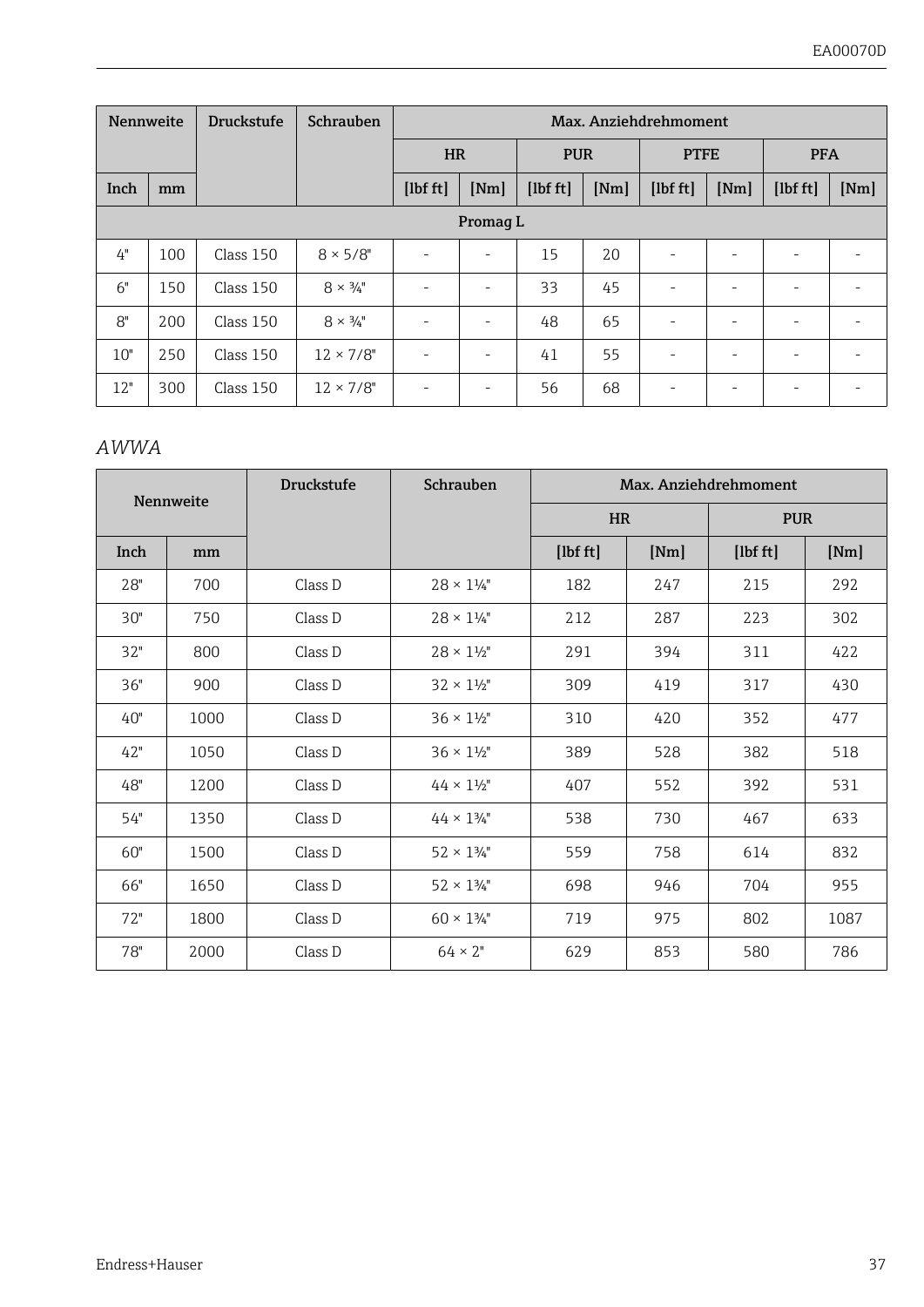### <span id="page-37-0"></span>7 Entsorgung

 $\boxtimes$ 

Gemäß der Richtlinie 2012/19/EG über Elektro- und Elektronik-Altgeräte (WEEE) ist das Produkt mit dem abgebildeten Symbol gekennzeichnet, um die Entsorgung von WEEE als unsortierten Hausmüll zu minimieren. Gekennzeichnete Produkte nicht als unsortierter Hausmüll entsorgen, sondern zu den gültigen Bedingungen an Endress+Hauser zurückgeben.